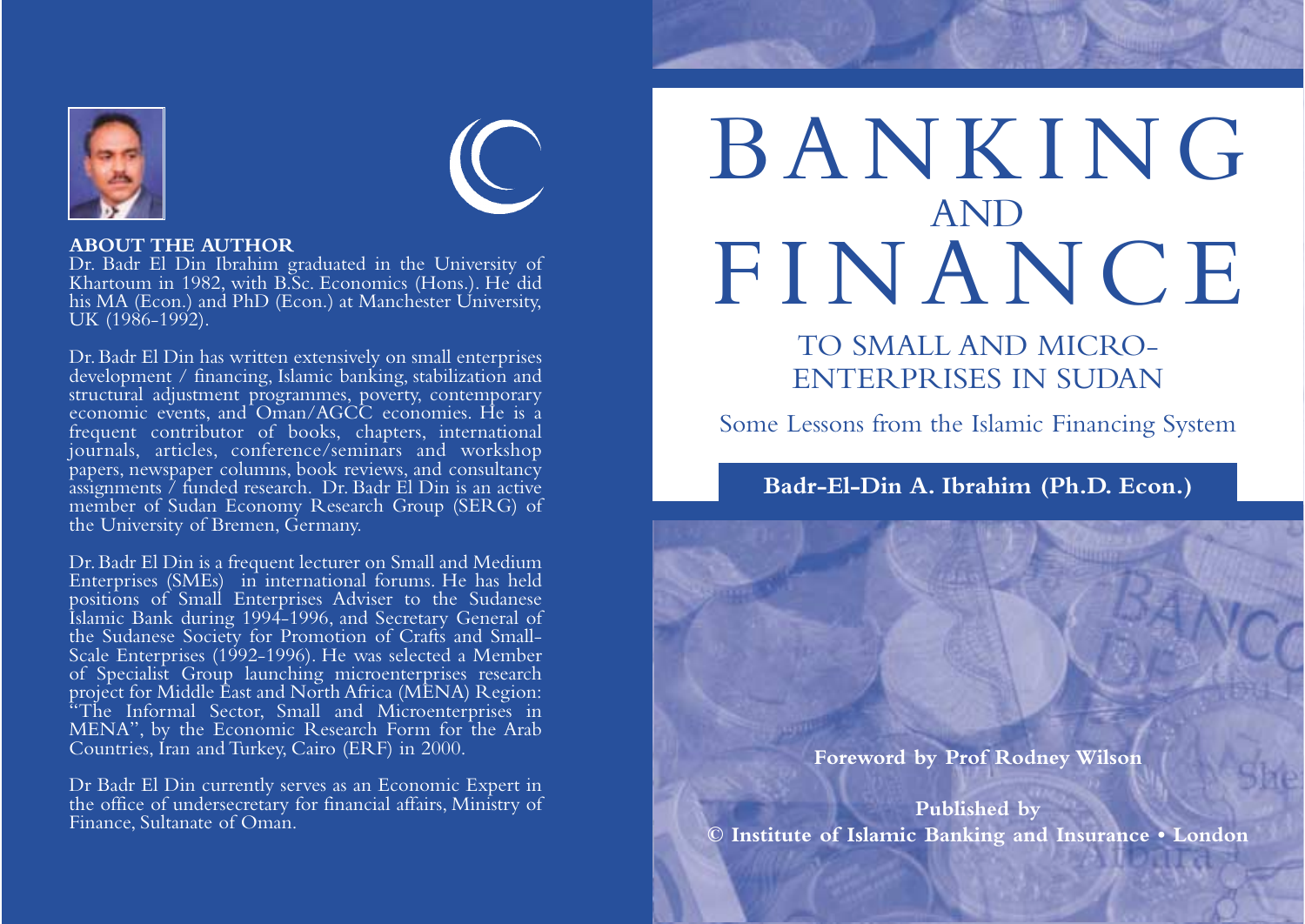## **BANKING AND FINANCE TO SMALL AND MICRO-ENTERPRISES IN SUDAN**

#### **Some Lessons from the Islamic Financing System**

By Badr-El-Din A. Ibrahim (PhD Econ.)

Foreword by Prof Rodney Wilson

Published by © Institute of Islamic Banking and Insurance 16 Grosvenor Crescent London SW1X 7EP, UK

> Tel: +44 (020) 7245 0404 Fax: +44 (020) 7245 9769 Email: iibi@islamic-banking.com www.islamic-banking.com

> > IIBI 2003 ISBN 1 898420 85 8

All rights reserved. No part of this publication may be reproduced, stored in a retrieval system, or transmitted in any form or by any means, electronic, mechanical, photocopying, recording or otherwise without prior permission in writing from the publishers.

Design by Greenyblue design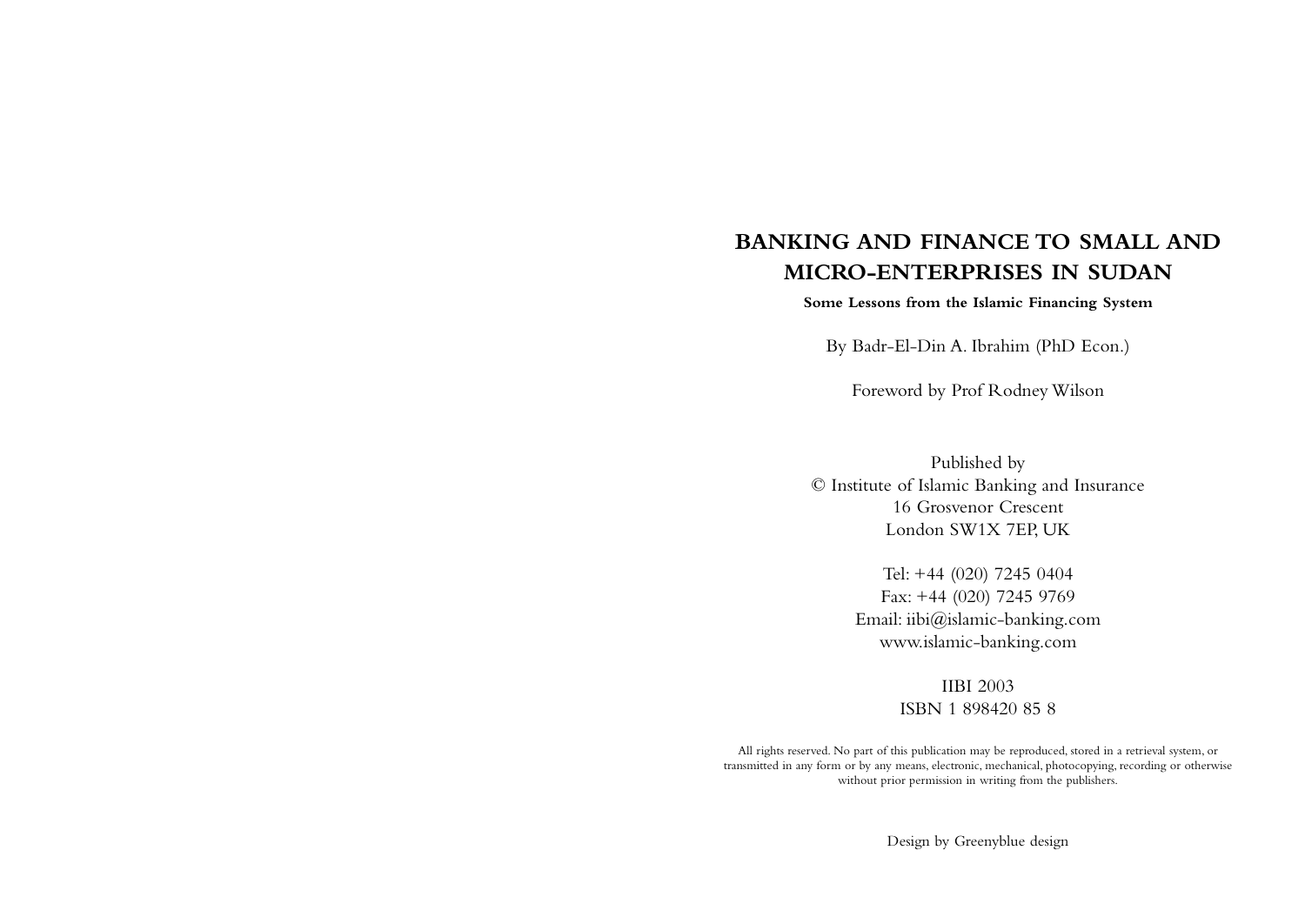# **Contents**

| <b>List of Tables</b>                                                                                                                      | 6   |
|--------------------------------------------------------------------------------------------------------------------------------------------|-----|
| Foreword                                                                                                                                   | 7   |
| Abbreviations                                                                                                                              | 10  |
| Introduction                                                                                                                               | 12  |
| <b>Chapter One:</b><br>Constraints in financing small and micro-enterprises                                                                | 17  |
| <b>Chapter Two:</b><br>The structure and performance of the Sudanese economy and<br>the contribution of the small enterprise sector to it. | 26  |
| <b>Chapter Three:</b><br>Islamic modes of finance and small and micro-enterprises                                                          | 44  |
| <b>Chapter Four:</b><br>The Bank of Sudan financing policies and the small<br>enterprise sector                                            | 56  |
| <b>Chapter Five:</b><br>Financing challenges of small enterprises: The experience of<br><b>Sudanese Islamic banks</b>                      | 68  |
| <b>Chapter Six:</b><br>Banking and finance to small and micro-enterprises in Sudan<br>and poverty alleviation                              | 88  |
| <b>Chapter Seven:</b><br>Islamic financing to small and micro-enterprises:<br>Lessons from the experience                                  | 94  |
| Conclusion and policy recommendations                                                                                                      | 102 |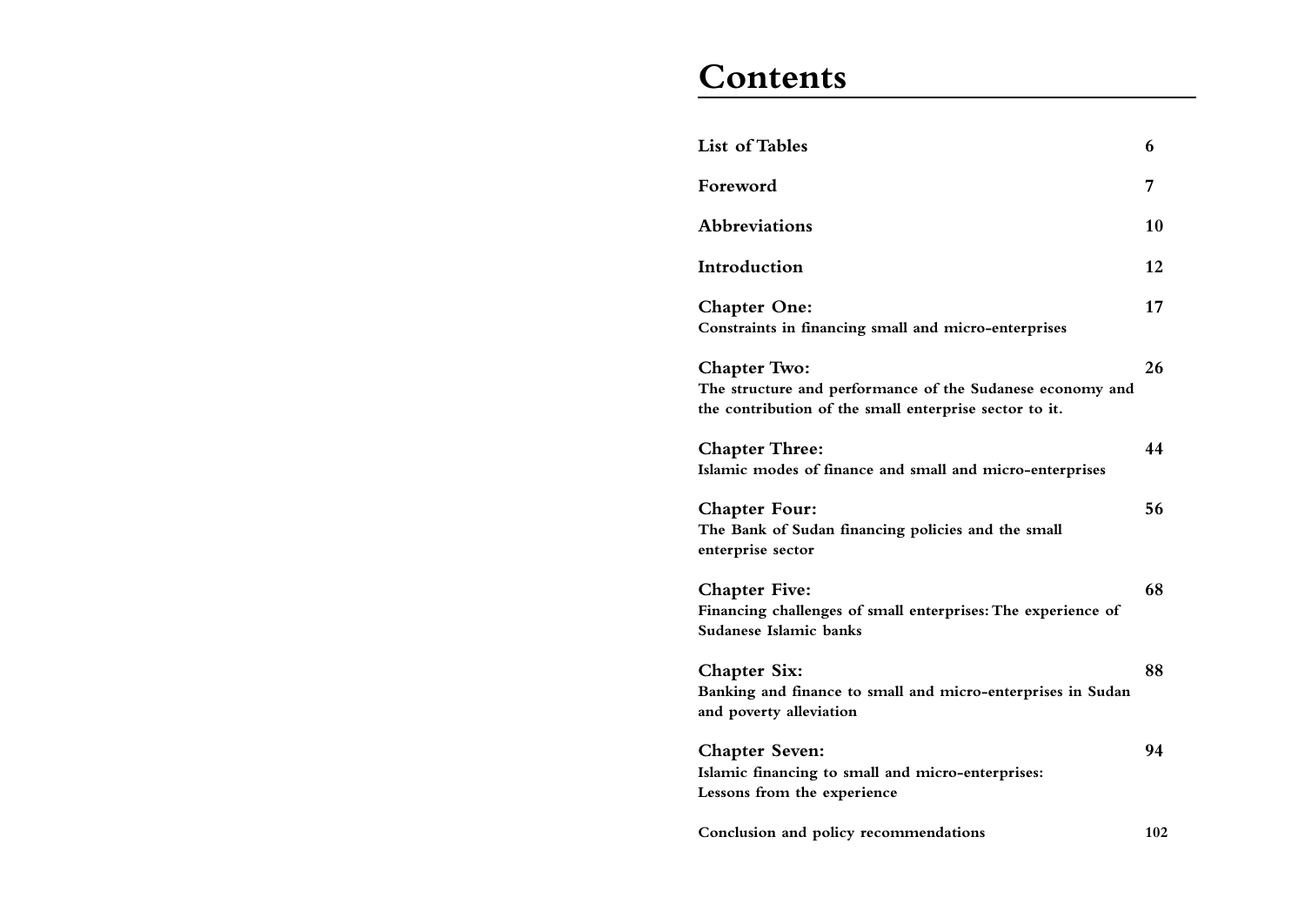#### **List of Tables**

- Table 1: The distribution of profits/losses between partners in the *Musharaka* mode of finance.
- Table 2: Example of *Musharaka* in a one-month investment in women's shoe manufacturing, Sudanese Islamic Bank, 1993.
- Table 3: Rates of return on investment by sizes of enterprise (Sudanese Islamic Bank).
- Table 4: Example of *Murabaha* in a soap-making venture (Sudanese Islamic Bank, al-Girsh Productive Family Branch).
- Table 5: Bank of Sudan financing policies for craftsmen, professionals and small producers, including productive families (1994-2000).
- Table 6: Sudanese Islamic Banks: Some indicators and modes of finance for small and micro-enterprises.
- Table 7: The *Murabaha* mode of finance and effects on small and micro-enterprises (Sudanese Islamic Banks).
- Table 8: Major characteristics between conventional financial partnerships and the *Musharaka.*

# **Foreword**

Finance is often the greatest difficulty facing small enterprises, as conventional banks prefer to lend to larger, less risky businesses. Where there is trust between financial institutions and the enterprises they are supporting, the transactions costs of such funding are considerably reduced, not least because moral hazards, and hence risks, are reduced.When both bankers and businessmen share a common religion, and ascribe to the same set of values, less screening is needed of financing applications, yet repayments defaults are less likely. This is a major advantage that Islamic financial institutions enjoy over their conventional competitors, as moral suasion can be used to ensure repayment and full disclosure of all information relevant to the financing. Given these more favourable conditions for Islamic financing, the funding of smaller, and even micro-, businesses becomes viable.

Professor Badr-El-Din Ibrahim demonstrates just how valuable Islamic financing can be in supporting small businesses and in covering the gap that is often left by conventional funding. Large numbers of relatively poor people can benefit from Islamic finance, including recipients of micro-finance, such as those with small manufacturing workshops or single trading establishments. One major advantage of Islamic finance is that risks are shared between the financing institution and the beneficiary, which means that entrepreneurs are better placed to concentrate on what they do best. Entrepreneurship is stifled if those involved in businesses are distracted by excessive worries over risk management. Islamic banks, with a portfolio of funded projects, are better placed to take on greater responsibilities for risk.

The author provides a lucid explanation of those Islamic methods of finance most appropriate for small and microenterprises, namely *musharaka,* partnership finance, *murabaha,* mark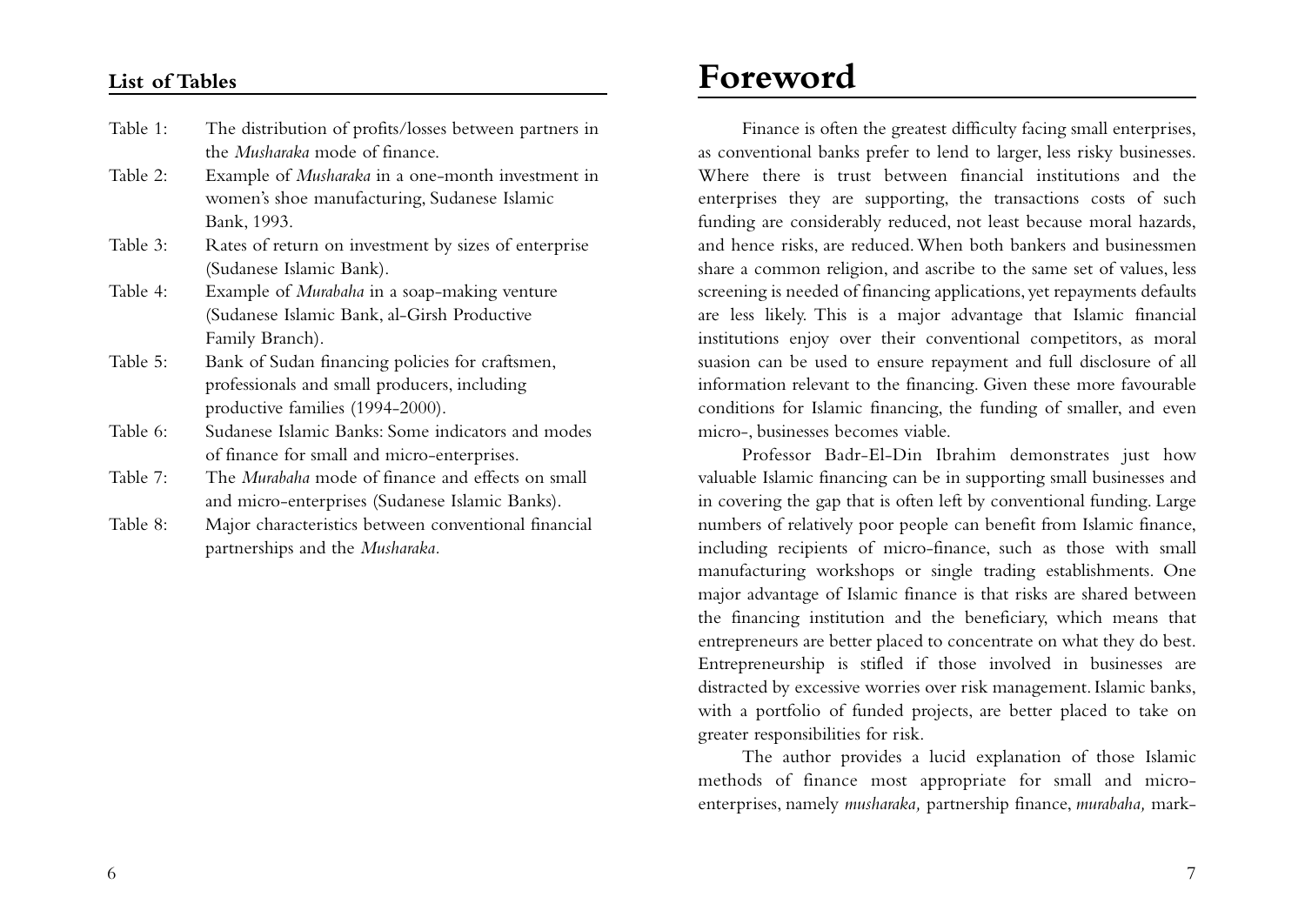up trade financing and *mudaraba,* profit- sharing financing.Although the author admits his early doubts about the effectiveness of Islamic financing for small-scale businesses, his practical experiences as an advisor with the Sudanese Islamic Bank convinced him of the viability of this type of financing. Indeed, he discovered its much greater suitability, compared with conventional financing methods, for supporting small and micro-enterprises, largely because of its participatory nature, which benefits the recipient and encourages client loyalty. Where there is an ongoing dialogue between the financier and the entrepreneur, business decision-making is improved,as two parties working together produce a better outcome than when each is working in isolation.

Sudan has faced many macro-economic problems and these have created a difficult business environment for small firms and micro-enterprises. Professor Ibrahim shows that these businesses have nevertheless played a major role in generating employment opportunities and increasing the family income of people of modest means. He evaluates the contribution of the informal sector, such as craft workshops and productive families, all of which have benefited from Islamic financing, especially since the 1990s. This has helped significantly with poverty alleviation and there is much potential for this type of small and micro-business support to be extended in the Sudan, as well as elsewhere in Africa and the developing world in general. Indeed, Professor Ibrahim suggests that the profit-and-losssharing techniques used for Islamic financing can even be extended to places where interest-based banking is used.

Case studies are often the best means of illustrating how particular ideas and concepts work in practice. One of the major strengths of this work is the discussion of the experiences of particular banks to illustrate how Islamic financing works in reality. The institutions covered include the Sudanese Islamic Bank, the Faisal Islamic Bank, the Islamic Co-operative Development Bank, the Nelein Industrial Development Bank, the Agricultural Bank of Sudan, the Farmer's Bank and the Sudanese Savings Bank. For each

bank, the amount of financing is reported and an assessment made of the financing conditions.This wealth of material provides a very rounded picture of the scope of Islamic financing in Sudan and of how specialised institutions, such as the Industrial Development Bank and the Farmer's Bank, can deploy such funding.

There are undoubtedly important lessons to be learned from Sudan's successful experience with Islamic finance for small businesses and micro- enterprises. Professor Ibrahim's study is a valuable contribution not only to the empirical literature on Islamic finance, but also to development finance literature generally. It will interest all those concerned with economic development at grassroots level, as it demonstrates the advantages of delivering funding in a manner that is consistent with the beliefs and values of the recipients.

Professor Rodney Wilson, University of Durham, Institute for Middle Eastern and Islamic Studies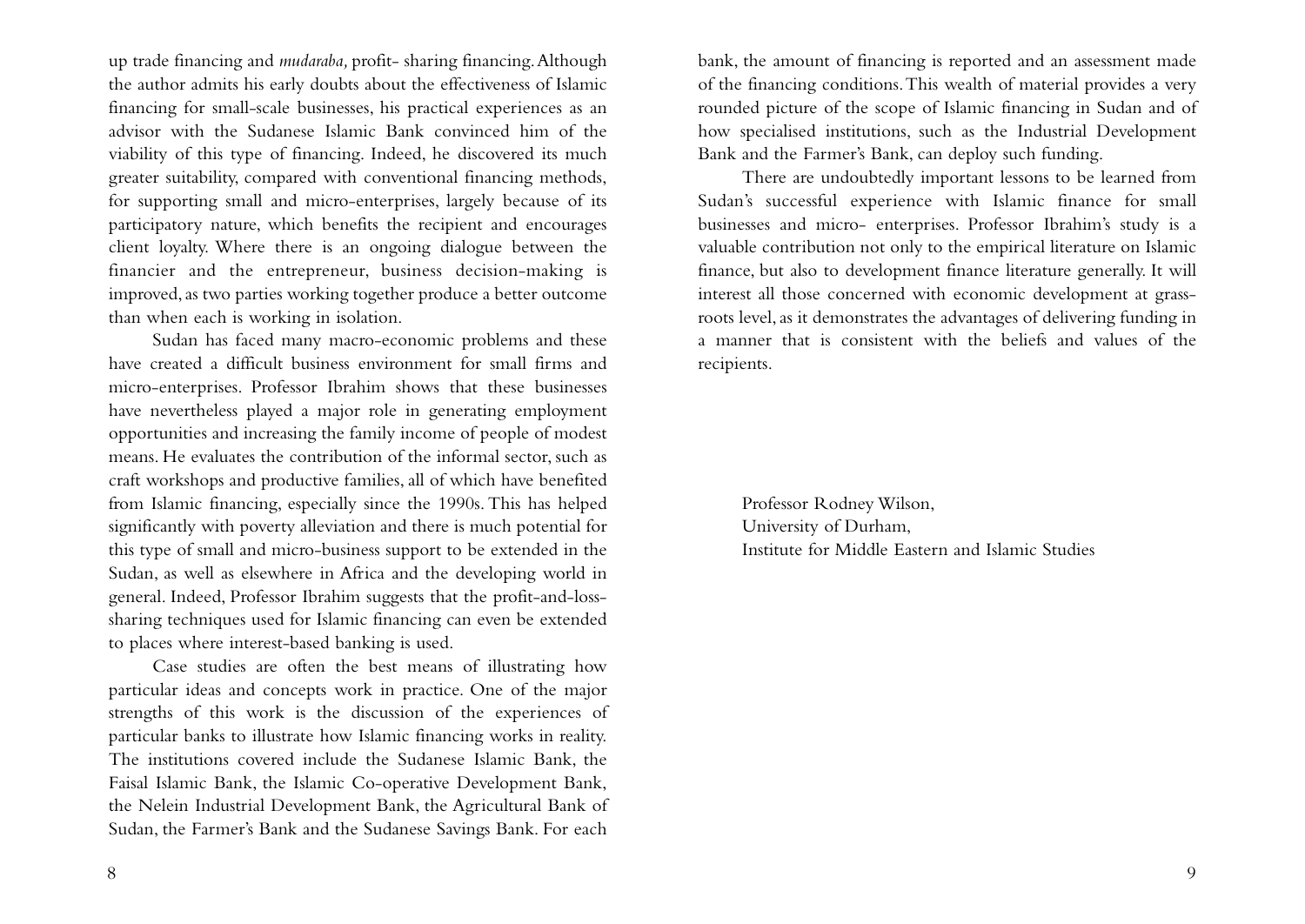## **ABBREVIATIONS:**

| ABS          | Agricultural Bank of Sudan                                           |
|--------------|----------------------------------------------------------------------|
|              | ACCORD Agency for Co-operation in Research and Development           |
| <b>ADS</b>   | Area Development Scheme (of the UNDP)                                |
| <b>CRFs</b>  | Crafts                                                               |
| <b>DUGAP</b> | Dutch University Gedaref Assistance Programme                        |
| EEC          | European Economic Community                                          |
| FB           | The Farmer's Bank                                                    |
| <b>FIBS</b>  | Faisal Islamic Bank (Sudan)                                          |
| FES          | Friedrich Ebert Stiftung                                             |
| <b>GDP</b>   | <b>Gross Domestic Product</b>                                        |
| <b>ICDB</b>  | Islamic Co-operative Development Bank                                |
| IGAs         | <b>Income Generating Activities</b>                                  |
| ILО          | International Labour Organisation                                    |
| IMF          | International Monetary Fund                                          |
| IMSA         | Imputed Market Share Approach                                        |
| IS           | <b>Informal Sector</b>                                               |
| LDCs         | Least Developed Countries                                            |
| NGOs         | Non-Governmental Organisations                                       |
| NIDGB        | Nelein Industrial Development Bank Group                             |
| PFs          | Productive Families                                                  |
| PFBs         | Productive Family Branches (of the SIB)                              |
| PLS          | Profit-and-Loss-Sharing                                              |
| PS           | Profit-Sharing                                                       |
| RA           | Residual Approach                                                    |
| SE           | Small Enterprises                                                    |
| SIB          | Sudanese Islamic Bank                                                |
| <b>SIBs</b>  | Sudanese Islamic Banks                                               |
| SSDB         | Savings and Social Development Bank                                  |
| SSIs         | Small-Scale Industries                                               |
| SSPSSEC      | Sudanese Society for Promotion of Small-Scale Enterprises and Crafts |
| SMEs         | Small and Medium Enterprises                                         |
| UNIDO        | United Nations Industrial Development Organisation                   |
| WASME        | World Association For Small and Medium Enterprises                   |
|              |                                                                      |

10 11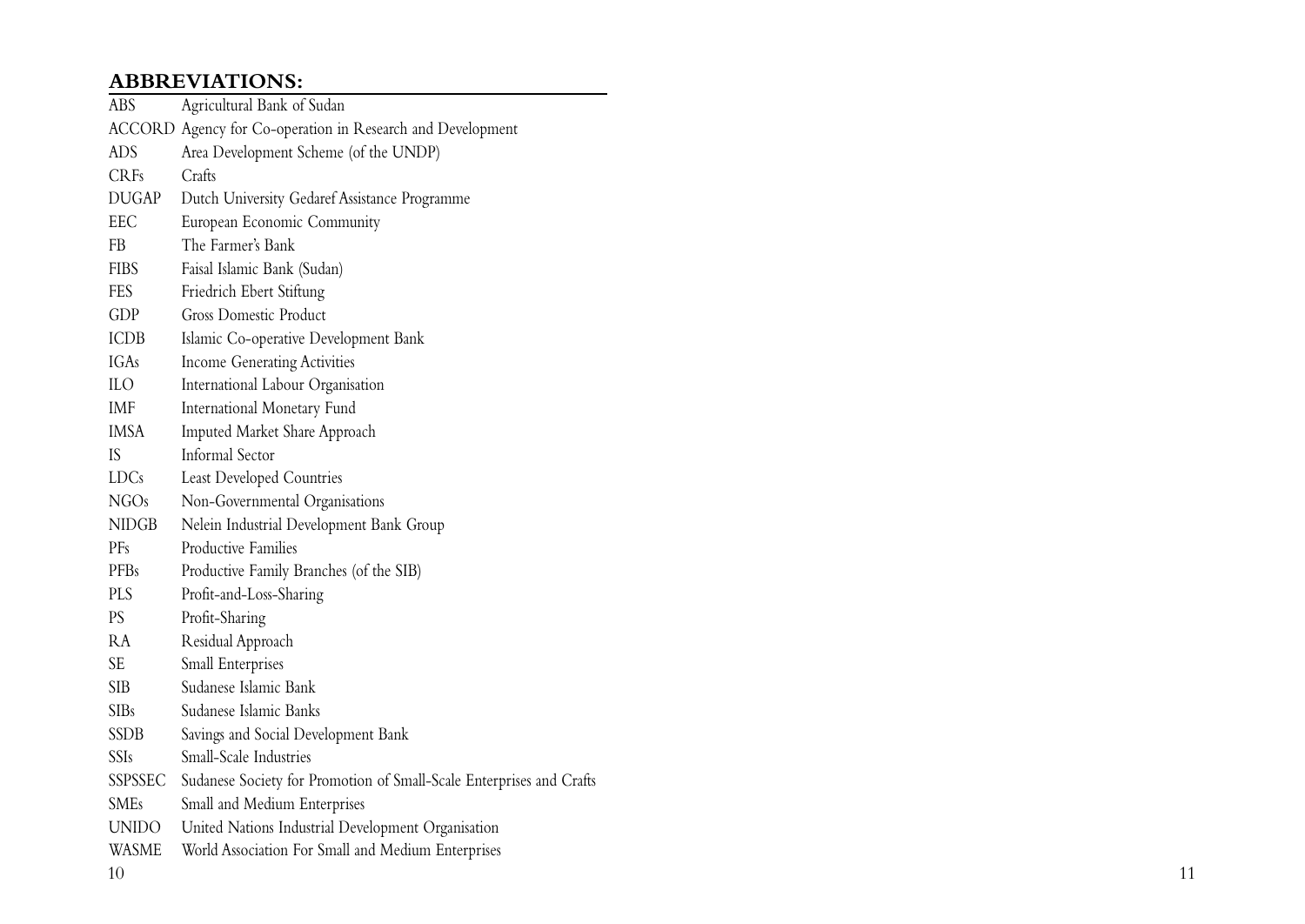# **Introduction**

Small and micro-enterprises are now considered to be one of the major priority areas in development policy in Africa. Recently, the political economy of development has undergone radical change, and there are changing perceptions about the state, the market and society.The role of the public sector has been minimised and solutions to development problems have shifted to the private sector, in which small enterprises are receiving increased attention and new roles. In spite of the concerns about small enterprises, they have not been high on the development agenda of many developing countries. It is clear that small and micro-enterprises (depending on the sub-sector under investigation) have certain economic advantages and the conclusion has been reached that small enterprises have a lot to offer to developing economies. Now, the key question is not whether small enterprises have any potential for development or not, but rather, what kind of assistance we need to offer. One kind of assistance is the provision of institutional financial support.

Funding small and micro-enterprises has been seen as a challenge all over the globe. A multitude of financing schemes has been in operation for many years in various developing countries, but the advances that have been achieved have not been without constraints. Experiences show that financing small and microenterprises is hampered by the absence of collateral, the high risk of default on loans and high administrative costs.

One of the major developments in both Muslim and non-Muslim countries in the last two decades has been the emergence of Islamic banks. Their estimated assets are around US\$60 to 100 billion and, today, they share 15 per cent of the total market's assets<sup>3</sup>. Sudan is one of the three countries (the others are Iran and Pakistan) where the whole banking system has been converted to Islamic banks. A variety of methods and investment instruments, based on

risk- and profit-sharing, are employed. The useful lessons which Islamic banking can offer are not easily demonstrated empirically and the success of Islamic banking is taken for granted by its supporters, owing to their ideological reasoning and belief in Islam.

Likewise, in Sudan, the advantages that Islamic modes of financing have are accepted almost as acts of faith, with very little theoretical research carried out and modifications rarely made to the system. It is surprising that, despite more than two decades of the application of Islamic modes of financing in Sudan, there are still substantial modifications and improvements to the system that need to be researched and addressed.

Islamic banks manage to utilise Islamic financing formulae to provide venture capital to small entrepreneurs.Although a great deal is known about the Islamic approach to financing, very little regarding its practical application is known. Sudanese Islamic banks, established in the late 1970s and the early 1980s, are rare examples of formal institutions which are engaged, on a significant scale, in the application of Islamic modes of financing to small and microenterprises.This represents a unique, fully-fledged body of practical experience of the Islamic financing system applied to small enterprises. It is one of the rare occasions in the world in which this system has worked in practice and has been heavily supported by specific banking legislation.The experience is associated with central bank financing policies geared towards the Islamisation of the entire banking system.

In Sudan, small and micro-enterprises are trendy.As a result of the deteriorating economic conditions there, every individual dreams of having a small business to mitigate his or her hardships. Moreover, it is generally argued that for sustainability, finance to small and micro-enterprises must pay for itself.The SIB's finance to small and micro-enterprises is designed and managed in a businesslike manner and embodies social goals. It is not run as a welfare programme. It is a hybrid of profit-seeking and social objectives on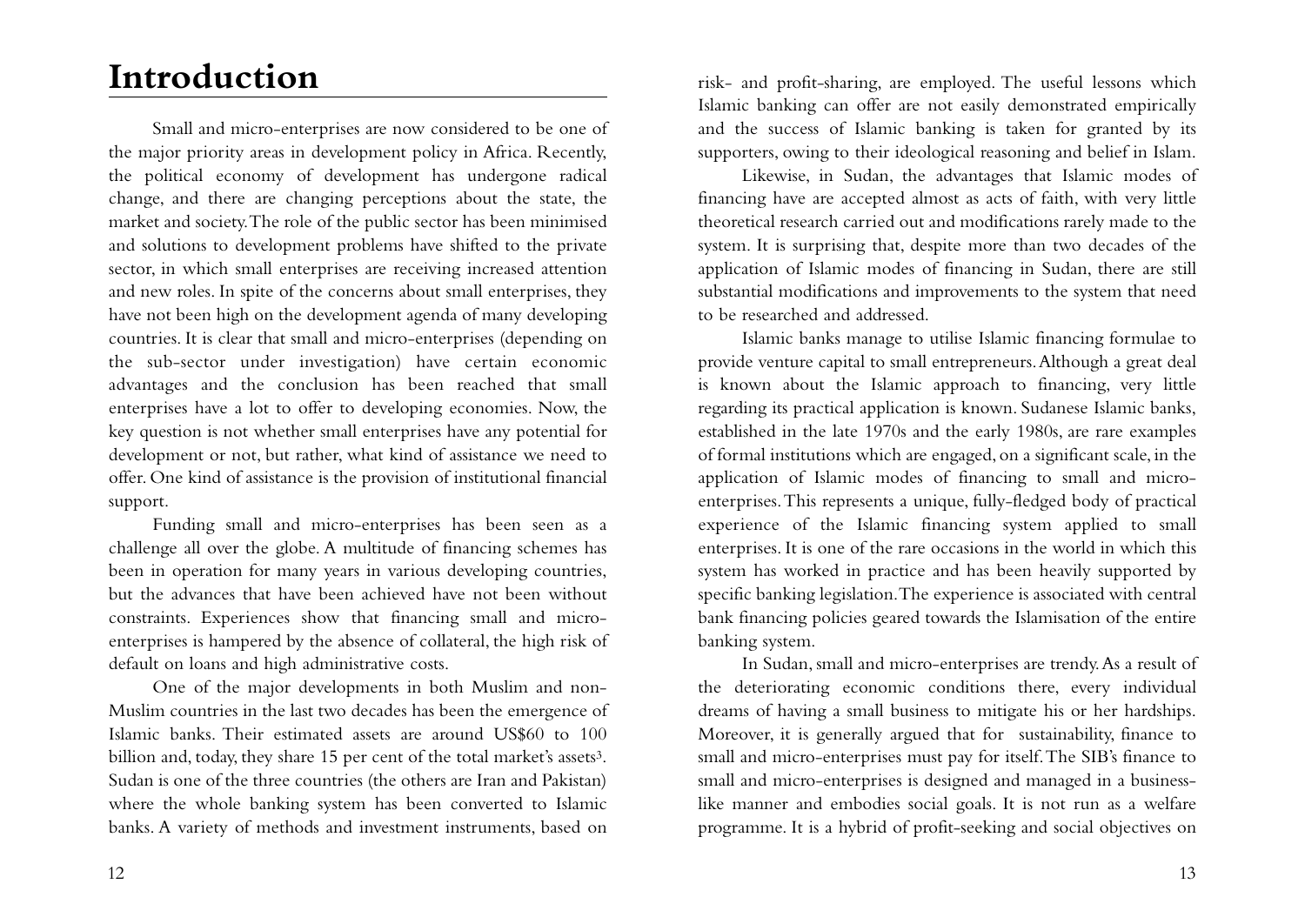a continuous basis. Despite this, its cost-effectiveness is maintained. One of the lessons which Islamic profit-and-loss-sharing experiences can teach us is that small businesses that have failed through no fault of their own may not, by using this system, end up being worse-off than if they had never borrowed. One reason for this is that, in the Islamic system, owners of small and microenterprises are not burdened by repayments, even if they fail.Thus, the experience of small and micro-enterprise funding in Sudan can provide a lesson to others in the same field world-wide. Yet this success has received little, if any, attention.

The purpose of this book is twofold, mainly to give an overview of major instruments of Islamic financing for small enterprises, but also to document, with some analysis and examples, the Sudanese institutional application of Islamic financing to small and micro-enterprises — the first such system in the world to be supported by the full Islamisation of the banking system and banking regulations.

This book will also, for the first time, introduce international financial institutions, non-governmental organisations, researchers, donors, development agencies, LDCs, governments and other smallenterprise financiers to the little-known Islamic financing system for the small and micro-enterprise sector and show what lessons we can learn from it. Moreover, it is hoped that this analysis will identify issues on which further research, which is most urgently needed, can be conducted, in order to develop an appropriate universal strategy for small and micro-enterprise financing the world over.

The Sudanese experience in Islamic financing of small and micro-enterprises brings new conventions in banking practices to the sector and has some potential for solving the outstanding difficulties of small-enterprise financing. However, some difficulties remain to be addressed.

This book is not intended to put questions to which there are no answers and does not try to compare the Islamic system of

financing small and micro-enterprises with the Western system, much less to promote the former over the latter. Rather, it is intended to raise the issue to the level of debate and discussion among practitioners and academics. I am of the opinion that the lessons learned and the experiences garnered from the Sudanese Islamic banking system, when it comes to funding and promoting small and micro-enterprises, are of global interest. Such enterprises are vital to all of us and we have to ensure that in the future, funding is available to them, whichever system we choose to adopt.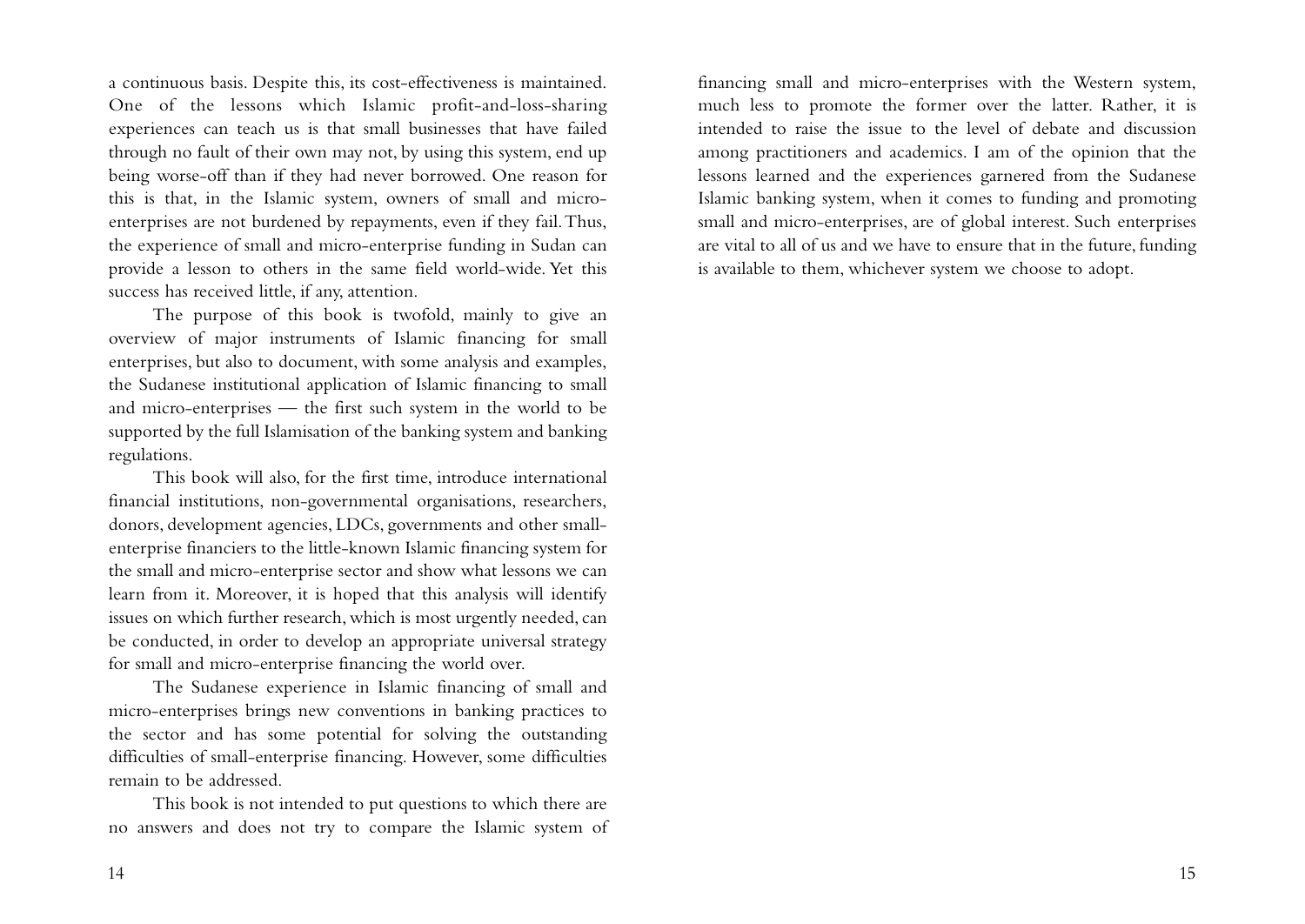Chapter One

## **CONSTRAINTS IN FINANCING**

**SMALL AND MICRO-ENTERPRISES**

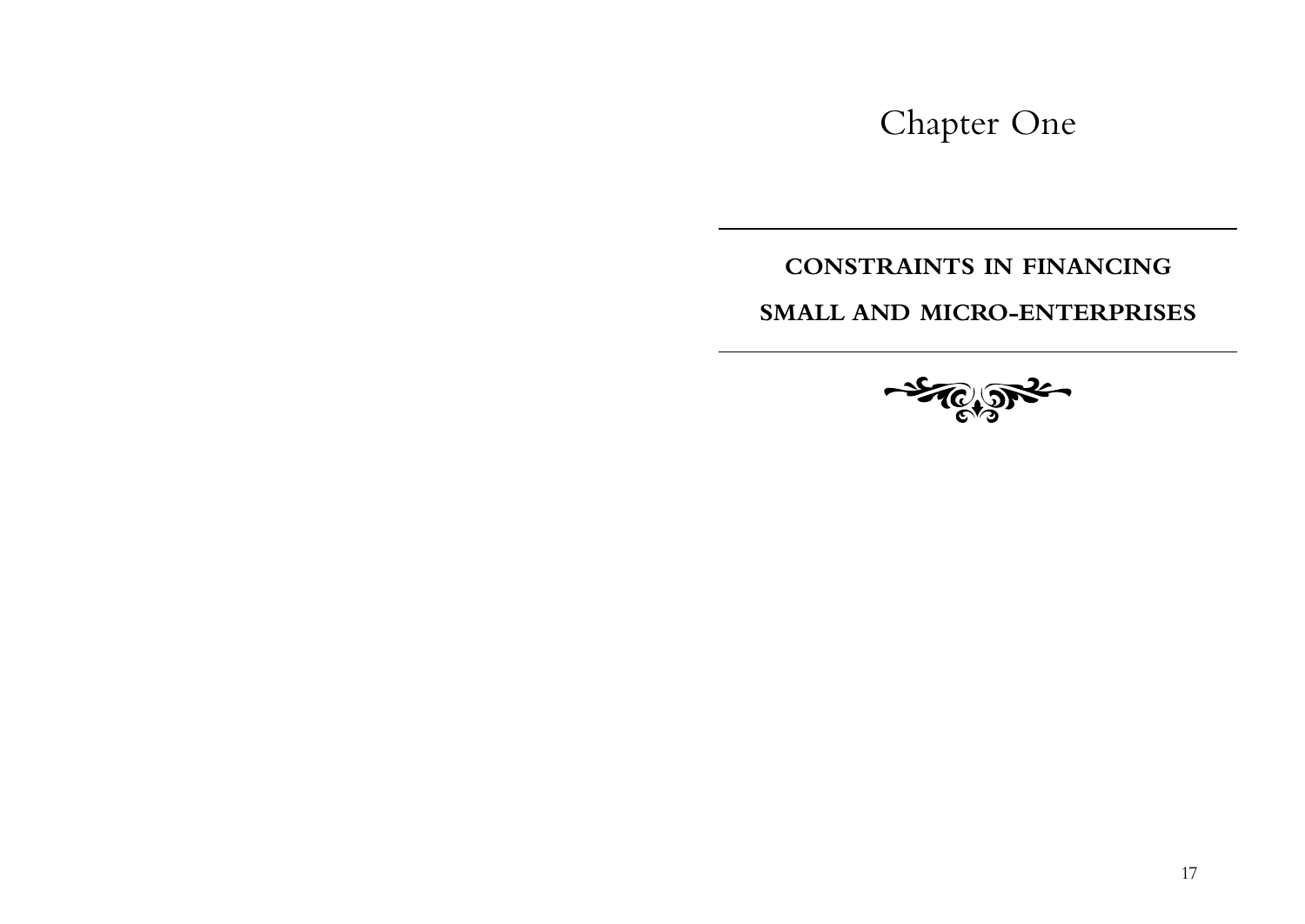*This chapter provides theoretical background. Constraints in financing small and micro-enterprises are reviewed. The main features of reforms that have been suggested and applied in order to establish a neutral environment with respect to enterprise size are also shown. It will be seen that no serious attempts to adapt commercial banks to small and microenterprise clients have so far been made.The following chapters review this kind of experience.*

## **Financing Constraints of Small and Micro-enterprises**

Easy access to credit is singled out in the literature on small and micro-enterprises as one of the major problems. Most studies highlight the lack of credit facilities as their major obstacle. Additional studies show that small and micro-enterprises have little access to the resources of the organised financial sector, mainly owing to the high risk of default and high administrative costs. Consequently, they resort to moneylenders, who ask for higher interest rates4. Small and micro-enterprise capital scarcity is sometimes seen as an illusion. Some small and micro-enterprises cited shortage of capital as a major problem, but it was because their present capital was not economically employed. Others, however, managed to make effective use of their tiny capital.5

Most of the difficulties small and micro-entrepreneurs face in obtaining finance are related to 'transaction costs' — the cost of administering and delivering credit and the cost arising from the risk of default. It is generally noted that small enterprise loans are relatively small, while the cost of administering credit is fairly constant, irrespective of the size of the loan. Bankers also consider small enterprises to be risky clients because they do not keep the proper records needed by the financial system and hence are not able to meet conventional security requirements.

Having accepted the risk of default and high administrative costs, the literature goes on to suggest the encouragement of private

banks to extend credit through various risk guarantee measures. Others argue that these measures may involve 'moral hazards' as a result of financial institutions passing on the losses to the government (through the credit insurance or guarantee scheme, in which the government takes over the risk in return for a premium from a small entrepreneur), rather than attempting to reduce the risk, as intended in the programme.6 Others consider the reason for the lack of access to be the shortage of funds brought about by government imposition of credit controls that have tended to keep interest rates artificially low. At a low rate of interest, lenders are reluctant to take the risk of default and therefore prefer to lend to establishments which have a guarantee and a good record of repayment. Subsidised credit programmes, it is also argued, encourage small enterprises to use capital more intensively and less productively, replacing the personal savings that typically are the source of investment of small enterprises.7 Others, convincingly, showed that the "benefit to the borrower of a reduction in interest rates would be relatively insignificant when compared with the lender's reduction in income."8

The importance of credit is singled out in removing barriers to operations in small enterprises (lack of tools, shortage of raw materials, etc.) to the extent that "a large reduction in the rate of interest is far less important than the fact that the enterprise can operate at all"9.As a result, much of the literature on small enterprise financing argues in favour of relaxing administrative control over interest rate policies to "reflect the cost of raising resources and lending to low- risk borrowers"10. It is generally acceptable that if finance to small and micro-enterprises is to be sustainable, this should be at the market rates of interest, not concessional rates of interest. Successful innovative financial schemes to small and microenterprises are those which meet the sustainability, profitability and non-charity criteria by charging a rate of interest which justifies the transaction cost of lending.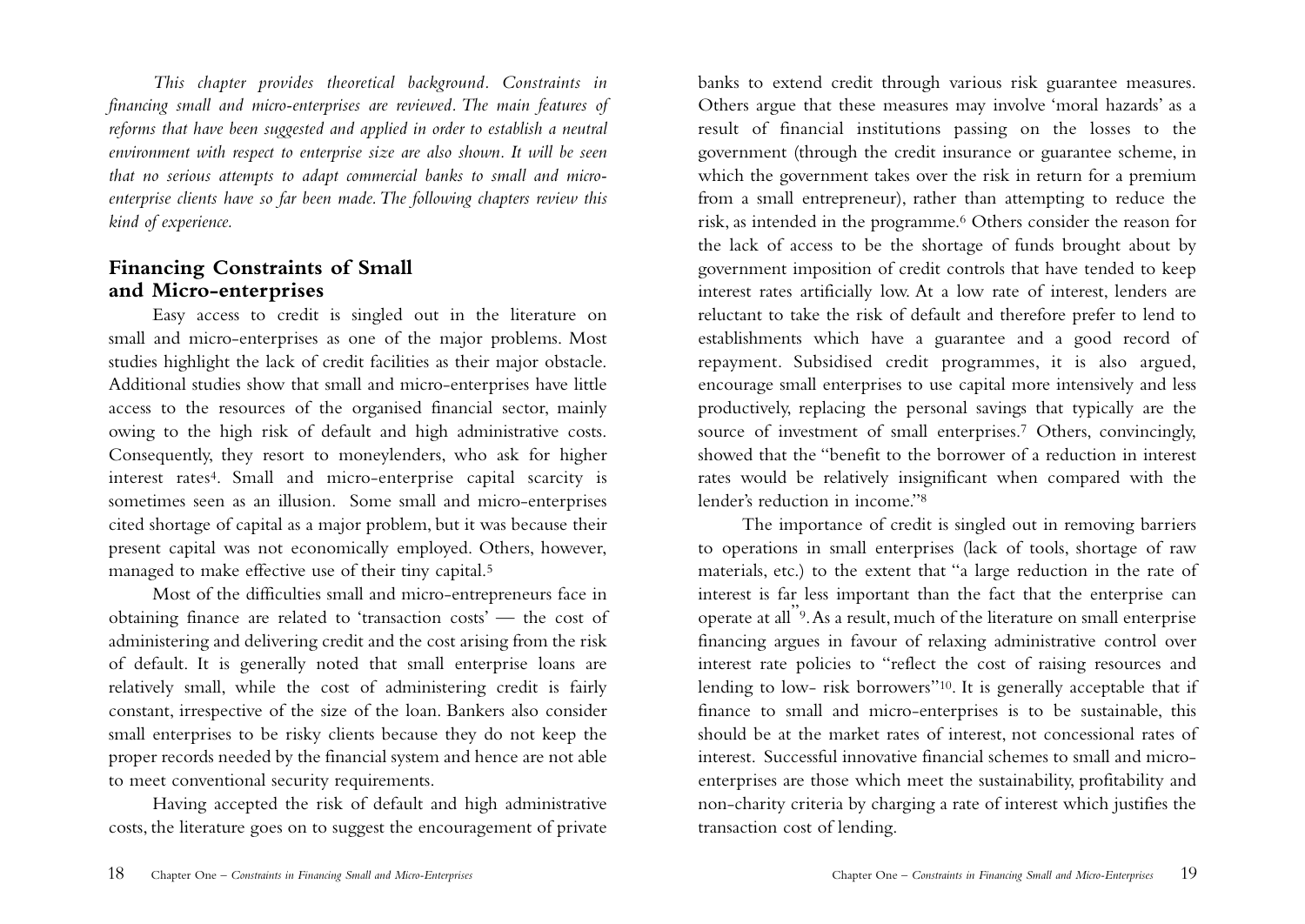Concessional finance to small and micro-enterprises has not been a total failure.A number of credit schemes are quite successful. One well-known success story is that of the Grameen Bank in Bangladesh, which charges a rate of interest of 16 per cent, without the need for collateral. In cases of personal misfortune, the borrower pays a compulsory insurance charge into an Emergency Fund, which accounts for 25 per cent of the interest payment.The crucial factor in the success of the Grameen Bank, it is argued, is a cheap system of assessing creditworthiness, through local knowledge and group pressure. This system minimises risks and achieves high repayment rates.11 Attempts have been made to replicate the Grameen model outside of Bangladesh, in rural Africa and urban Asia, by transplantation of most of the basic characteristics. It is argued that this example has exceptional ingredients which are not easily replicable elsewhere. Many argue that the system depends too much on the charisma of the Grameen bank's founder and the special characteristics of Bangladesh's rural poor.12

A question that usually arises whenever this topic is discussed is whether or not the lack of access to formal credit facilities by small and micro-enterprises reflects risky repayable defaults or distortions in the practice of credit institutions, or even regulations of financial markets (interest rate ceilings, minimum reserve requirements, exchange rate controls, sectoral credit allocations, etc.).13That is, the problem is identified as an external constraint not an internal one. Another question that also arises is whether the lack of access to credit by small producers because of external institutional factors may be a symptom of problems later experienced by the venture, including defaults of repayments. Still another question to be answered is whether or not there is a correlation between interest rates and the supply of credit to small and micro-enterprises. Imposition of concessional rates might exclude small enterprises from the services of formal financiers. Definite views on these issues, based on comprehensive surveys, are far from conclusive.

Findings show that small and micro-enterprises generate higher rates of return on capital than their large-scale counterparts. Moreover, they also have a higher total factor of productivity or economic efficiency, reflected by a high output-to-capital ratio. A high rate of return on small capital, compared with that of large capital investment, poses another argument in favour of small enterprise financing. It is generally recognised that the smaller the finance, the larger the rate of return and vice versa.14 It is very perplexing that the bankers' reluctance to lend to small enterprises is based on the lack of a suitable guarantee, at a time when the rate of return on capital of small enterprises is higher than that of largescale enterprises. In fact, the high rate of return from small projects, reflected by a high net monthly profit in relation to capital investment, represents a guarantee that looks better than the unavailable collateral guarantee.

## **Financial Constraints of Small and Micro-enterprises in Sudan**

Recent studies on the financial constraints of small businessmen and women in Sudan are not available. Studies conducted during the 1980s show that a shortage of credit facilities to small and micro-enterprises is evident in the country.15 Difficulty of access to credit, before the full Islamisation of the banking system, was noted and recorded in many studies. Case studies conducted in different regions during the 1980s in Sudan (covering crafts and small-scale industries and the informal sector, which includes services as well as manufacturing) pointed to the limited ability of the Development Company and the Industrial Bank of Sudan (now Nelein Industrial Development Bank Group) to finance small-scale industries. Some studies also revealed that most of the enterprise owners rely exclusively on self-financing. As is the case in many developing countries, the low level of bank finances is mostly related to the absence of adequate guarantees.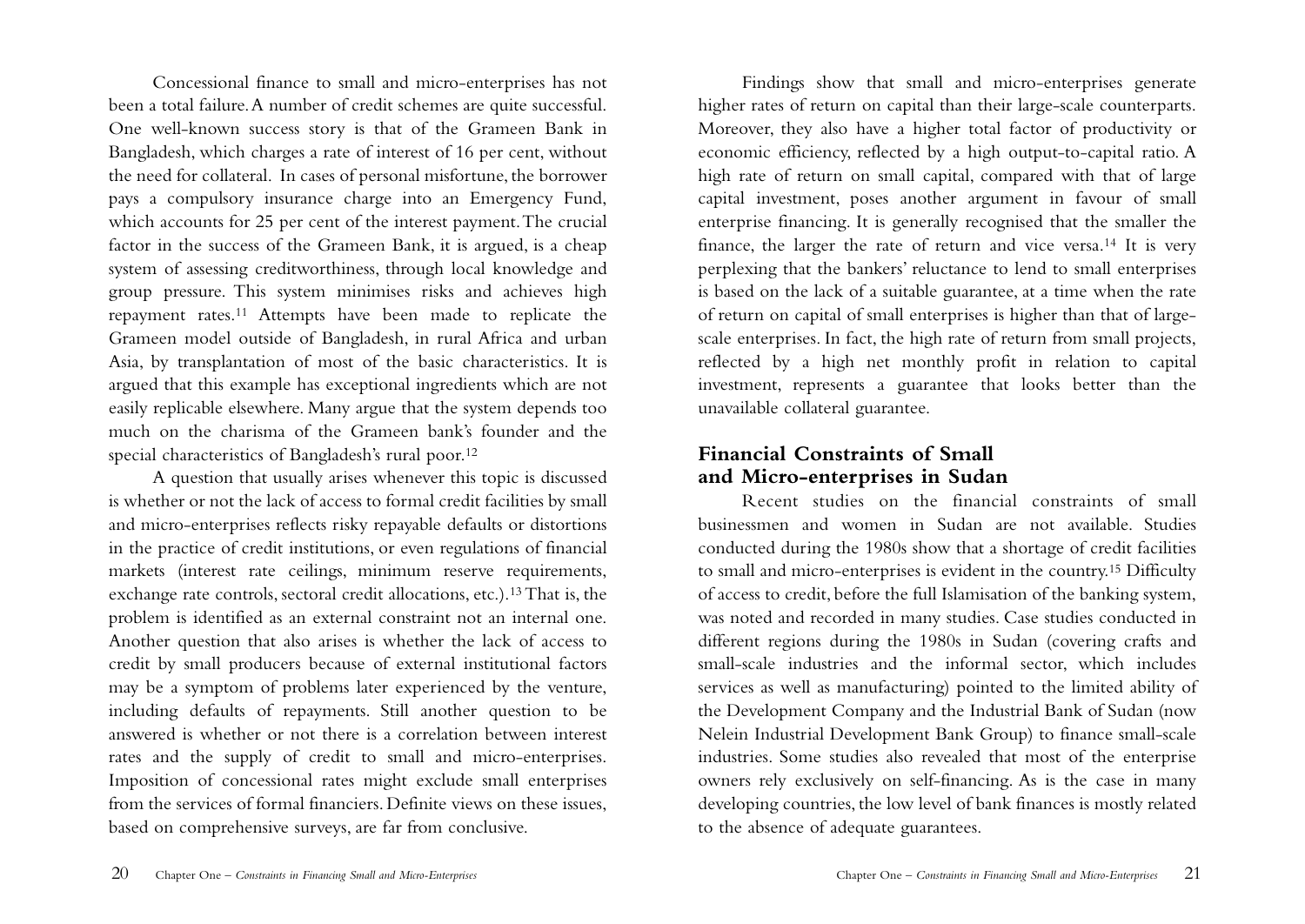## **Institutional Financing and Small and Micro-enterprises**

It is generally recognised that banks, among other formal financial institutions, have not extended enough credit to the small enterprise sector in developing countries, despite various schemes to minimise the risks involved being put forward. Alternatively, small entrepreneurs often rely on personal savings or profits from other activities, loans from friends and family, advance payments by customers and the less formal lending markets. Some reforms have been suggested and applied to establish a neutral environment, with respect to enterprise size, to remove discrepancies, which currently favour giving credit to large enterprises. In this respect, some schemes have been suggested to redress this bias by creating incentives that encourage formal financing institutions to extend credit to small and micro-enterprises. The major features of these schemes can be summarised as follows:

- The credit insurance or guarantee scheme. In such a scheme, the government takes over the risk in return for a premium from the small enterprise owner.
- A scheme that links formal and non-formal financial institutions. Savings and credit associations, NGOs and self-help promoting institutions link up with the banking system to help provide funds.
- Setting aside a specific portion of a commercial bank's loan portfolio for the exclusive use of small and micro-enterprises.

However, such schemes as the ones highlighted above have very rarely been successful. The guarantee scheme and the link system are slow and partial; whereas the small enterprise reserved loan portfolio is slow in disbursement and has not reached the intended recipients.

It is a general observation that no serious attempt has been made to adapt commercial banks to small and micro-enterprise

clientele. Generally speaking, there is a lack of provision of administrative capacity and a failure of initiative on the part of commercial banks to handle small credit.The experience of profitand-loss-sharing (a sort of short-term equity financing) documented in this book can be seen as one step towards achieving this goal.

## **Conclusion**

Difficult access to credit is singled out as a major problem facing small and micro-enterprises. This was certainly the case in Sudan during the 1980s.There is now a general consensus that the difficulties small businessmen and women face in obtaining finance are related to high transaction costs and artificially low interest rates.

Subsidised credit programmes failed, apart from some exceptional cases. Some reforms have been suggested and applied to establish a neutral environment with respect to enterprise size to remove discrepancies, which currently favour providing credit to large enterprises.The features of these schemes are depicted in credit insurance or guarantee schemes, linking informal (credit associations, self-help groups, etc.) to formal financial institutions and setting aside specific loan portfolios for the exclusive use of small and micro-enterprises.

No serious attempt has been made to adapt commercial banks to small and micro-enterprise clients by the provision of administrative capacity and initiatives on the part of commercial banks to handle small credit. The experiences described in this book largely relate to the adaptation of Sudanese Islamic banks to the requirements of small and micro-enterprises.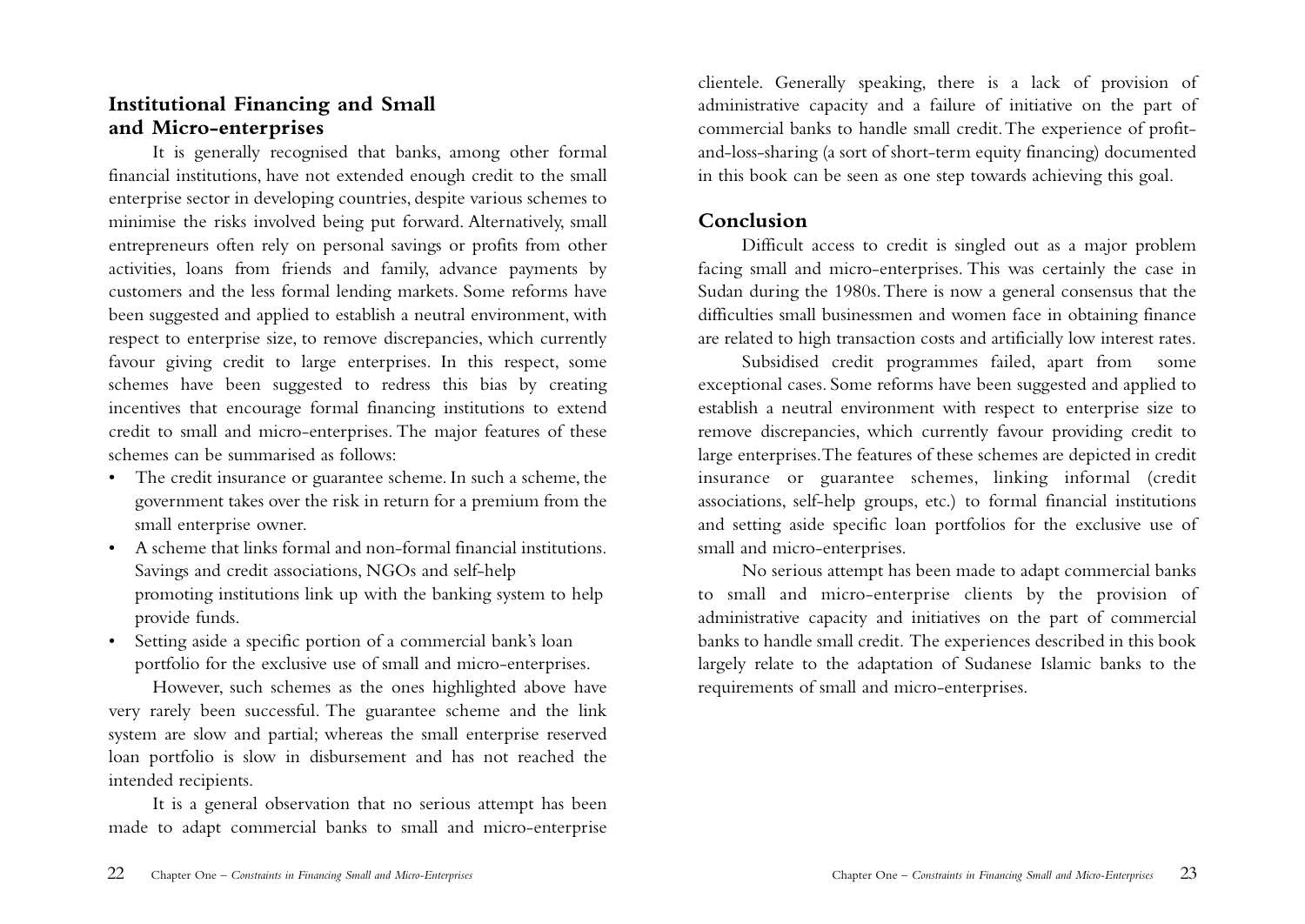Chapter Two

**THE STRUCTURE AND PERFORMANCE**

**OF THE SUDANESE ECONOMY AND THE**

**CONTRIBUTION OF THE SMALL**

**ENTERPRISE SECTOR TO IT**

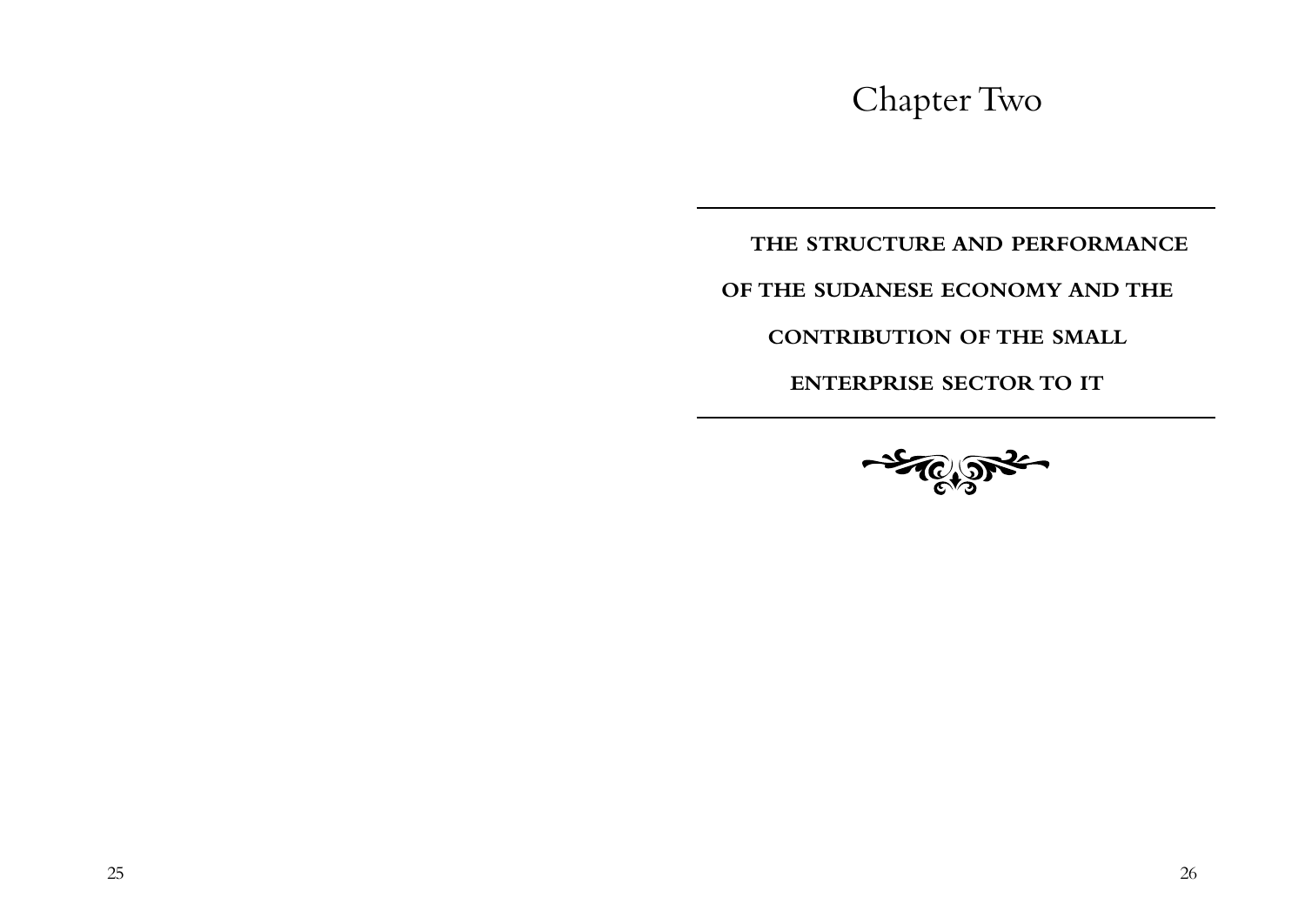*This chapter is an introductory one. It starts with reviewing the structure and performance of the Sudanese economy and shows the role, the definition, the means of financing and the contribution of the small enterprise sub-sector (small-scale industries, informal sector, crafts, productive families and income generating activities).*

## **The Sudanese Economy: Structure and Performance**

Sudan is the largest country in Africa with an area of 2.5 million square kilometres. The population is approximately 24.9 million (1993) with an annual growth rate of about 2.63 and population density of about 10 persons per kilometre.

Sudan is rich with natural resources and suitable climatic conditions for the production of a wide variety of products and animal-raising. The estimated arable land is 200 million *feddan*.16 Only 30 per cent of this is currently being used. Natural grazing land is estimated to be 57 million *feddans* and forests cover an area of one million *feddan.* Fishery resources are around 300,000 tonnes per year, but only 60,000 are exploited at the present time. Sudan is rich in mineral resources such as gold, chrome and cement. Oil reserves have been discovered in the south and west of the country, but these have yet to be commercially exploited.

The economy is predominantly agricultural. Agriculture is composed of a large irrigated sub-sector (large-scale, publiclyowned and administered schemes), an expanding mechanised rainfed sector (large-scale, privately-owned farms) and a neglected, traditional rain-fed agriculture sector (small-scale, privately-owned independent family farming units). Agriculture (crop production and livestock) provides a livelihood for about 80 per cent of the total population and constitutes more than 30 per cent of the GDP and 95 per cent of the country's exports.The key factor in the country's output is cotton, which accounts for almost half of its output. Other crops (gum Arabic, sesame and groundnuts) constitute important

export commodities. Industrial production (mainly foodstuffs and textiles) constitutes about 10 per cent of the GDP. The shares of different sectors in the GDP show a declining share for agriculture and manufacturing as opposed to a rising share for construction and services over the last couple of decades. The services sector now constitutes about 50 per cent, compared with only 27 per cent in 1955 (the year before independence).

One of the most important features of the economy is the existence of weak inter- and intra-sectoral linkages. Intermediate input used by local sectors was only 12.2 per cent in 1955/56. Even up to recent years, the value of the output of intermediate inputs was still low. In 1984, cotton sold for local consumption, as an intermediate input in textile production, was only 3.4 per cent of the total cotton production.17 This weak inter-sectoral linkage of agriculture and industry indicates a high import dependence. The Sudanese economy is malformed — it lacks internal integration, has weak linkages between sectors, a weak production base, a high dependence on external markets and a distorted industrial sector (biased towards capital and import-intensive production).

The Sudanese economy has been in the grip of a crisis since the 1970s. During the period 1970-72, Sudan attempted a breadbasket strategy to restructure the export sector by producing food, sugar, textiles and meat for export — and to promote import substitution, mainly in sugar and wheat.The strategy is an exportled agro-industrial strategy, based on the belief that Sudan could, given adequate financial support, develop its vast, untapped agricultural resources to provide food security for the Middle East, by changing the dependence of the economy on the EEC and the USA and transforming the economy into a breadbasket strategy for the Middle East, using a combination of Arab funds and Western technology.The motives for this were the perceived threat of a US wheat embargo against Arab countries; cotton marketing difficulties; favourable world prices for breadbasket crops (particularly sugar and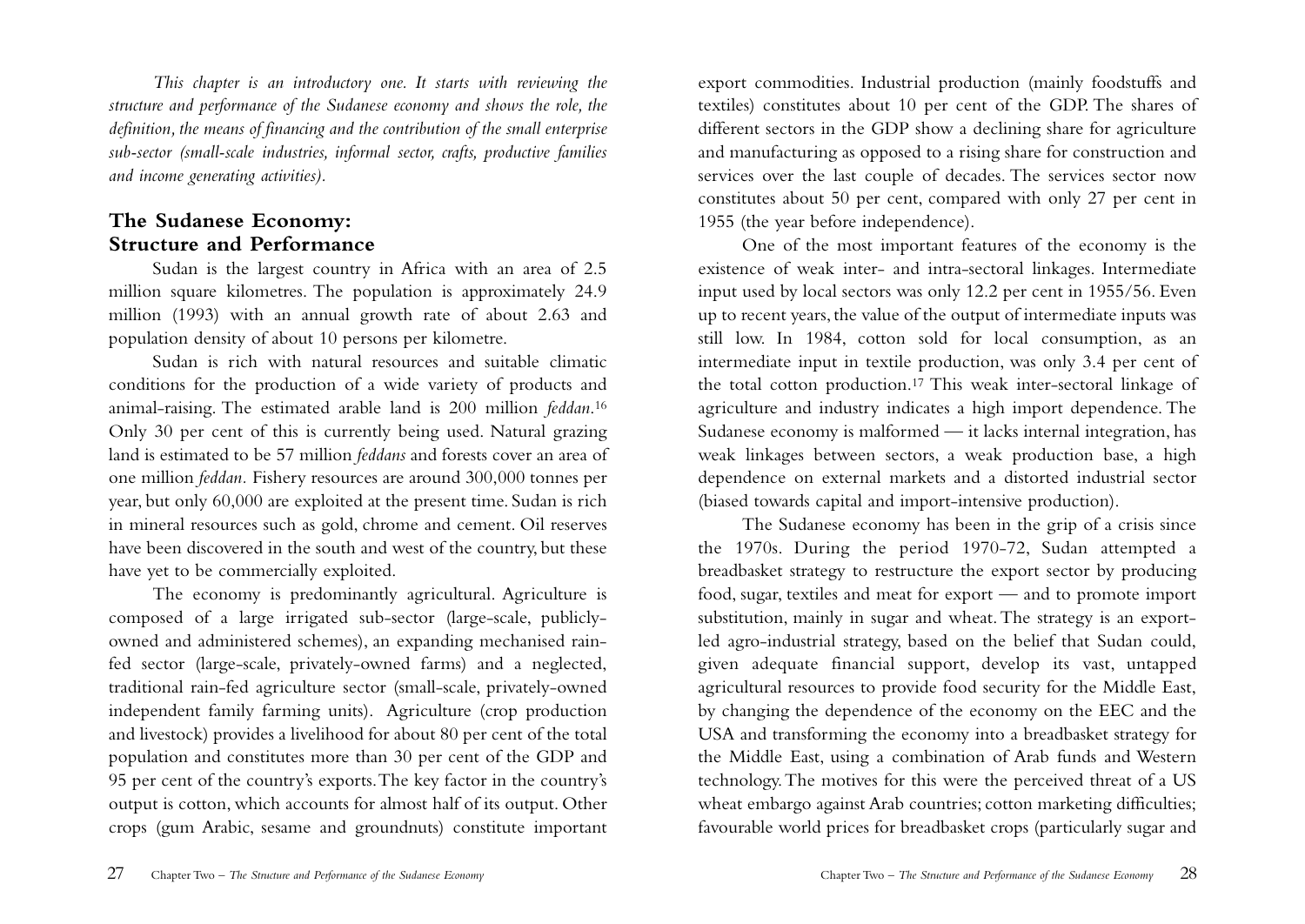cereal); and the availability of surplus Arab funds after the oil price increase of the early- and mid-1970s.18 This highly ambitious programme led to huge inflows of cash, mainly from Arab states through bilateral agreements. Up to 1978, roughly US\$3 billion was estimated to have been mobilised for public investment programmes in Sudan.

By the end of the 1970s, however, the economy was in crisis. As a result of an increase in government development expenditure, the budget deficit rose almost 100-fold (from a previously negligible level to about 4 per cent of the GDP). The balance of payments deficit increased from 2 to 5 per cent of the GDP. Exports fell from 15 per cent to 11 per cent of the GDP.The real growth rates started to decline by the end of the 1970s.The inflow of capital from oilrich Arab countries decreased by the late 1970s, and, as the grace periods of the loans reached their end, a severe economic crisis emerged. After 1978, Arab oil-producing countries started to make fund disbursement to Sudan subject to IMF/World Bank conditions. Since then, the government has entered into a series of IMF stabilisation and World Bank structural adjustment programmes. The deterioration of the economy continued during the 1980s and the 1990s.

The current economic situation within Sudan is not much better than it was in the late-70s and early-80s.The country's current account balance of payments deficit has reached over US\$800 million.The parallel exchange rate deteriorated after 1992, the year when economic liberalisation measures were declared (including measures abolishing official exchange rates, licenses to foreign exchange dealers, abolishing import licenses and liberalisation of imports through the lifting of restrictions). During the period 1992- 1995, the exchange rate deteriorated seven times. The current exchange rate is over LS 2600 per dollar, up from only LS 18 in the late 1990s.The budget deficit to the GDP was 0.8 per cent in 1996 and money supply increased by more than 30 per cent annually

during the past decade. Official annual inflation rates exceed 100 per cent, but the actual rates are greater than that figure.

The deteriorating economic conditions necessitate measures to enhance employment and income, especially of the low and middle-income groups.The small and micro-enterprises, of different types and sub-sectors, constitute one important strategy in Sudan to enhance employment and income.To this we now turn.

## **Small and Micro-enterprises in Sudan: Concepts and Definitions**

There are many definitions for small and micro-production in industrial, commercial and service sectors. Terms such as small industries, small and micro-enterprises, crafts, income-generating activities and productive families are some of them. There is no single definition for the small and micro-enterprise sector based on the difference in fixed assets, the type of establishment and the socioeconomic characteristics of small producers. The indicators usually used to define small and micro-enterprises are labour employed, volume of investment and type of technology.The definition differs according to the type of establishment and the objective of the definition. The simplest definition for small and micro-enterprises takes into consideration the number of people employed, which is not less than 25 in most cases.

In Sudan, different organisations and institutions used to define small and micro-enterprises in different ways. There is no consensus on how to define small and micro-enterprises and concepts and definitions vary considerably.The criteria for defining small and micro- production in Sudan relate to either employment and/or capital investment. Some definitions are qualitative. For example, in defining crafts, the outdated Handicraft and Industrial Survey of 1970/71, undertaken as part of a comprehensive Industrial Survey, defined crafts to include all industrial activities that produce goods and services "without the use of modern equipment and with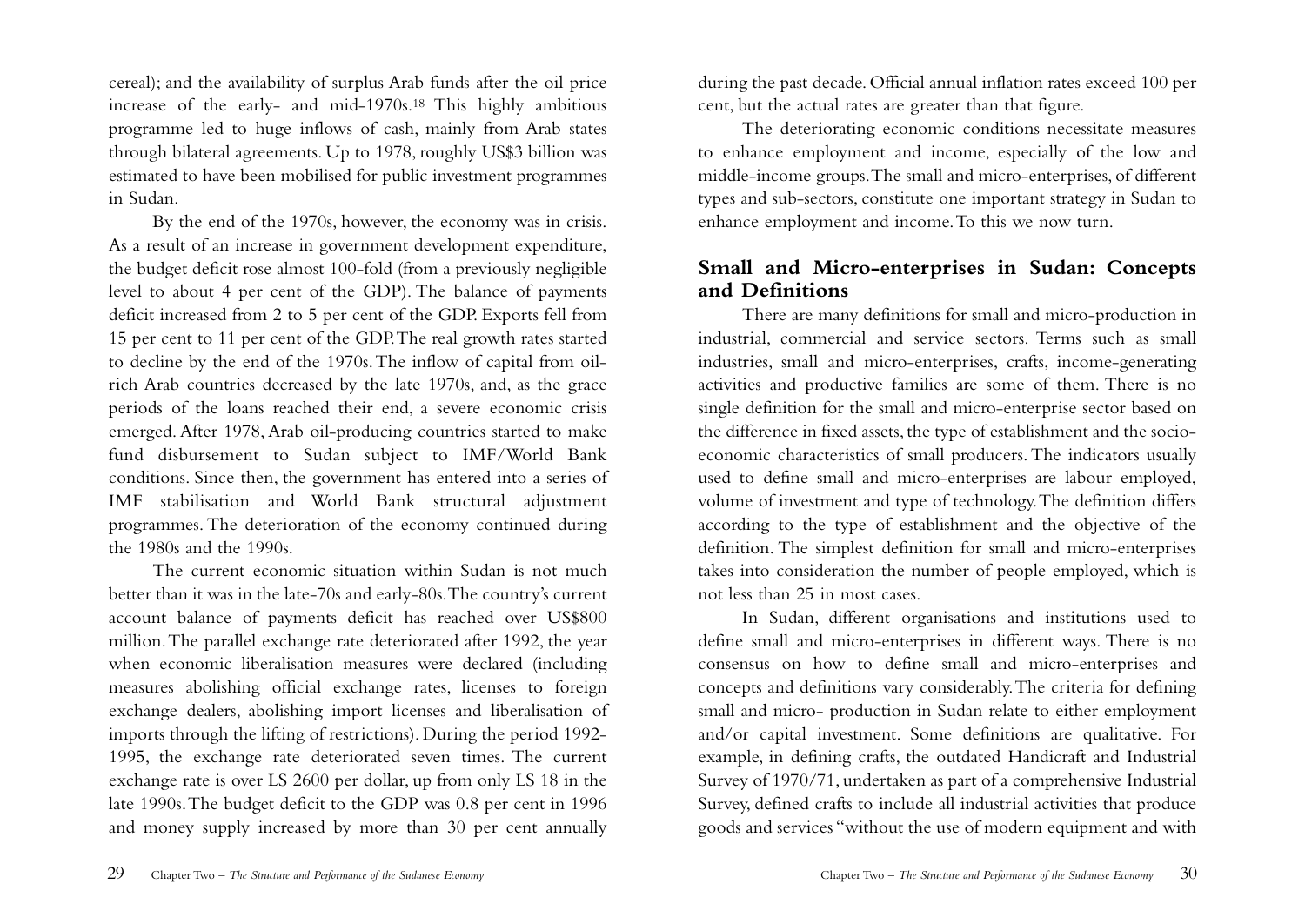the use of local raw materials".19 Definitions offered by researchers are functional, and differ according to the type of research analysis and the kind of small and micro-production the researcher has in mind.20 Some studies use "productive economic activities that are non-agricultural and non-factory based", others use the ILO concept of "informal sector", while yet others use the concept of "unincorporated small-scale sector", or even "handwork".21

Other organisations, such as the Institute of Industrial Consultancy and Research and the Arab Organisation for Industrial Development, use the number of those employed between 10 and 15, and less than 25 respectively. In addition to the employment of less than 25, UNIDO uses the value of fixed assets.The concept of the "informal sector", in which the enterprises covered by this concept are generally thought to show similar characteristics, such as ease of entry; labour-intensive; small-scale; reliance on indigenous resources; and "adaptive technology and skills acquired outside the formal school system" <sup>22</sup> , is used by different researchers and organisations which look at tiny, unorganised, small businesses.The ILO first used the concept in Sudan in 1976.23 In their efforts to support poor families in Sudan, non-governmental organisations (NGOs) used the concept of "income-generating activities" (IGAs). IGAs are part of small-production sub-sectors used to describe kinds of projects aimed at producing self-dependence in capabilities and skills, of the target group of poor people, by increasing incomes through small projects in production and services sectors. <sup>24</sup>

The concept of a "productive family" represents one of the main forms of small enterprise in Sudan. There is no unified definition of this concept, but it generally refers to small-sized (not necessarily home-based) family businesses. A productive family is defined in the by-laws of the Co-ordination Council of Productive Families and Environmental Industries, Ministry of Social Planning, as "a family which has the ability and readiness to provide some of its day-to-day needs by applying means of production to raise its

standard of subsistence." <sup>25</sup>

For the purpose of this book, whatever definitions and concepts are generally used in Sudan to describe small and microproduction and services, we need to emphasise characteristics of the production or service unit such as smallness and lack of proper book-keeping systems rather than attempting to find a unified definition. Moreover, here we accept a basic distinction between micro-enterprises (household and survival sector; one-person activity) and small enterprises (relatively formalised small-sized activities). Banks in Sudan, which are of interest here, have their own definitions and concepts of small enterprises.

## **The Banking Definition of Small Enterprises in Sudan**

An exact definition of small and micro-enterprises for the purpose of financing them is essential, since there are differences as well as similarities in each section of small producers. Moreover, a precise definition is essential to show the exact amount finance extended to enterprises in each sub-sector of small producers. As a result of the lack of a precise definition by the central bank, most commercial banks in Sudan have numerous definitions and concentrate on certain enterprises in each sub-sector of the broad small-enterprise sector embodied in the financing policy of the Bank of Sudan. For example, in the former Savings Bank (now Savings and Social Development Bank), financing to this sector was mainly extended to social projects, including the efforts of small enterprises in agriculture, small industries and local retail trade. Bonded by its constituent law, the Sudanese Islamic Bank finances small enterprises, especially productive families.

For this purpose, the bank opened specific family business branches in urban residential areas to extend capital to small enterprises.The "productive family", which the SIB is targeting, is defined in both social and economic terms.The social structure of a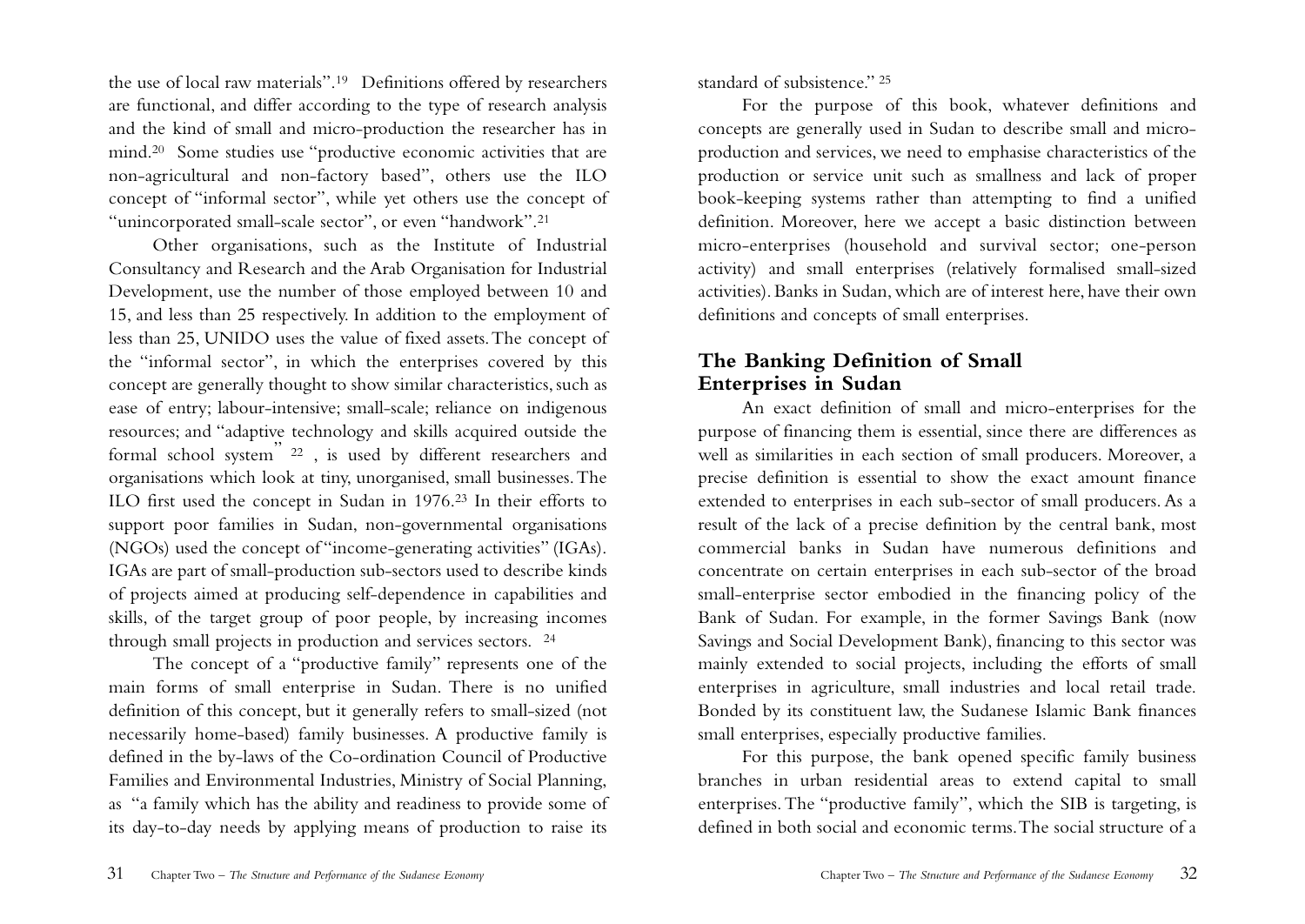productive family includes the extended family of men and women who have talents, experience and the will to pursue petty economic activity both in production and service (not necessarily homebased), for the purpose of providing goods and services to local inhabitants and increasing incomes to meet the "reasonable" basic requirements of the target group.26 The definition of the family economic activity mostly follows the concept of the ILO "informal sector".The Faisal Islamic Bank directs most of its small enterprise financing to craftsmen, mainly through a specialist branch established in 1983. There is no specific definition of craftsmen within the branch.This is why the bank is using the definition of the Handicrafts Industrial Survey, which defines craft as an industrial activity where goods and services are produced without the use of sophisticated modern tools and equipment.27

The Farmer's Bank offers another example of how finance to small enterprises and rural development projects, including productive families, crafts professionals, small industries and smallscale agricultural projects, is carried out. Its definition of small enterprises in general refers to small production and service units which act as sources of income and which exploit local resources and use intermediate technology. The productive families' projects include the enterprises of individuals, groups and families who have talents and experience in production and are capable of, and willing to, administer small projects, conduct marketing of output and have a good reputation. The craft sub-sector includes craftsmen with a proper workshop. Financing of professionals extends to medical doctors, pharmacists, engineers, agriculturists and veterinarians who provide services and output in rural areas.28

There is no unified definition of the target group of small producers within the Nelien Industrial Development Bank Group (NIDBG). Generally speaking, the target group is classified according to the amount of capital invested and the total number of employees. As for the productive families, classification is made

according to the number of family members employed.

The Sudanese Savings Bank (now Savings and Social Development Bank) finances social projects which use local raw materials and is has experience of working with producers in smallscale agriculture, small industries, productive families and petty trade.There is no adequate definition which specifies the social and economic characteristics of this target group.

In summary, it can be said that the banking system of Sudan has no unified and well-defined definition of small and microenterprises. The financing policies of the central bank combines craftsmen, professionals and small producers, including the productive families, into one category and defines this sub-sector by the volume of financing from commercial banks. Even though this definition is capable of showing the sub-sector to which financing can be extended, it nevertheless fails to show the units of production in each sub-sector. Sudanese commercial banks, in most cases, extend finance only to some units in this broad definition, but without defining them.

Questions such as the minimum size or scale of the small enterprise, what indicators are to be used for measurement and why we need to measure smallness at all are crucial.There is no point in attempting to provide an acceptable definition unless it is needed for a specific purpose. But for the purpose of financing small and microenterprises, the incentives given by financing policies dictate the need for a definition of each target group therein. Otherwise, other, non-targeted, enterprises may be eligible at the expense of enterprises we intend to assist. Moreover, a practical definition is required, whether quantitative or qualitative.The most effective and easiest way is to apply indicators other than the volume of capital finance, as used by financing decision-makers. Indicators that may be used include family labour in productive family enterprise, sales turnover in trading enterprises, specific professional certificates in the case of professionals, levels of income earned and volume of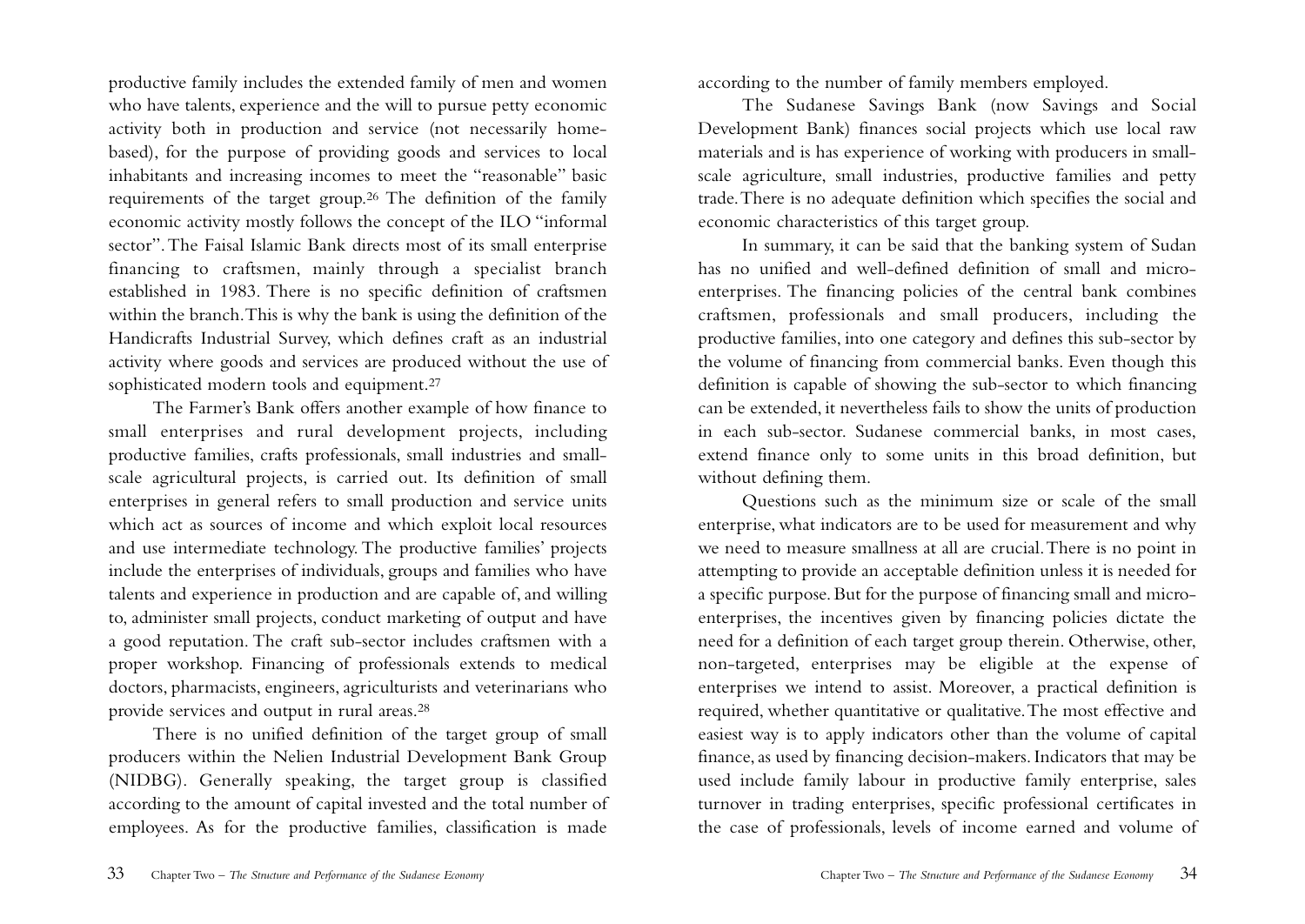capital employed in the case of income-generating activities, and indicators of the nature of the enterprise in others.

## **Means of Financing Small and Micro-enterprises in Sudan**

In Sudan, apart from institutional financial support by banks, a plethora of social schemes to provide micro-credit for the poor have historically been in operation. *Khatta* (savers/investors selfadministered revolving fund) is the most popular and widespread example of an informal savings and credit scheme. It is a selfmanaged system into which individuals contribute an agreed sum (*Sarfa*) at regular intervals. The pooled amount is distributed in an agreed order and used mainly (but not wholly) for small businesses (for rent, purchase of equipment/utensils, working capital, etc). <sup>29</sup>

Apart from *Khatta*, village traders have one of the most flexible and traditional financing institutions. They require only personal guarantees, but operate with high profit margins. Another form of small enterprise practice is the traditional partnership in the means of production. In this system, a relatively poor, small entrepreneur receives access to the means of production. Returns are distributed equally between the factors of production. Provision of micro-credit in certain parts of the Sudan is made via tribal kinship Members of the same clan/tribe or area provide flexible, financial help to each other to start businesses without any additional costs.Another form is the collective help action (*Nafir*), where village inhabitants contribute to poor families in the form of collective work. Over 100 local and foreign NGOs, with direct co-ordination with the authorities, are active in providing micro-credit, emergency loans, medical care and educational services to the poor in Sudan.

Foreign NGOs provide loans for tiny projects such as teamaking, sheep-rearing, water services, petty trade, brick-making, vegetable distribution, shoe-making, women's handicrafts and house restaurants, in addition to providing training services, not only for

migrants but also for the rural and urban poor. Conditions for providing financial support include the degree of poverty, the minority group and unemployment. Other NGOs are based on saving/lending associations and a Grameen Bank-type of group guarantee, together with some use of the Islamic (*Murabaha*) finance system.30 PLAN SUDAN, the Dutch University Gadaref Assistance Programme (DUGAP) and ACCORD are examples of the groups involved in this kind of practice.31

DUGAP has established four credit unions, with a total membership of 146. In addition to small credit, DUGAP provides consumption loans, training in financial matters and technical support. In providing small credits, the *Murabaha* mode of finance is used, with a profit margin of four per cent. Repayment is made monthly and the maximum duration of the loan is six months.32

PLAN SUDAN has four associations and a total membership of over 500.They offer the *Murabaha* mode of finance with a profit margin of 4 per cent, a grace period of one to two months and repayment intervals of a month and a quarter.

The objectives of ACCORD's programmes are to assist small enterprises through extended micro-credit for the poor and refugees in Port Sudan and Kassala, Eastern Sudan and. in so doing, raise the level of income and employment.ACCORD uses Islamic modes of finance such as *Murabaha* (capital plus mark-up), *Musharaka* (partnership), *Mudaraba* (speculation) and *Qard Hasan* (benevolent loan). Between 1984 and 1992, more than 26,000 people benefited from the programme in businesses such as fisheries, retailing, welding and sheep-rearing. The duration of the loans ranges between two and five months and the maximum profit margin of *Murabaha* is foour per cent per month.33

The UNDP, Area Development Scheme (UNDP/ADS) has targeted around 500,000 poor people in rural areas as part of its funding programme. This is a community, participatory rural development programme, which encourages self-reliance to alleviate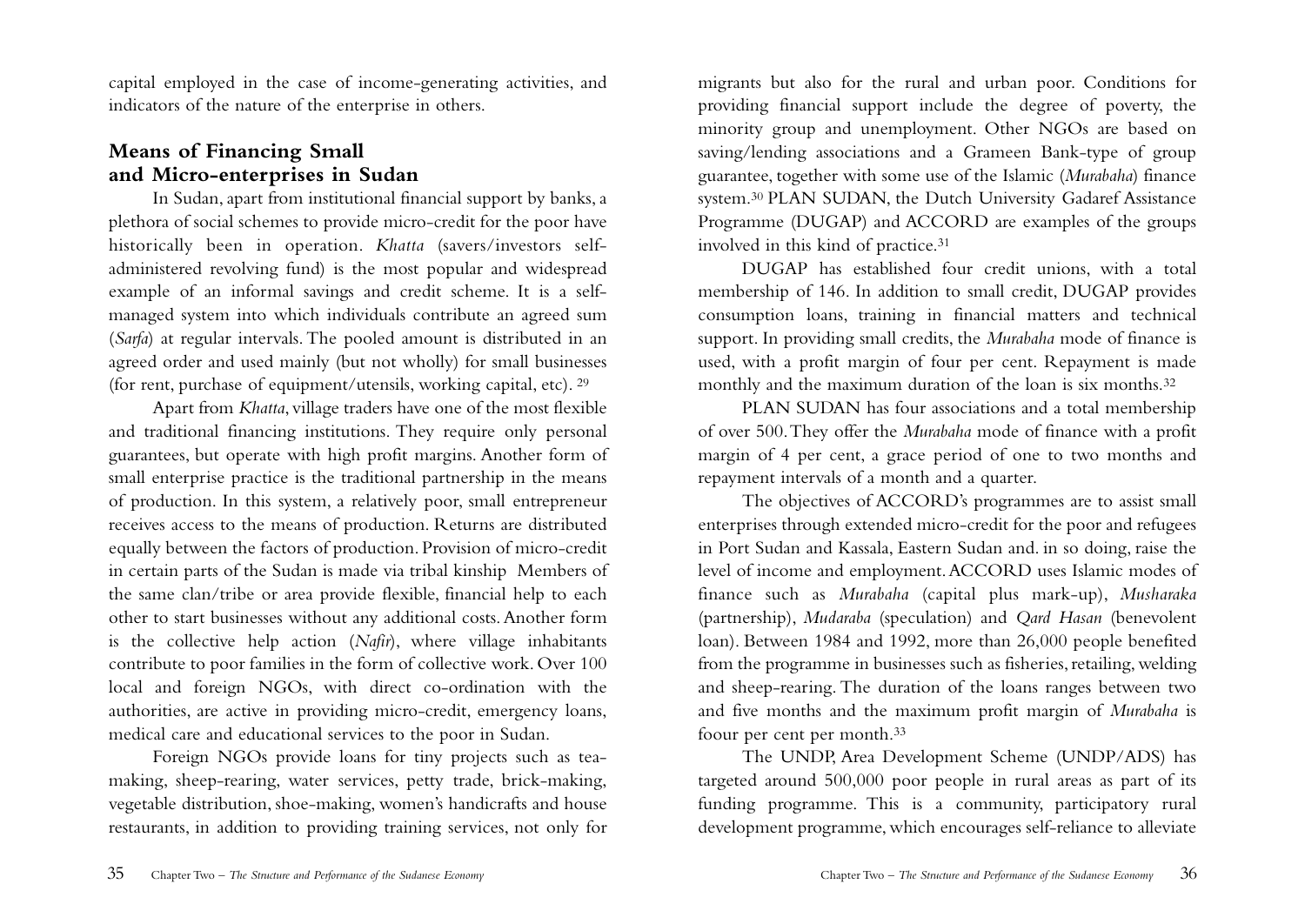rural poverty and raise the standard of living in selected areas.The project targeted poor individuals, including women, in 1,000 villages. The project provides capital through a self-administered, rural, revolving credit financing system (*Sanduq*), which is applied through the Islamic *Murabaha* mode of finance to extend credit valued at US\$3.8 millions (about 17 per cent of the total project fund of US\$24.4 million).<sup>34</sup> Payment and collateral are secured through third-party guarantees, social pressure and, sometimes, valuable assets. The actual amount of the loan, loan repayment schedules and the length of the grace period all depend on the type of the project (grain-milling, poultry-keeping, goat-raising, soapmaking, crafts and traditional, small-grain stores).

Some of the local social funds and local NGOs (the National Fund for Pensions, the National Fund for Social Insurance, the *Takaful* Fund, the *Zakat* Fund, the Social Solidarity Fund, the *Shariah* Implementation Support Fund, the National Pension Fund, *Ashad, Elkifaya* Bank, etc.), have been established to serve specific religious, social and economic goals. Some are financed from the budget, while others are financed through charity or by beneficiaries. Among other activities, they are also engaged in providing smallcredit for living-provision kind of projects (such as leatherwork, cloth-making, tailoring, macaroon production and poultry production), especially for poor, widowed, divorced or deserted women.

## **The Contribution of the Small Enterprise Sub-Sector in Sudan**

Economic analysis in developing countries is dualistic in nature, there being two sectors, the official (formal) and non-official (informal). This means that there is differentiation between large enterprises and small enterprises in different sectors.The philosophy, the policy and the pattern of development finance reflect disagreement. The traditional school calls for the development of

large-scale enterprises for their economy-of-scale advantage, whereas the other school favours small enterprises as a tool of development. The general trend of investment laws in developing countries gives more concessions for large-scale public sector enterprises, both local and foreign.This leads to the growth of largescale enterprises, though many doubts are raised over their feasibility. On the other hand, small and micro-enterprises have proved to be successful in generating revenue and employment. Small and microenterprises are potential tools for economic integration, with interand intra-linkages (mainly forward and backward linkages). Small and micro-enterprises are characterised by small capital investment and can be considered as one of the most important strategies for developing and energising the private sector.The following is a brief summary of the contributions of various small sub-sectors to the Sudanese economy.

## **Small-Scale Industries**

In Sudan the contribution of the industrial sector to the GDP is about 8 per cent. Sudan's industrial sector employees constitute not less than 5 per cent of the total labour force and industry contributes less than 1 per cent of the total exports — mainly semiprocessed goods. Among the industrial sub-sectors in Sudan are small-scale industries (defined by their employment of less than 25 workers). According to the outdated Industrial Survey, small enterprises make a major contribution to Sudan's industrial sector, sharing 95 per cent of the total industrial establishment. Small-scale industries accounted for less than 10 per cent of investment in the industrial sector, but more than 35 per cent of gross manufacturing output and constituted nearly 50 per cent of the industrial revenue. Small-scale industries in Sudan need less capital measured by the average investment per enterprise, yield an annual output of three times the level of investment and need about half the investment of large-scale industries to create one job. Small industries also appear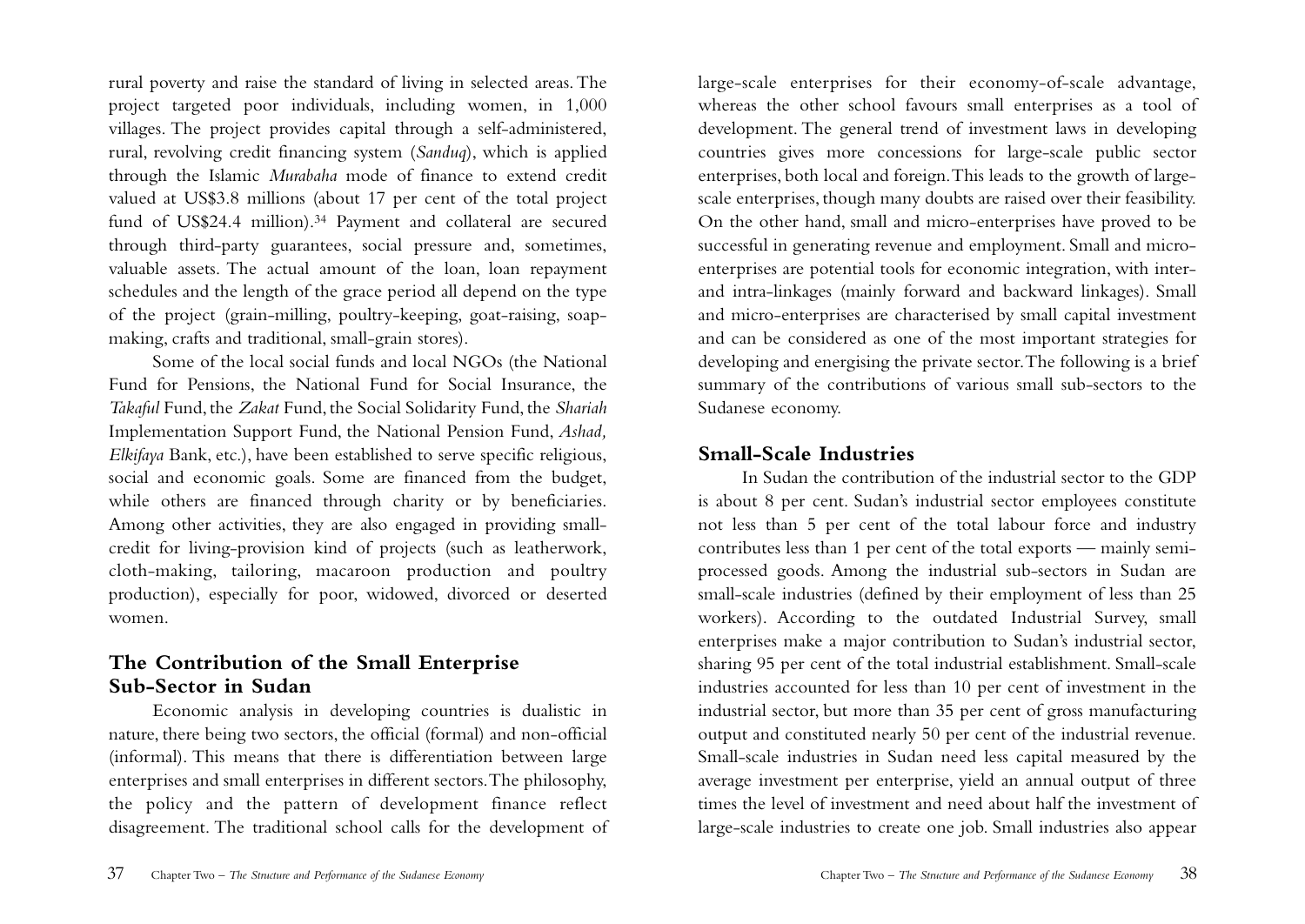to produce larger ratios of value added to gross output and value added to employment.35 Although the contribution of small industries in Sudan is overwhelming, when we investigate the contribution of each branch (or sub-sector), the results are mixed. It is worth mentioning that, using a research methodology based on "sub-sector" or "branch", as opposed to "cross-section" (which includes supporting inter- and intra-linkages), the author investigated the potential contribution of small industries in Darfur State to structural adjustment in Sudan.

The results show that capital-intensity is low, but variations between branches and within branches are pronounced and not explained by the size of the enterprise (plant size). Moreover, smallscale industries are not homogenous. Different sub-branches have different characteristics related to capital-intensity, import-intensity and dynamic potential. With some exceptions, linkages are not highly prevalent.<sup>36</sup>

## **Informal Sector**

Another of the sub-sectors of small and micro-enterprise in Sudan is the "informal sector", which first appeared in the 1970s, following a huge migration from rural to urban areas as the result of unequal development, wars and drought. There is no up-to-date information on the volume and role of the informal sector in Sudan. The ILO study of 197637 showed that self-employment in this subsector of small production comprised between 25 and 30 per cent of employment in urban areas and the annual growth rate was shown to be 45 per cent compared with the figure for the period of independence in 1956. Moreover, the contribution in the industrial sector was about 60 per cent. In 1996, another ILO report reemphasised the importance of the informal sector and estimated its contribution to be 60 per cent of the total urban employment in Sudan.38 In a study conducted by the Ministry of Planning, it was shown that over 100,000 people employed in the informal sector of

Khartoum, in almost all production and services sectors, migrated annually. Moreover, the number of informal sector establishments has multiplied within the past five years, and there is a move towards commerce and services at the expense of industry. The role of women in the informal sector was estimated to be 12 per cent in 1990, up from 2.9 per cent in 1983.39

## **Crafts**

There is no data on craftsmen covering their distribution, ages, number or types of activities. Also, there are no statistics on their contribution to the country's GDP. Unsystematic data only is available, from scattered statistics, official reports and personal research, in addition to general observations. The number of registered craftsmen's co-operative associations has increased tremendously in recent years. The major objectives of these cooperative associations are finding workshop facilities for members, training school leavers, maintaining relationships with local authorities and creating good relations with similar international associations. This is an indication of the increased number of organised craftsmen.

## **Productive Families**

As a result of the difficult economic situation in recent years, many families have moved towards micro-enterprises.The number of those engaged in micro-enterprises as productive families constitutes a huge proportion of the small enterprises in Sudan and this number is increasing all the time.This phenomenon has led the banking system to issue preferential financing treatment to such enterprises through policies directed by the central bank.40 The Ministry of Social Planning has also recognised this by establishing the Council of Co-ordination of Productive Families and Environmental Industries, which is composed of academics, NGOs, government officials and banks, to determine policies, programmes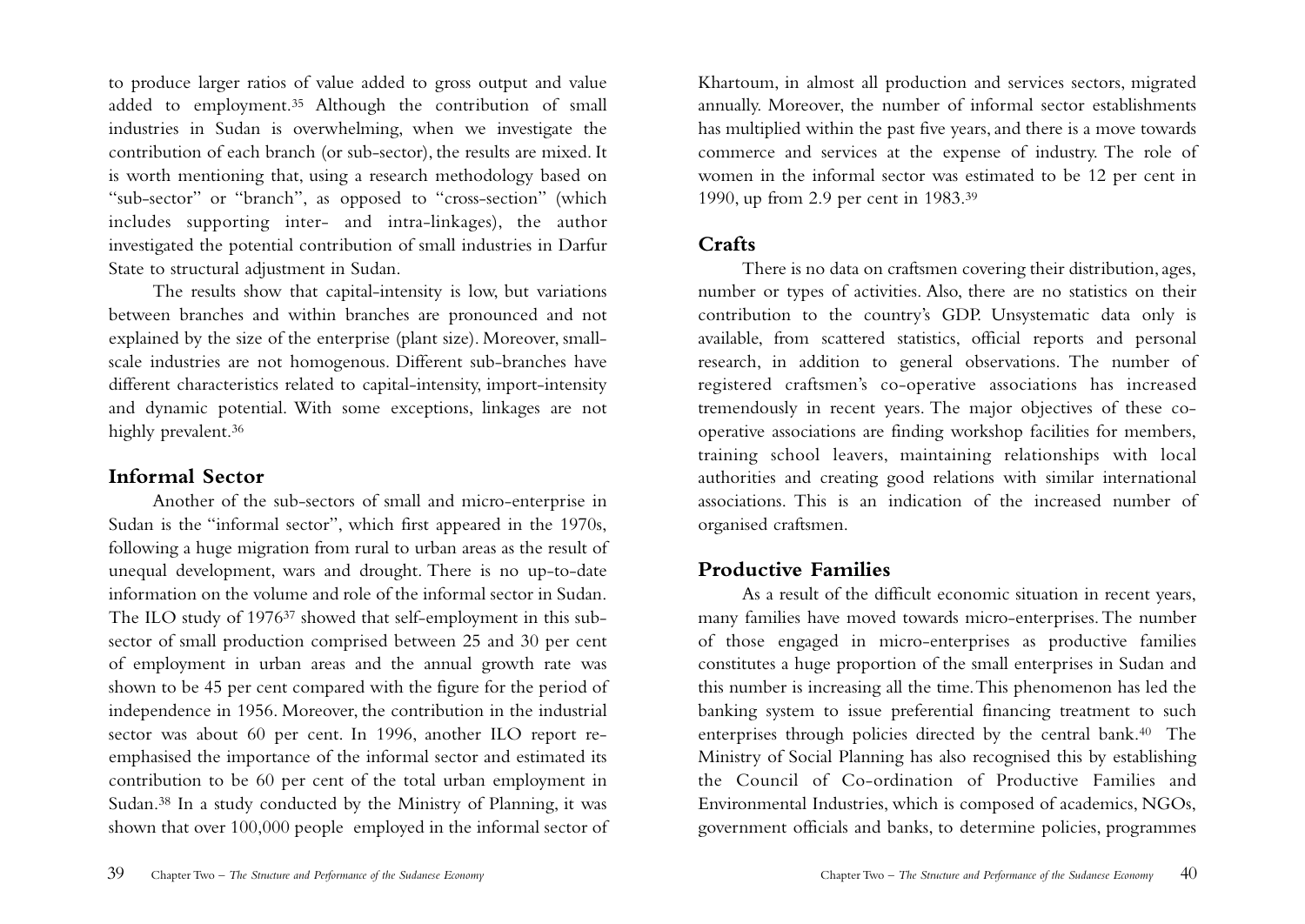and mechanisms for financing productive families. Despite these efforts, and because of the lack of statistical data, it is difficult to determine exactly the contribution of productive families to the national economy.

## **Income-Generating Activities**

Since the late 1970s, Sudan has played host to refugees from neighbouring countries, in addition to the rural-urban migration resulting from famine, drought and civil war. The number of refugees has now reached more than one million.As a result, NGOs started programmes for refugees and migrants, specifically incomegenerating schemes for women, with the aim of creating employment opportunities through tiny investment projects. This has been achieved by revolving funds and by charging very low interest and administrative costs, without requiring noticeable guarantees. More than 100 local and foreign NGOs are presently active in providing income-generating credit, counselling and training programmes.

There is no data on the employment or production role of income-generating activities in Sudan. It is difficult to estimate the contribution of income-generating activities, but, as is clear from the number of the target group and the volume of finance from both local and foreign NGOs, the contribution is undoubtedly huge.

## **Conclusion**

As a result of increased government development expenditure, budget deficits and the end of the huge monetary assistance from oil-rich Arab countries, Sudan's economy has faltered.

Despite measures taken by the IMF and World Bank to alleviate funding problems to the country, the situation continues to deteriorate.

As the economy has worsened, the emergence of small enterprises has become a means by which to secure income and

employment. The depression of the economy has been reflected in the shift towards small and micro-enterprises by those seek specifically to increase employment and income, especially within the low and middle-income groups.

In Sudan, there are many terms for small and microproduction in the industrial, commercial and service sectors - terms such as small industries, small and micro-enterprises, crafts, incomegenerating activities and productive families. There is no unified definition of the small and micro-enterprise sector relating to the difference in fixed assets, type of establishment and socio-economic characteristics of small producers.

In the banking system of Sudan there is no unified definition of small and micro-enterprises.The financing policies of the central bank combine craftsmen, professionals and small producers, including productive families, in one category and define this subsector by the volume of financing from commercial banks. The Sudanese commercial banks, in most cases, extend finance to only some units in this broad sub-sector, without actually defining them.

In Sudan, apart from institutional financial support by banks, there is a plethora of social schemes to provide micro-credit for the poor. Foreign NGOs, as well as local social funds and local NGOs, have been established to serve specific religious, social and economic goals and to provide small credit to micro-enterprises through Islamic modes of finance.

A summary of the contribution of the various small subsectors to the Sudanese economy shows that small and microenterprises have proved successful in generating revenue and employment. Small and micro-enterprises can be considered to be one of the most important strategies for enhancing income and employment. Despite what we have mentioned here, there is no data on the employment or production role of income-generating activities in Sudan to show this contribution. It is difficult to estimate the contribution of income-generating activities, but it is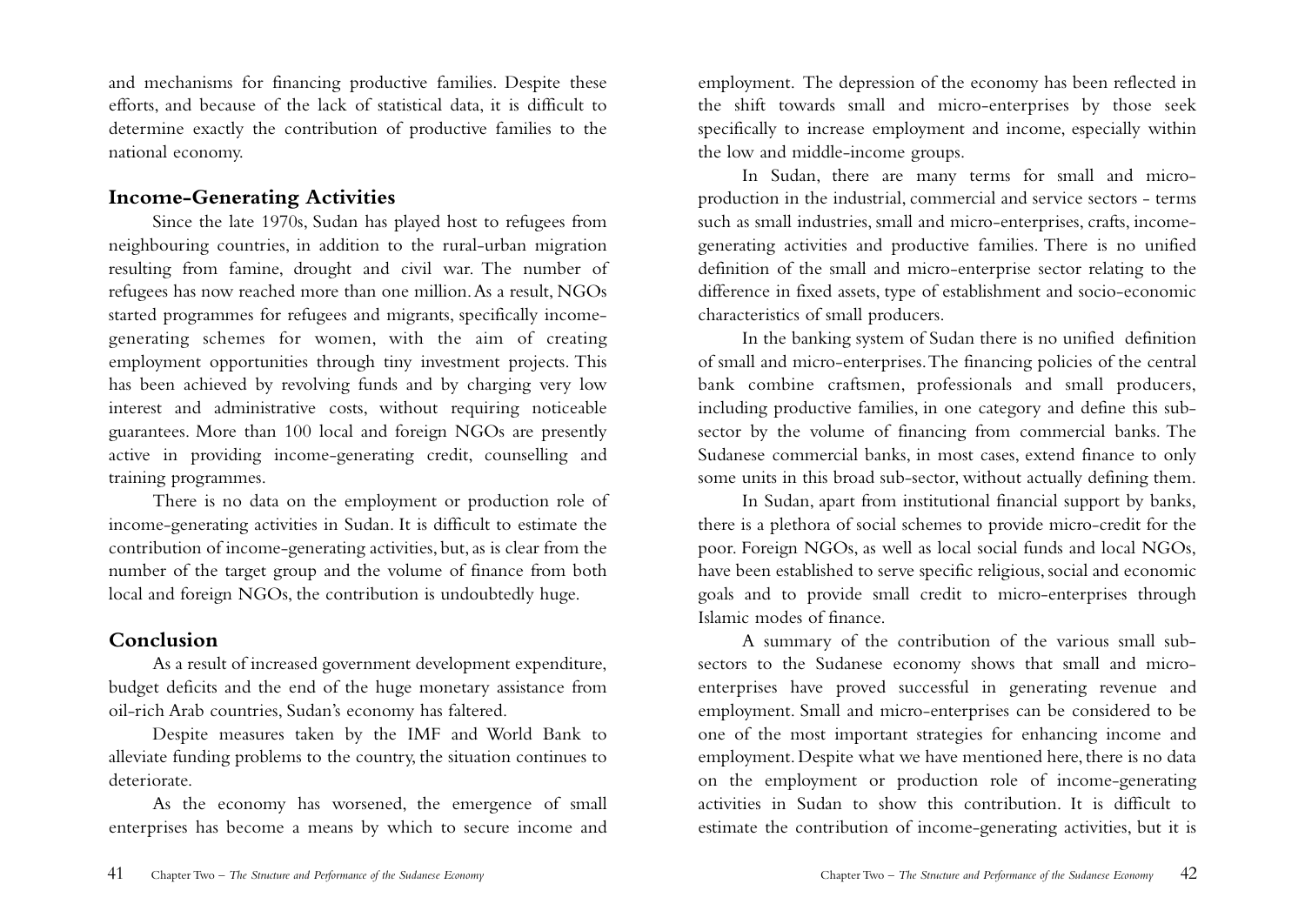clear from the number of the target group and volume of finance that this contribution is huge.

Chapter Three

## **ISLAMIC MODES OF FINANCE AND**

## **SMALL AND MICRO-ENTERPRISES**

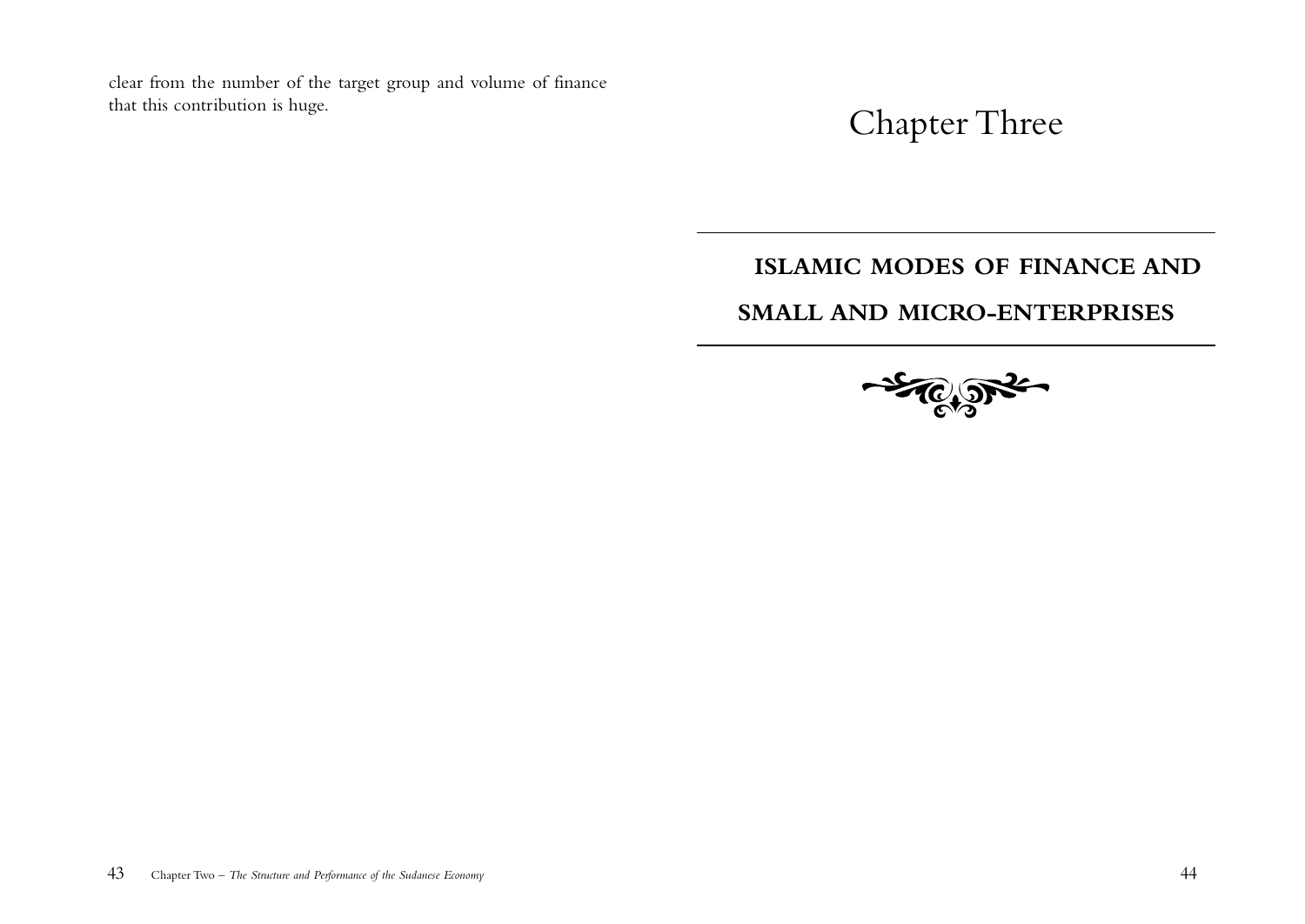*The conventional bank usually gets back the amount it has lent along with the interest payments. It does not matter whether the entrepreneur made a profit or incurred a loss. But in the Islamic banking system, the prohibition of interest necessitates banking investment operations being conducted on the basis of profit-and-loss-sharing arrangements. Here it is only the profitsharing ratio, not the rate of return itself, that is predetermined. More than one major mode of finance have been in operation such as: Mudaraba agency joint venture/limited partnership, where the bank supplies the capital an the enrepreneur the labour; Murabaha — purchase and resale of an asset to an entrepreneur at a mark-up (profit) on the basis of deferred payment; and Musharaka — joint partnership, with capital supplied by both parties.41 The following sections illustrate these modes in greater detail.*

## **The Musharaka (Partnership) Mode of Finance**

*Musharaka* can be defined as a "form of partnership where two or more persons combine either their capital or labour together, to share the profits, enjoying similar rights and liabilities"42. It is a limited period contractual agreement between the bank (represented by the branch) and the partner to use both human and financial resources and distribute whatever profit or loss they make in accordance with capital and human resources invested. Islamic *Musharaka* is of two types: contractual and non-contractual. Here we are concerned with the contractual type (not necessarily formal or written), in which profit or loss is shared in any equitably agreed proportions, and in which there is only restricted authority and obligation. In such an Islamic partnership, the partners need not have equal shares or equal responsibility for the management. Losses would be divided in accordance with capital contribution. It is not only capital shares that govern *Musharaka* in Islam. In practice, labour, skills, management, goodwill, credit-worthiness and contacts may also form the partners' contributions.

*Musharaka* is governed by a contract signed by the two parties

which is wide in coverage, accurate and flexible. It extends to include financing as well as the management of the project. The contract shows the financial shares and management obligations, distribution of expected profit or loss and any other conditions which may govern the partnership relations. These conditions include the conduct of the partnership operations through a joint account opened in the name of the partnership, allowing withdrawals and deposit of sales proceeds according to the contractual plan. Joint storage of raw materials, subject to partnership, is also specified in the contract and an insurance cost is added to the total cost. In the case of financial loss, it is borne by the two parties, unless it is proved to be due to neglect, abuse or violation of terms agreed upon by the party undertaking the management and operation of the venture, in which case the latter bears the cost of all damages.

A *Musharaka* contract varies in accordance with the investment project and the contribution of the partner and the bank. It is subject to mutual agreement, but the main concept can be illustrated as follows: If we denote the amount of capital shared by the bank and the partner respectively by Kb and Kp (Kb + Kp = K, total venture capital). If  $\pi$ e denotes expected profit, and  $\pi$ m denotes management profits ( $\pi$ m <  $\pi$ e).  $\pi$ m could be distributed as follows: (Pm).  $(\pi m)$  and (Bm).  $(\pi m)$  for the partner and bank respectively, where (Pm) and (Bm) are the agreed share of the partner and the bank in management profit respectively (Pm +Bm = 1). The remaining profit  $\pi s$  (equivalent to  $\pi e$  -  $\pi m$ ) is to be distributed according to the contribution of the two partners in total capital.Thus total profit of the partner and the bank is the addition of management profit and shared profit as follows:  $(Pm)$ .  $(\pi m)$  +  $(Kp/K)$ . ( $\pi s$ ) and  $(Bm)$ . ( $\pi m$ ) + ( $Kb/K$ ). ( $\pi s$ ) respectively. Losses also are distributed according to the investment shares. Profits distributed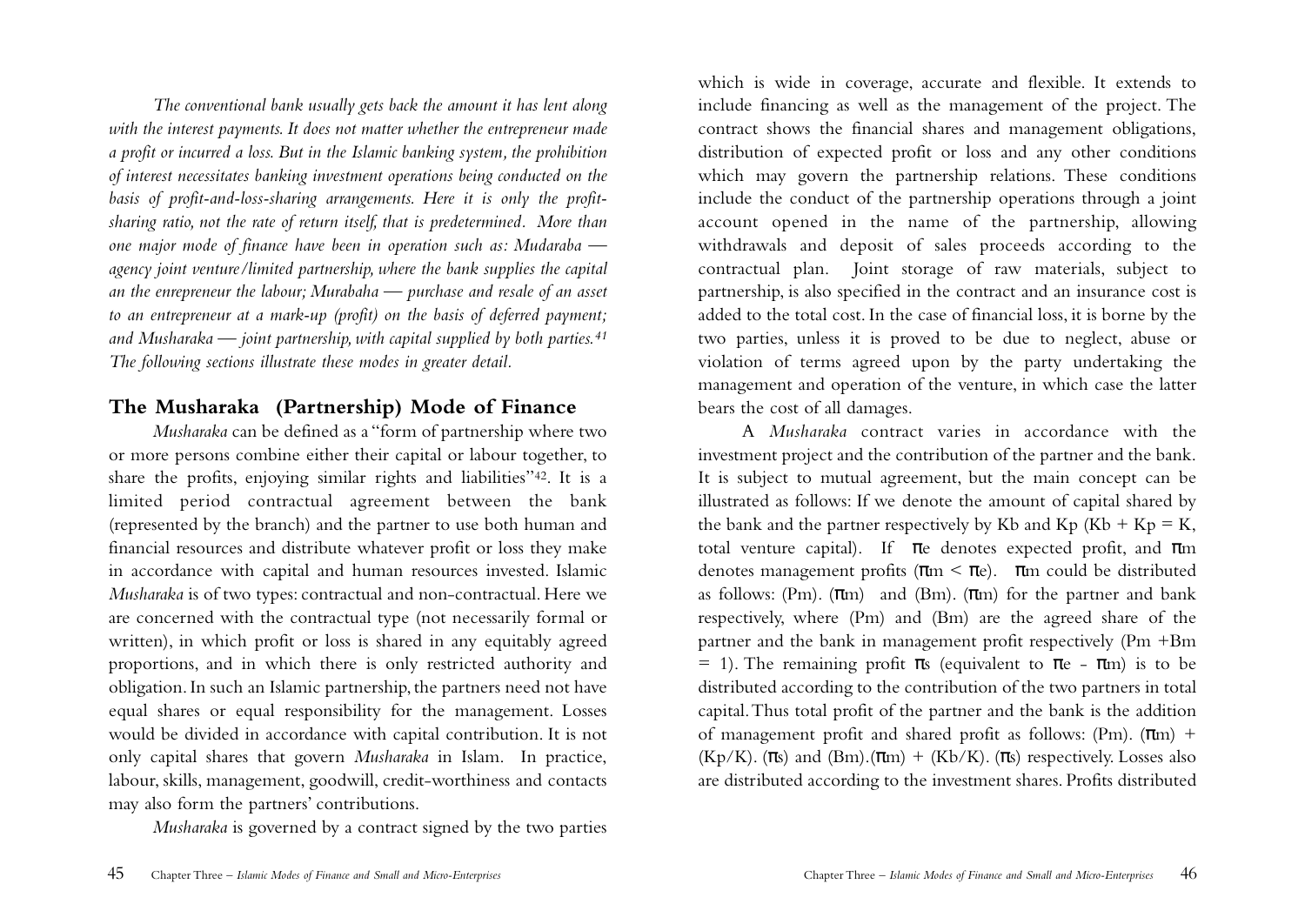between the two partners can be shown as follows:Table No. (1)

| <b>Description</b>            | Bank                          | <b>Parlmer</b>                     | Expected postit |
|-------------------------------|-------------------------------|------------------------------------|-----------------|
| Contribution                  |                               |                                    |                 |
| Management                    | $(m_1)$ $(m_2)$               | $(m_1)$ $(m_2)$                    |                 |
| Shared profits                | $(K_0/K_1, (K_2)$             | $(K_2/K)$ , $(K_2)$                |                 |
| Total profit of each partner. | $(n_0, n_1) + (N_0/K), (n_0)$ | $(n_0)(x_0)$ + $(K_0/K)$ , $(x_0)$ | ×               |
|                               |                               |                                    |                 |

 $(x_0) + (x_0) + 1$ 

In any *Musharaka* contract, the following rules are applied:

The capital is generally paid in cash. Payments in kind (nonmonetary assets) are also acceptable. In the case of financing working capital, working capital ought to be associated with the assets of the business. The assets will be hired for a suitable period, i.e., the depreciation of the asset for the whole *Musharaka* period will be calculated to enable *Musharaka* of working capital to be performed. The cost of hiring the asset will be deducted from the total profit, and the net income is then distributed in accordance with the agreement in the contract.

Each partner enjoys a legal capacity to act both for himself and on behalf of other partner(s) in dealing with partnership matters.

Profit allocation must be stated in percentages and according to the partners' shares.

It is possible that if a partner exerts more effort, or has more experience, he or she can take an agreed additional percentage of the profits in lieu of his labour/expertise.

Losses are calculated in proportion to the shares of each partner in the capital.

A *Musharaka* contract is non-binding — each partner has a right to withdraw under certain conditions if it causes no injury to other parties, if communicated to the other parties.43

*Musharaka* can take another form, in which the bank can enter into partnership with the client on the basis of diminishing *Musharaka,* through which the full ownership of the business assets passes to the partner after a certain period. Under this type of agreement, the client is given the right to gradually buy as much as he can from the bank's shares until he/she becomes the sole owner of the asset, providing the following rules apply. Suppose the total cost of the project is 1,000 Sudanese pounds and the client's share is 50 per cent and the project is divided into 10 shares each equal to 100 pounds.At the end of each financial period, if the partner buys some of the bank's shares, and if at the end of the first year he/she buys shares, then his/her ownership in the second financial period will be 60 per cent, while the bank's ownership will be 40 per cent. This will continue until the client becomes the sole owner of the project.

The following is an example of *Musharaka* from the Sudanese Islamic Bank.

| Table 2: Example of Markerskoon a one month investment in a vromen's shoe manufacturing, Sudanese | Islamic Bank, 1993 ** (in 000's LS) |                |        |
|---------------------------------------------------------------------------------------------------|-------------------------------------|----------------|--------|
|                                                                                                   | Bank                                | <b>Partner</b> | Total  |
| 1. Contribution                                                                                   | 735                                 | 690            | 1,425  |
| - 41                                                                                              | (52%)                               | (48%)          | (100%) |
| 2. Net profit                                                                                     | s)                                  | $\sim$         | 450    |
| 3. Profit distribution (as per agreement)                                                         |                                     |                |        |
| a) 37% for management                                                                             | $\sim$                              | $\sim$         | 166.5  |
| 30% pattner's % in management.                                                                    | C.T.                                | 135            |        |
| 7% hank's % in management                                                                         | 31.5                                | $\sim$         | ٠      |
| b) 63% for shared profit                                                                          | $\tau_{\perp}$                      | 1.10           | FR3.5  |
| 30% partner's % in the profit.                                                                    | ÷                                   | 156            |        |
| 33% bank's % in the profit                                                                        | 1475                                | ÷              |        |
| <b>Total Profits</b>                                                                              | 179                                 | 271            | 450    |
| 4. Rate of return on investment                                                                   |                                     |                |        |
| Partner's rate of return/monthly                                                                  | ÷                                   | 39%            | $\sim$ |
| Partner's rate of return/annually                                                                 | $\sim$                              | 471%           | $\sim$ |
| Bank's rate of return,/ monthly                                                                   | 24%                                 |                |        |
| Bank's rate of return/annually                                                                    | 288 K                               | $\sim$         | $\sim$ |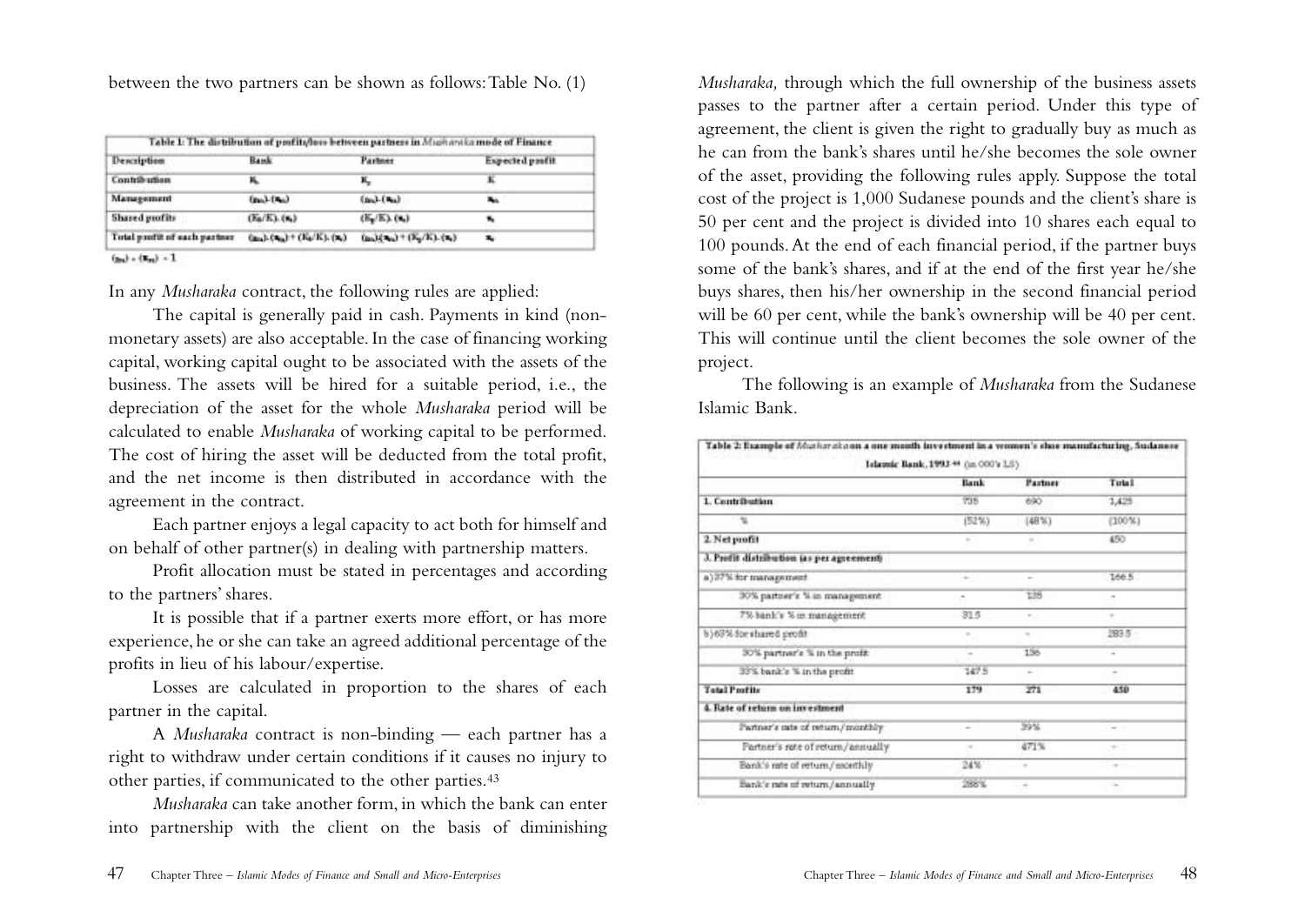Both the monthly and the annual rates of return to the bank and the partner are large.The table below, which compares the rate of returns of different project sizes, shows additional advantages of *Musharaka* namely:

• Even when the partner's financial contribution to the project is less than that of the bank, the rate of return on the partner's capital is higher than the bank's.This is due to the inclusion of management effort in *Musharaka.*

• The rate of return on capital invested by the bank or the partner is unexpectedly very high, reaching three digits per year in some cases. This gives a clear indication that financing through *Musharaka* is financially profitable to both parties. It also indicates that financing through *Musharaka* does not expose the financial institution to any risk by lending to small and micro-enterprises.

| Description                     | <b>Fraject 1</b>  | Project2       | Project 3         | Project 4   |
|---------------------------------|-------------------|----------------|-------------------|-------------|
| Projects:                       | Bread Making      | Florest number | Coffee shop       | Medical lab |
| Dusation of Masharake           | One week.         | One month      | Four months       | Ose month   |
| Dete of Muskaraka               | [September, 1995] | January, 1996) | (December, 1995). | [1996]      |
| Volume of Markerake             | 29,295            | 200,000        | 1,000,000         | 10,000,000  |
| <b>Bank contribution</b>        | 75%               | 50%            | 50%               | 14%         |
| <b>Pastner contribution</b>     | 25%               | 50%            | 50%               | 86%         |
| Eenk's shere in management.     | O'S               | O%             | 1.2%              | $-5\%$      |
| Partner's share in management   | 20%               | 60%            | 87.7%             | 25%         |
| Bank's share in total profit    | 52.5%             | 20年            | 6.75%             | 14.8%       |
| Partner's share in total profit | 47.5%             | B0%            | 93.25%            | 85.2%       |
| Montly's rates of returns       |                   |                |                   |             |
| <b>Bank</b>                     | 122%              | 20%            | 6%*               | 5.2%        |
| <b>Partmer</b>                  | 925.9%            | 80%            | 84%*              | 6.9%        |
| Total                           | 223.6%            | 50%            | 45%*              | 石水な         |
| Annual tabes of return:         |                   |                |                   |             |
| Bank                            | 1464%             | 240%           | 18%               | 62.4%       |
| <b>Partner</b>                  | 3904%             | 960%           | 252%              | 81.6%       |
| Total                           | 2803.2%           | 600%           | 195%              | 78.9%       |

\* Pertod (four months)

• The bank's profit share, although high, is not proportional to its capital contribution. The bank's percentage share of profit is usually less than that of the partner's.This is an additional advantage to small entrepreneurs, which is usually unseen.

• It is clear from the table above that the smaller the finance, the larger rate of return and vice versa. This indicates that small projects have a larger percentage of profit to each partner's finance and to the total finance.

## **The Mudaraba Mode of Finance**

Another form of joint venture used in financing small enterprises in Sudan is *Mudaraba.* It involves two parties —the bank (which owns the money) and the entrepreneur, who uses his/her skills to run the business(*mudarib*). *Mudaraba* is a profit-and-losssharing contract. The net profits realised are divided between the two parties according to the ratio agreed upon in advance. In the case of a loss, the owner of the money losses his capital and the trustee loses his time and effort and the expected profit. *Mudaraba* contracts are considered to be risky and require a great deal of confidence from the two parties, so is usually conducted with a partner who is well-trusted, professional and with a good track record.

In a *Mudaraba*, the entrepreneur presents an application in which he mentions the type of project and the duration for its implementation. The bank arranges the necessary finance and the entrepreneur sets to work.

## **The Murabaha Mode of Finance**

*Murabaha* involves the purchase and resale of a piece of equipment or other means of production to the client after adding a specific profit margin or mark-up, the minimum for which is determined by the central bank's financing policy for each sector. In this mode of finance, according to the *Shariah*, the financier must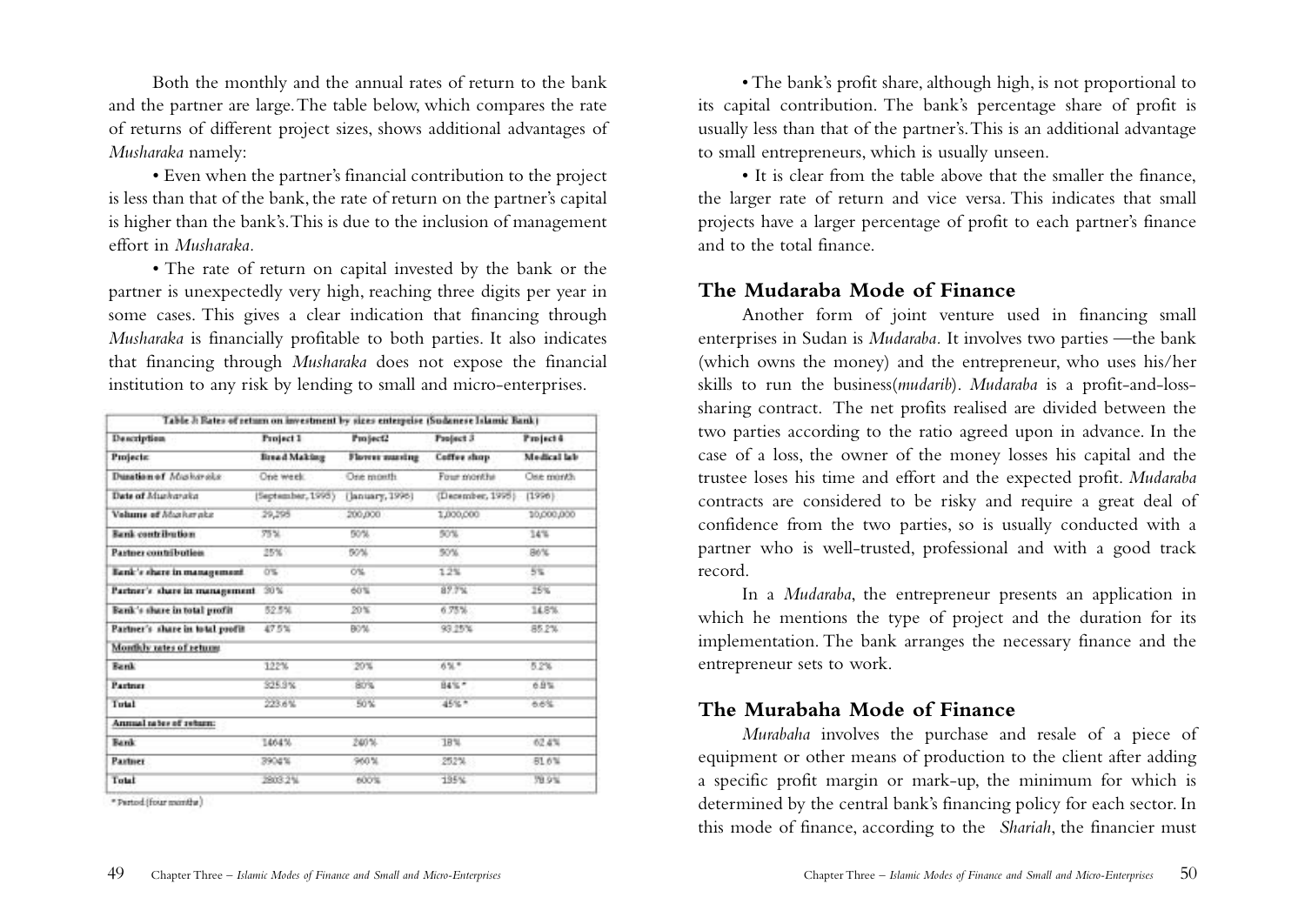first own (or buy) the commodity and then resell it.The commodity must be a tangible one and the buyer must know and agree to the purchase and resale prices.45 By basing the selling price of the commodity on the original cost, the small entrepreneur is protected against unfair exploitation. Expenses not directly related to the commodity are not allowed to be included.

The abolition of the interest rate in Islamic banking practice has led to partnerships between banks and clients in which there is no credit. *Murabaha* avoids interest rates by supplying raw materials/assets at a profit instead. It is not far removed from the concept of hire purchase.

In *Murabaha*, the client applies to the bank to finance his purchases of specific raw materials or assets. The application is usually accompanied by invoices.The bank buys and resells the raw materials or assets at a price which covers its expenses and allows the bank a profit margin (called a *Murabaha* profit margin) upon which the two parties agree.The price compensates the bank for the loss of the use of the money and the risk of non-repayment.The partner usually pays the bank back in agreed instalments. The concept of

| Table & Example of Mozab alor on soap venture (Sudanese Islamic Bank, al-Girsh Pro-Inctive Family<br>Reanchi, amount in 000" Sudanese pounds @ |                              |  |  |  |
|------------------------------------------------------------------------------------------------------------------------------------------------|------------------------------|--|--|--|
| <b>Description</b>                                                                                                                             | Armount                      |  |  |  |
| <b>Total Finance</b>                                                                                                                           | ROO                          |  |  |  |
| Marshaka pedad.                                                                                                                                | Three Months                 |  |  |  |
| Marabaka postit margin (profit)                                                                                                                | 12% per month (60)           |  |  |  |
| Bank's selling price                                                                                                                           | 560                          |  |  |  |
| Grace period                                                                                                                                   | Two Months                   |  |  |  |
| First installment (15%)                                                                                                                        | 84                           |  |  |  |
| Other installments                                                                                                                             | 476 (i.e. 158.66 per month)* |  |  |  |
| Bank's profit (for three months)                                                                                                               | 60                           |  |  |  |
| <b>Guarantees</b>                                                                                                                              | Fort dated checks            |  |  |  |
| Method of payments                                                                                                                             | Equal monthly installments   |  |  |  |
|                                                                                                                                                |                              |  |  |  |

The exchange rate in US\$1 = LS 530 (April 1995).

"The partner also pays 2% of the total finance as Rinance Tax, in addition to stamp duties and other finance commissions

*Murabaha* can be illustrated as follows.

If we assume that the total cost of a project is C and the margin of *Murabaha* is r per cent, then the value of the asset resold to the partner is C+rC (the value to the partner). If X is the percentage of the first instalment, then the value of the first instalment is  $X(C+rC)$ . The next instalment can be calculated using the formula:  $C+rC - X(C+rC)$ . The instalments have to be paid in equal amounts, with each instalment equal to  $C+rC - X(C+rC)/N$ , where N is the instalment period.<sup>46</sup>

## **Advantages of Islamic Modes of Finance for Small Enterprises**

The Islamic financing modes are better suited than conventional modes for meeting the needs of small enterprises. In most cases, financing is granted without an obligation on the part of the partner to repay whether he or she gains or loses. Moreover, no strict security is demanded, as Islamic investment arrangements put great emphasis on the transaction itself, rather than the creditworthiness of the partner.47 If the operation ends in a loss, the partner does not bear this loss alone. If he or she is unable to settle his or her bills, a grace period is given without any additional fees.<sup>49</sup> Islamic financing does not require the partner to present securities against possible losses.Any advance demanded is made to cover the share of the partner in the venture and not as a security against losses. Since the Islamic concept is based on profit-and-loss-sharing, then "any security demanded by the Islamic bank is against possible fraud or repayment-evasion, and not against the risk of losses". <sup>50</sup>

Partnership financing has many advantages to offer to small entrepreneurs. *Musharaka* is a flexible, fair, easily understandable form of financing. It caters for both production and management, thus leading to increased incomes for income groups who do not own capital. It is a suitable mode of financing for both working and fixed capital. In countries with high inflation, *Musharaka* preserves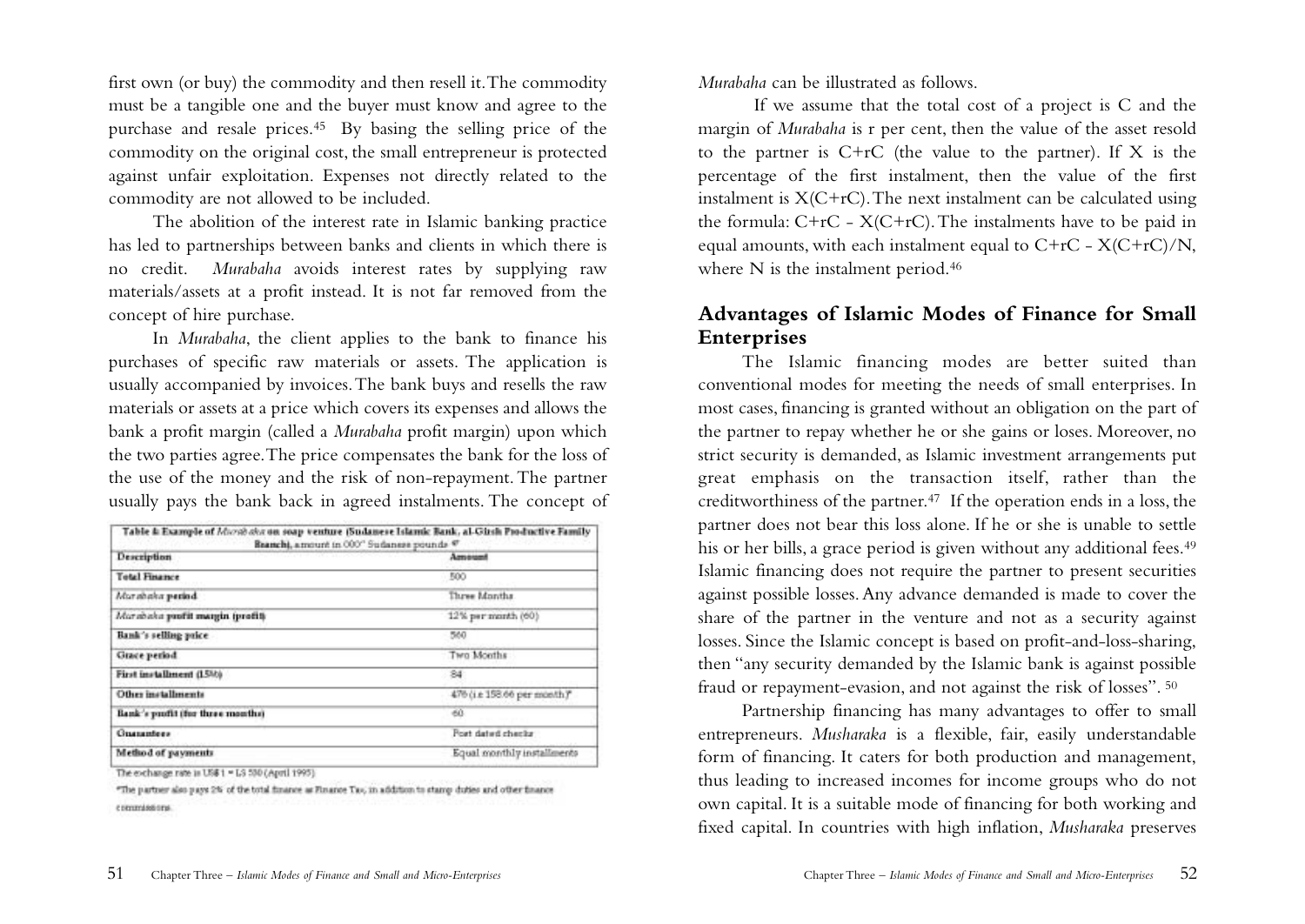the real value of capital invested — that is, at the time of selling the two partners may decide to wait in anticipation of higher prices. *Musharaka* does not require strict collateral guarantees and does not leave the partner with a heavy burden of debt, post-dated cheques or any other kind of obligation. Personal acquaintance with the client and his behaviour, in addition to continual supervision and follow-up by the bank's management, are necessary requirements in the absence of conventional guarantees. Sudanese Islamic banks usually use personal guarantees, storage of raw materials subject to partnership, and regular field visits, which limit the chances of dishonesty such as unrecorded sales of the product under partnership or tampering with records. Another important advantage of *Musharaka* is that the client does not have to contribute in the case where his/her share is in kind (input), labour, or machine depreciation. In *Musharaka*, the bank may take an active role in marketing the product, thus reducing the marketing burden on small entrepreneurs. *Musharaka* also avoids repayments being necessary from small entrepreneurs who have already lost their livelihood in the case of a total failure.

Beside providing finance to already established small and micro-enterprises, partnership modes of finance are likely to create new economically and technically worthwhile small-sized investments chosen by feasibility studies rather than the creditworthiness of small entrepreneurs.Wider branch networks and ranges of banking services are a prerequisite for banks if they are reach a large number of small entrepreneurs and offer them partnership facilities, thus relieving them of the problem of commercial banks' reluctance to lend to them. Using partnership arrangements, however, does not mean providing finance to small and micro-enterprises on concessional rates. On the contrary, it will provide a high rate of return on capital investment to both the bank and the partner.

A *Murabaha* contract is beneficial to small and microenterprises. Instead of a small entrepreneur having a loan (which he may use for a different purpose than the ostensible one), the *Murabaha* contract will buy him the asset or raw material needed for his business for a certain period and at a profit for the bank. *Murabaha* profit margins may be identical in value to interest rates, but the principle and process is different. *Murabaha* makes sure that the money is used in the intended project for the benefit of the small entrepreneur.

#### **Conclusion**

Islamic banks conduct investment by different modes of financing from those of conventional banks.Three modes are used to finance small and micro-enterprises by the Sudanese Banking system.This chapter has illustrated these modes in some detail and it can be seen from the above that Islamic modes of finance have many advantages when funding small and micro-enterprises, given the constraints of financing outlined in Chapter one.These advantages are as follows:

• In most cases, financing is granted without an obligation on the part of the partner to pay it back irrespective of whether he or she gains or loses.

• No strict security is demanded, as the Islamic investment arrangements put great emphasis on the feasibility of the transaction itself rather than the creditworthiness of the partner.

• If the operation ends in a loss, the entrepreneur does not bear this loss alone. If he or she is unable to settle his or her bills, a grace period is given without any additional fees.

*Musharaka*, we have seen, has the following advantages to small and micro-enterprises:

• It is a flexible, fair, easily understandable form of financing.

• It caters for both production and management, thus leading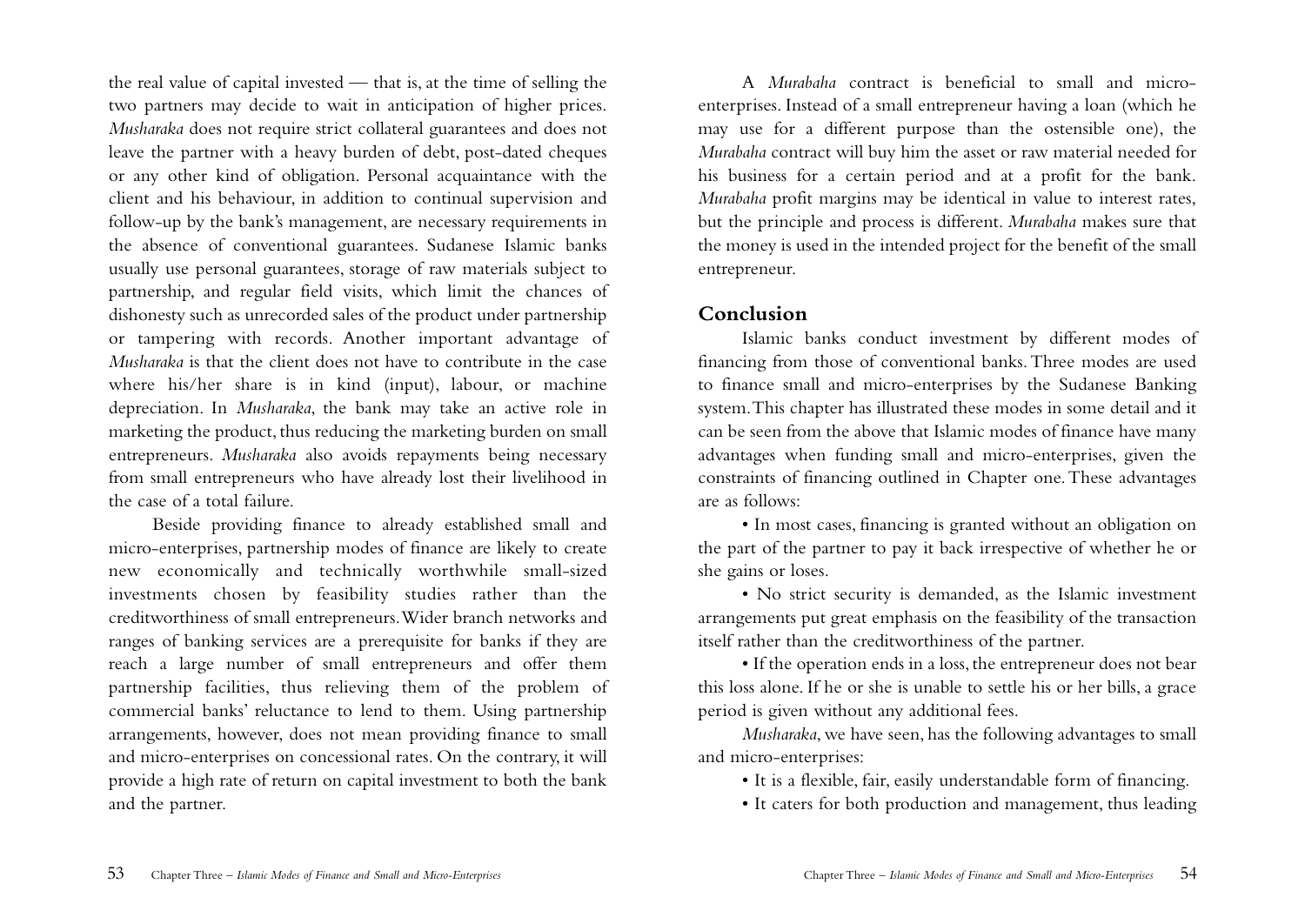to increased incomes for income groups who do not own capital.

• It is a suitable mode of financing for both working and fixed capital.

• It preserves the real value of capital invested.

• It does not require strict collateral guarantees and does not leave the partner with a heavy burden of debts, post-dated cheques or any other kind of obligation.

• In *Musharaka*, the client does not have to contribute if his/her share is in kind (inputs) such as labour and machine depreciation.

• It avoids repayments from small entrepreneurs who have already lost their livelihood in the case of a total failure.

• It provides a high rate of return on capital investment to both the bank and the partner.

# Chapter Four

## **THE BANK OF SUDAN FINANCING**

## **POLICIES AND THE SMALL**

## **ENTERPRISE SECTOR**

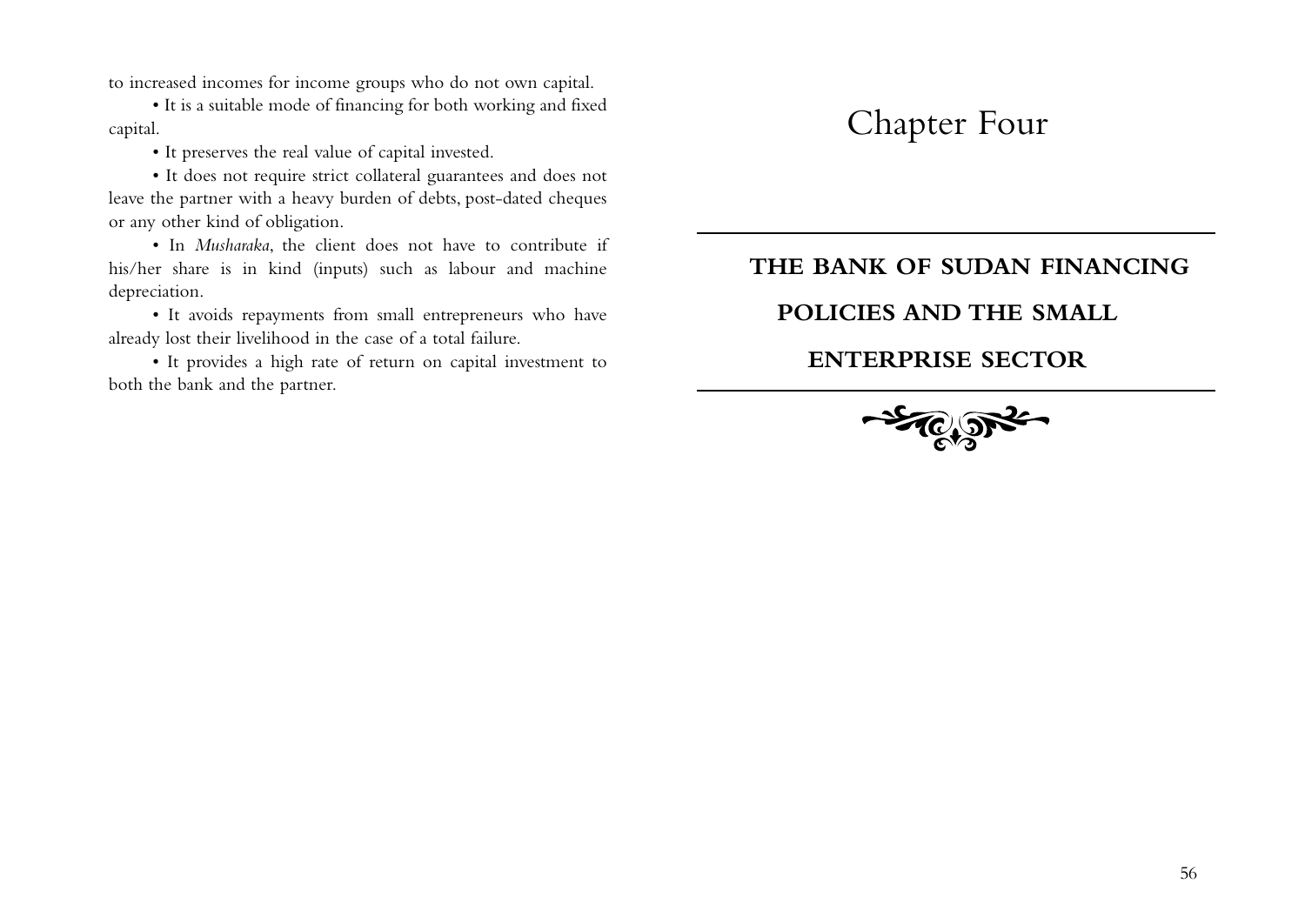*This chapter is about the Bank of Sudan's financing policies and their effects upon the small and micro-enterprise sector. The composition of the Sudanese banking system is first shown, then the Bank of Sudan's financing policies for the period 1994-1997. The financing policies and small enterprises sub-sectors are elaborated. Besides the Bank of Sudan's financing policies towards small enterprises, banks and national policies of finance are also shown. Finally, financing policies for small enterprises run by women are briefly outlined.*

#### **The Sudanese Banking System**

The Sudanese banking system consists of the Central Bank of Sudan, 17 commercial banks (Khartoum Bank, Commercial Bank of Sudan, al-Bank al-Ahli, al-Tadamon Islamic Bank, Faisal Islamic bank, al-Baraka Bank, Sudanese Islamic Bank, al-Garb al-Islami, Ivory Bank, National Bank of Omdurman, al-Shamal al-Islami, etc.), including four government-owned commercial banks, some branches of foreign banks, (Habib Bank, Sudanese French Bank, Middle East Bank, Oman Bank, City Bank, etc.); four specialised banks (Nelien Industrial Development Bank Group, Agricultural Bank of Sudan,Animal Resource Bank and Real Estate Bank); and investment and sectoral banks (Workers' bank, Farmer's Bank and Islamic Co-operative Development Bank).

The Islamic banking system in Sudan was initiated by Faisal Islamic Bank in 1978.A number of other Islamic banks followed suit (Islamic Co-operative Bank, al-Baraka Islamic Bank, al-Tadamon Islamic Bank, al-Garb Islamic Bank, al-Shamal Islamic Bank and the Sudanese Islamic Bank).The Islamic system of finance was gradually shaped and, in 1984, all financing institutions were directed by the central bank to adopt the Islamic mode of finance.

## **The Bank of Sudan's Financing Policies**

In accordance with the Organisation of the Banking Industry Law 1991,51 especially Article 1-20 (determination of profit margins, fees and duties), Article 1-36 (maximum and minimum volume of financing), Article 1-36 (total volume of financing), Article 1-36-C (volume of financing to individuals), Article 1-36-E (3) (guarantees), Article 1-36-C (5) (profit margin and other conditions for credit), and in accordance with the Islamisation of the entire banking system, the Central Bank of Sudan started issuing annual Financing (Credit) Policies.52 The policy is designed to support government plans, the objectives of which are, usually, achieving self-sufficiency, increasing production, reducing inflation and stabilising exchange rates, thereby promoting an image of Islamic banks as comprehensive, full- service banks. The financing policy has mainly depended on setting quantitative limits on commercial banks' lending.

In order to achieve the desired objectives, the financing facilities of commercial banks are usually limited to priority sectors. Banks are not permitted to provide finance to activities such as purchase of foreign currencies and shares in the Khartoum Securities Exchange, trade in foreign exchange, construction or purchase of property or land, or importation of goods (with the exception of drugs and raw materials for medicine, medical equipment and industrial inputs).53

The financing policies also regulate credit and set conditions for export credits and financing to the small-scale sector. In addition, the financing policies set out the percentage of a client's participation in the total financing, under the *Musharaka* system, of different priority sectors. The policy also sets the minimum percentage of profit margin under the *Murabaha* system. The Bank of Sudan also sets the domestic monetary reserve policy (minimum legal reserve requirements, internal liquidity ratio, inter-bank lending rates and the regulations on commercial banks' requests for credit from the central bank).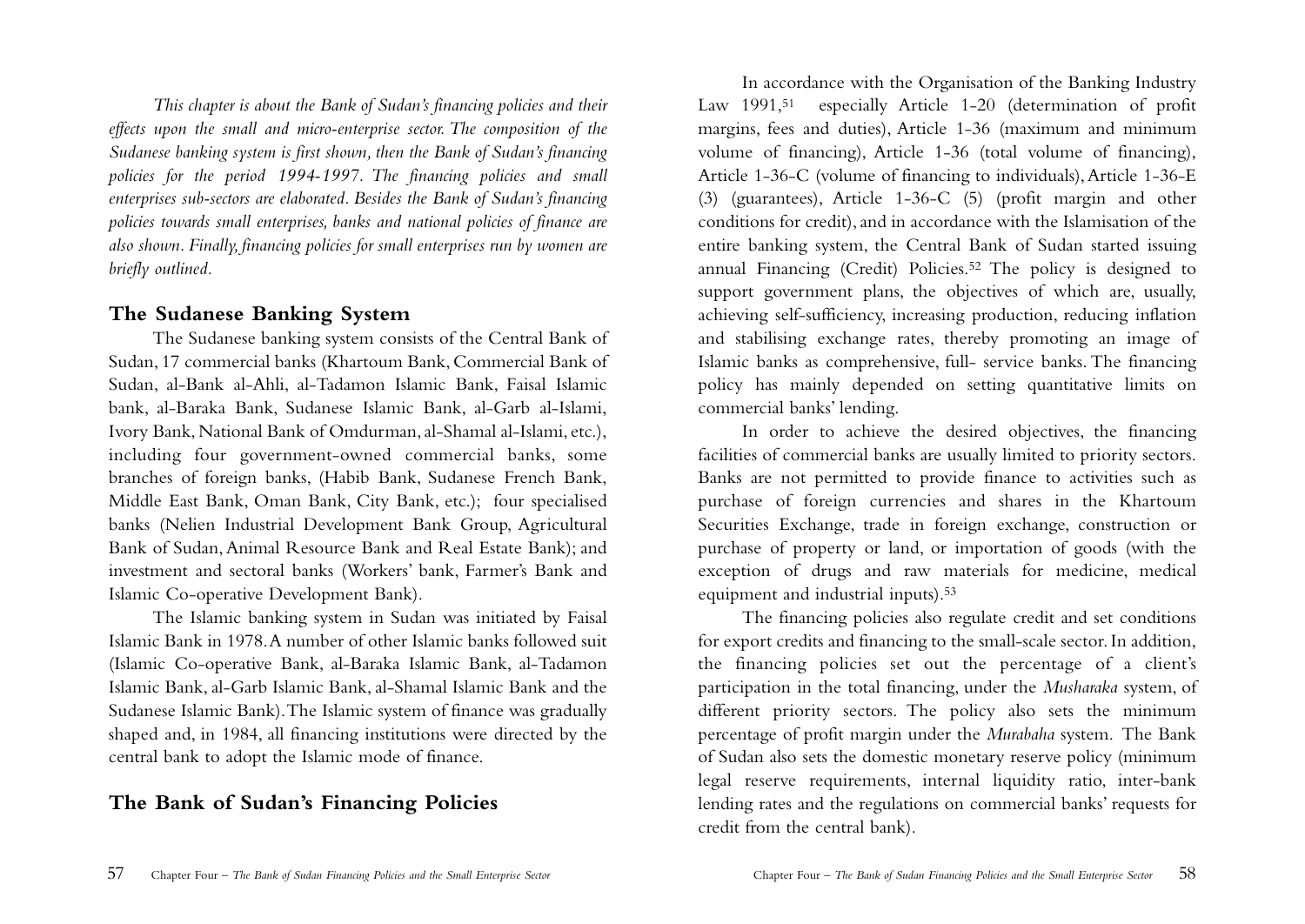## **The Financing Policies and Small Enterprises**

In Sudan, a partial recognition of the small enterprise subsector started at the beginning of the 1990s.The financing policy of the Central Bank of Sudan in 1990, for the first time, included crafts as one of the priority sectors for financing. In addition, the 1990 financing policy mentioned the importance of banks financing regional and backward areas and small enterprises.54

The full recognition of the small enterprise sub-sector started with the 1994/95 financing policy. "Craftsmen, Professionals and Small Producers, including Productive Families" is considered one of the priority sectors for banking finance, together with the agricultural sector, industrial sector, export sector, mining and energy production sector, low-cost housing sector and transport and storage sector. The 1994/95, July/December 1995, 1996, 1997, 1998, 1999, 2000, 2001 and 2002 financing policies included concessions and financing regulations for this sub-sector. These concessions and financing regulations can be summarised as:

• Article (3) of the Financing Policy 1994/95, specified that finance to this sub-sector should be based on the restricted *Mudaraba* <sup>55</sup> or other financing systems, with the exception of the unrestricted *Mudaraba* system. Financing per transaction should not exceed 1 million Sudanese pounds. This was raised to 3 million pounds in July/December 1995 and in 1996, then reduced to 1 million Sudanese pounds from June 1996 up to the end of 1997. The Central Bank's condition of the maximum financing per transaction was ignored starting in 1997. Banks are free to obtain whatever "sufficient guarantees" they need when financing this sub-sector. The Financing Policies since 1994 do not include or exclude any of the guarantees currently used in the banking system of Sudan.This exactly matches the Law of Banking regulation of 1991, Article 36/H and Article (8) of the Financing Regulations, which read: "Banks should make sure to impose reasonable and sufficient guarantees for financing clients, since it represents the last resort in

case of a client's failure for repayment on the specified date".56

• In Article 6/1/B, Financing Policy 1994/95, and other Financing Policies, the first instalment of *Murabaha* for small enterprises was determined to be not less than 15 per cent of the value of the asset. In Article 65/1/C, the Financing policy of 1994/95 permitted the first instalment of *Murabaha* to be delayed and paid as part of the total instalments. Starting from the 1995 Financing Policy, the first instalment was cancelled and the payments could be arranged between the bank and the client. In 1999 and 2000, the first instalment was reinstated at 25 per cent, and in 2001 and 2002, it was left for each bank to decide.

• In the financing policies of 1994/95 and July-December 1995, the percentage of participation in *Musharaka* of finance granted to craftsmen or professionals must not to be less than 15 per cent of the bank's total funding. In the case of small producers (including productive families), the percentage of participation was left for mutual agreement between the bank and the partner (Article 6/2/C, Financing Policy 1994/95, Article 6H, Financing Policy July-December 1995).

• In the Financing Policy of 1996, the small entrepreneur's percentage of participation in *Musharaka* must be 10 per cent. For craftsmen and professionals, the percentage of participation remained at 15 per cent. In the 1996 Financing Policy, the percentage of participation for professionals and craftsmen was raised to 25 per cent and that for small producers (including productive families) was raised to 20 per cent. In 1997, both participation percentages were raised. The percentage of participation for professionals and craftsmen was raised to 30 per cent. As for small producers (including productive families), the partner's participation was a maximum of 25 per cent.The partner's participation in 1998 was not less than 30 per cent. Since 1999, the participation has been left for each bank to decide.

• The minimum *Murabaha* margin (minimum percentage of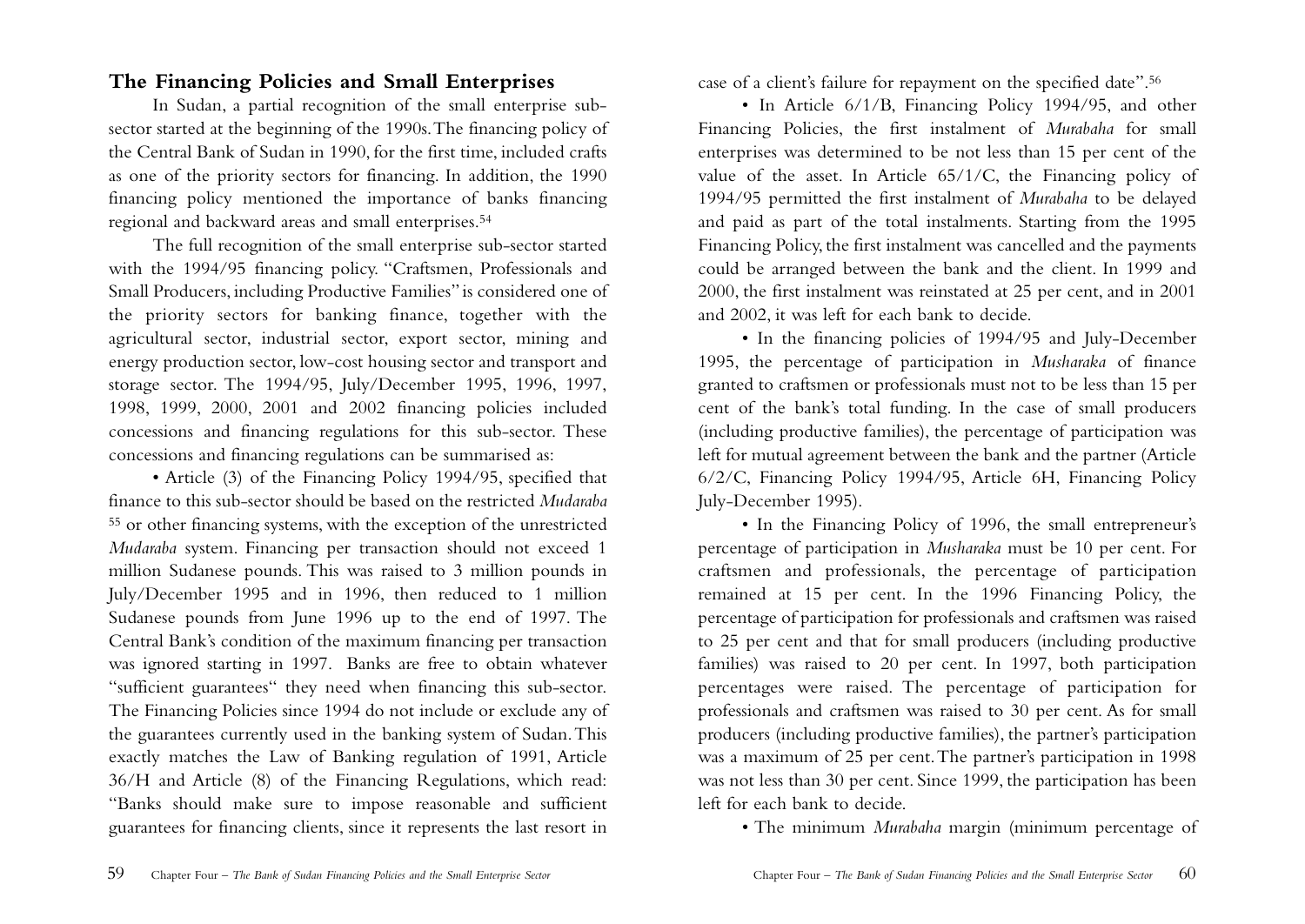profits from *Murabaha* credit) in 1994/95 and 1995 was 15 per cent per annum, raised to 30 per cent for professionals, craftsmen and small producers and 20 per cent for productive families. In 1997, the two margins were 35 and 30 per cent respectively. The Financing Policy of 1998 unifies the minimum percentage of profit margin under the *Murabaha* system for all priority sectors (including small producers) at 30 per cent, while leaving the minimum percentage margin under the *Murabaha* system for non-priority sectors undetermined.

•The minimum *Murabaha* margin in the 1999 Financing Policy was 20 per cent and the client had to be charged 25 per cent of the *Murabaha* selling price by the bank, with the exception of productive families, small enterprises and craftsmen. The professionals sector was separated from the small producer, craftsmen and productive families sector.

• The minimum *Murabaha* margin in the 2000 Financing Policy was reduced to 17 per cent and the client had to be charged 25 per cent of the *Murabaha* selling price by the bank, with the exception of productive families, small enterprises and craftsmen. The range of the *Murabaha* margin in 2001 and 2002 was 12-15 per cent.

• The Comprehensive Banking Policy of 1999 was explicit in advising banks to extend social support to productive families and poor sections of the community. It also called on banks to move gradually from the *Murabaha* to the *Musharaka* mode of finance.

Exemptions were made for craftsmen, professionals and small producers (including productive families) from registration certificates, audited statements and profit and loss accounts in the case of financings of less than five million Sudanese pounds.

Successive financing policies determined the financing ceiling for priority and other, non-priority, sectors. For example, the 1996 financing policy determined that not less than 90 per cent of the bank's financing should be granted to the priority sectors.The

|                                                 |                                                                                                                                                                                                                                                                  |                                                                                                                                                                                                                                               |                                                                                                                                                                | productive families (1994-2000).                                                                                                                                                              |                                                                                                                                                        |                                                                          |                                                                                                   |                                                                                             |
|-------------------------------------------------|------------------------------------------------------------------------------------------------------------------------------------------------------------------------------------------------------------------------------------------------------------------|-----------------------------------------------------------------------------------------------------------------------------------------------------------------------------------------------------------------------------------------------|----------------------------------------------------------------------------------------------------------------------------------------------------------------|-----------------------------------------------------------------------------------------------------------------------------------------------------------------------------------------------|--------------------------------------------------------------------------------------------------------------------------------------------------------|--------------------------------------------------------------------------|---------------------------------------------------------------------------------------------------|---------------------------------------------------------------------------------------------|
| <b>Houseins</b><br>Policy<br><b>Description</b> | 19957995                                                                                                                                                                                                                                                         | ਦਿਆ<br>December<br>1995                                                                                                                                                                                                                       | 1995                                                                                                                                                           | <u>A सन्दरनी सन्दर्भ</u><br>s June 1996                                                                                                                                                       | 1987                                                                                                                                                   | 1998                                                                     | 1997                                                                                              | 2000                                                                                        |
| $T_{\rm be}$<br>mandonom<br>financing           | Not exped 1<br>exilbons<br><b>Sudares</b><br>Pounds per<br>taxasactics.                                                                                                                                                                                          | Not exped 3<br>milions<br>Sudaweee<br>Pounds per<br>traggastion.                                                                                                                                                                              | Not exped 3<br>milton<br>Sudareste<br>Pounds per<br>taxasactices.                                                                                              | Not exceed 1<br>milton<br>Sudarers.<br>Pounds per<br>taxasactics.                                                                                                                             | Not exceed 1<br>vedher<br>Sudareste<br>Pounds per<br>texametion.                                                                                       | Not<br>menti<br>ound.                                                    | Not<br>mentioned.<br>5%<br>reteire ure.<br>financing of<br>Productive<br>Families.<br>Seat1.      | Not<br><b>Executions</b><br>76<br>ancio dan cosa u<br>financing of<br>the.<br>stala/swebar. |
| Made of<br>finance                              | Excluded<br>Maskvataar<br>other<br>financing<br>modes.                                                                                                                                                                                                           | <b>Bertricted</b><br>iklademia or<br>other<br><b>Financing</b><br>moder                                                                                                                                                                       | <b>Eaststated</b><br>Maskveteor<br>other<br>financing.<br>moder                                                                                                | <b>Exclusived</b><br>Maskvataor<br>other<br>financing.<br>moder                                                                                                                               | <b>Excluded</b><br>Maskvebear<br>other<br>financing.<br>moder                                                                                          | <b>Bactric</b><br>ted.<br>Mader<br>aba oe.<br>other<br><b>Based</b><br>哦 | Producers<br>and Crafts<br><b>Fectricial</b><br>iklademia or<br>other<br><b>Basecies</b><br>moder |                                                                                             |
| <b>Fatiopation</b>                              | Not lear<br>than 1.5% of<br>total<br>financing (<br>craftersen<br>md<br>Instituted<br>эÌ.<br>1×<br>recordingen<br>with the<br><b><i>REPORTANTS</i></b><br>between the<br>pasters and<br>the bunk.<br>(mul.<br>produosat<br>including<br>productive<br>issullec's | Not less than.<br>15% of total<br>financing (<br>Craftones and<br>protestionals)<br>In accordance<br>with the<br>appendanci<br>between the<br>butner and<br>the bank.<br>farnall<br>produoup<br><b>backs disp:</b><br>productive<br>familier) | Mot less<br>than 1.5% of<br>total<br>financing (<br>crafteroun<br>md<br>professional<br>3Ì<br>10% (seat)<br>producers<br>including<br>productive<br>turn (box) | Mot lear<br>than 23% of<br>total<br>financing<br><b>Conditioners</b><br>med<br>InstituteDosp<br>эÌ.<br>20 S at<br><b>EUPLEME</b><br>(onal.<br>producers<br>including<br>productive<br>imulko) | उत्तर-<br>Constitution<br>med<br>professional<br>эÌ.<br>25% ac<br><b>FIELD AT ALC:</b><br>Convil.<br>produout<br>including<br>productive<br>immaliko ) | moder<br>Nat<br>lagg<br>than<br>30%                                      | Left for each<br>bank                                                                             | Lett for suck.<br>land.                                                                     |
| The first<br>installment in<br>Mendnebe         | Not kn<br>0.015<br>(professions.<br>ls and.<br>скаповна).<br><b>First</b><br>installment<br>in Manshaha<br>anbe<br>dalayed and.<br>las paúd ar<br>part of the<br>iotal<br>incialhe exte                                                                          | The first<br>trotalboard is<br>associad and<br>the programmt.<br>nasa be<br>amanged<br>between the<br>packner and<br>the bank                                                                                                                 |                                                                                                                                                                |                                                                                                                                                                                               |                                                                                                                                                        |                                                                          | 27% first<br>testallesent.                                                                        | 25% ftmt<br>itetslinket                                                                     |
| Misisson<br>Mondneke<br>mergin                  | 135 рм<br>AGGLIE.                                                                                                                                                                                                                                                | 15% рат<br>4249301                                                                                                                                                                                                                            | সায়<br>(professions<br>li and<br>craftones)<br>15% frontl<br>producers<br>including<br>productive<br><b>Long Floor In</b>                                     | জায়<br>(professions.<br>li and mull<br>producent)<br>20.5<br>(productive<br>form (her.)                                                                                                      | 335.<br>(professions.<br><b>Tirnd</b><br>стаполной<br>30% (small)<br>produout<br>including<br>productive<br><b>Long (Time )</b>                        | 56%<br>for all.<br>priorti<br>v<br>suctors                               | 20% toral<br>priority<br>sector.                                                                  | 18% for all<br>psionity<br>sectors.<br>of bearber<br>15% to May<br>2000.                    |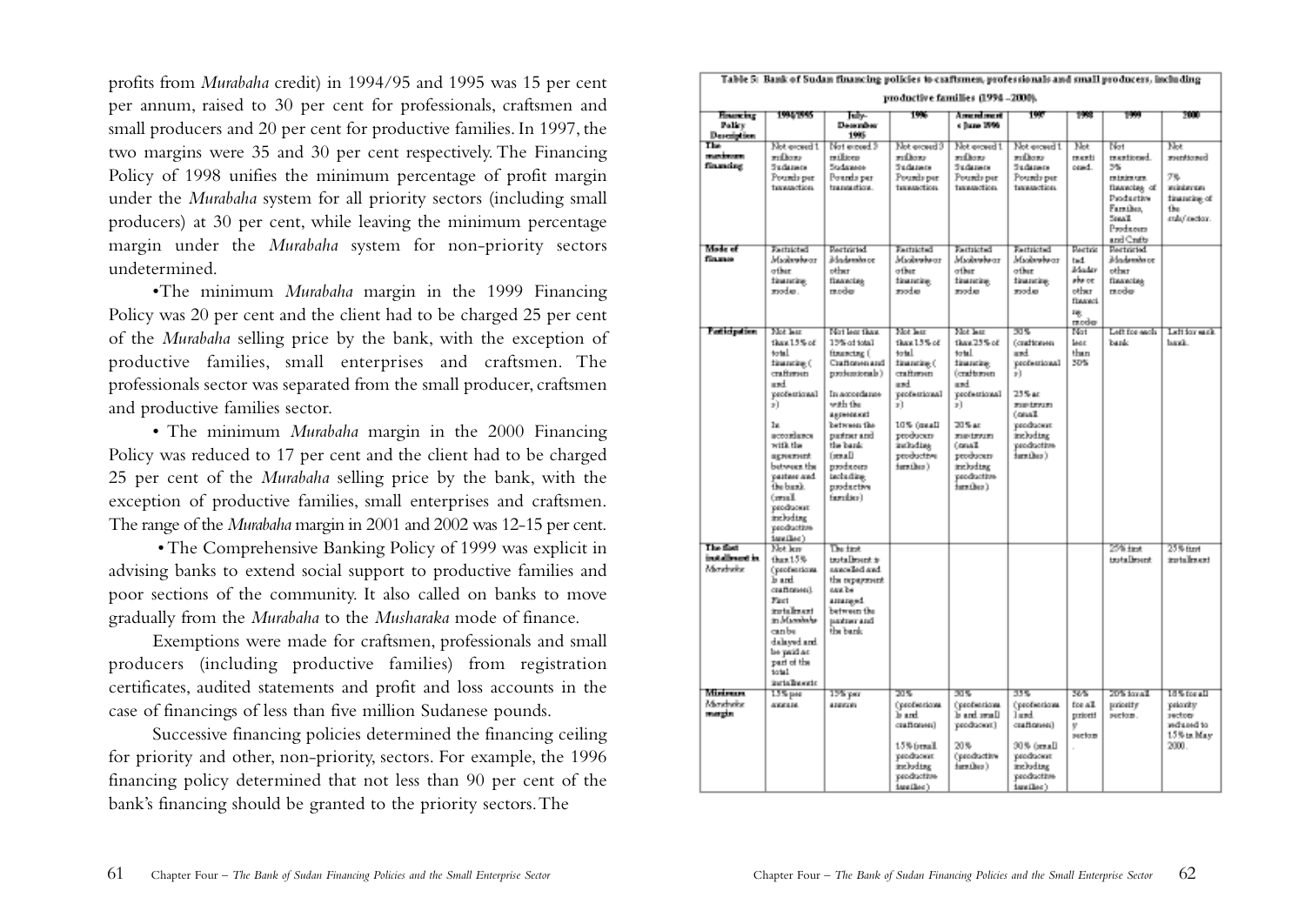specification for the other priority sectors, including craftsmen, professionals, small producers and productive families, was given.

## **Banks and National Financing Policies and Regulations**

In accordance with the financing policy of the Bank of Sudan outlined above, and the national financing policies, the Sudanese banks determined their internal financing policies for financing small producers. In addition to the financing regulations set by the Central Bank, the banks set internal regulations to ensure successful projects, consolidate the application of the Central Bank regulations and make sure of the success of the marketing of the output and so on.These conditions included socio-economic surveys of applicants to check their reputation and skill, checks for debts and a review of the marketing experience of loan applicants. In addition to other fees, the national policies that banks must comply with are tax and *zakat* clearance certificates and other government fees and duties, namely:

• Finance tax of investment operations based on the bank's participation in the case of finance through *Musharaka*, and on the volume of investment, excluding the *Murabaha* profit margin, in the case of *Murabaha*.

• 0.001 per cent management fees on investment operations (called investment execution fees) deducted from the client's account.This fee is based on the volume of investment in *Murabaha* and the participation of the bank in *Musharaka*.

• 0.005 per cent fees out of the total finance, or a percentage of the money due in *Murabaha* (including the *Murabaha* margin).

• 0.025 per cent charge in stamp duties on the *Musharaka* or *Murabaha* contracts, deducted from the client, and based on the volume of the investment project, which includes the shares of the bank and the partner. In the case of *Murabaha,* it is deducted from the volume of the *Murabaha* excluding the *Murabaha* profit margin.

In the following laundry soap project, financed through *Musharaka* at the al-Girsh branch of the Sudanese Islamic Bank, with a contribution of the bank and the partner of 500,000 and 62,000 Sudanese pounds respectively, we calculated the following banking and government fees.

| Business profit tax | 10,300 |
|---------------------|--------|
| Stamp duties        | 2,500  |
| Bank commissions    | 1,935  |
| Administrative fees | 500    |
| Total               | 14,935 |

We hasten to show the following observations:

Government fees (finance tax and stamp duty) constitute 76 per cent and 86 per cent in the case of Murabaha and Musharaka respectively.

In the case of *Musharaka*, the total fees paid equal 3 per cent of the contribution of the bank and 24 per cent of the contribution of the partner. In *Murabaha* finance, the total fees equal 3 per cent of the contribution of the bank.

In addition to the above, small producers are burdened with the presentation of a tax and *zakat* (alms tax) clearance certificate.

## **Financing Policies and Small Enterprises run by Women**

Several factors have influenced women in Sudan to take up small businesses, especially home-based productive family businesses. While many women take small business as a means to enhance income and to be self-dependent, a significant number become entrepreneurs owing to economic compulsion resulting from the death of the spouse, desertion, divorce, or separation from the spouse. Another category establish small businesses after having fulfilled their roles as wife and mother, while others view the setting up of a small business as a challenging economic venture.

The move towards small and micro-enterprises by women in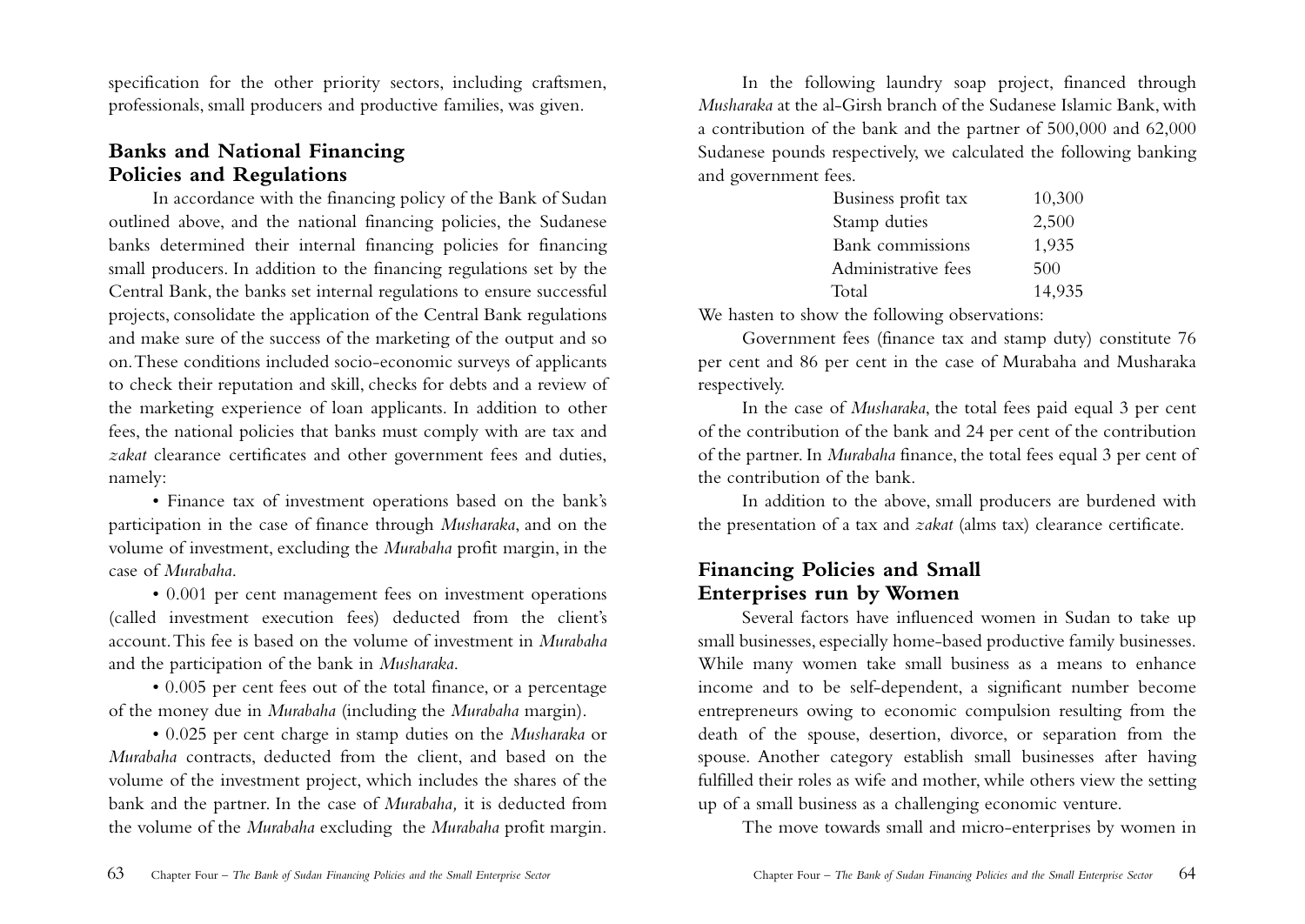Sudan is encouraged by the extension of the banking system to small enterprises, especially productive families. Changes in culture, customs and traditions have prepared the society fully to accept the new roles that are being assigned to women.The process of change has been gradual. Self-employment through small business by a vast majority of women in poor rural and urban households has not been given the necessary support due to it, either by governmental policy or by banking legislation. Their contribution, although great, remains outside the purview of the mainstream of productive activities. In the Sudanese banking system, the issue of finance is common to all small entrepreneurs, irrespective of their sex. In some cases, women are preferable to the banking system as customers, owing to their positive attitude towards money matters, and the Islamic banking system suits women because it does not link the creditworthiness of partners to their ability to provide collateral, which women lack. That is, the viability of the project is more important to the Islamic bank than the collateral needed to start it. Sudanese banks, thanks to the financing policies of the Central Bank, are not fully guided by conventional banking norms in that they do not consider security-linked loans better than a sound business proposal.

Banking policies within the small-scale sector are a way to understand the environment in which women operate. The many reasons that compel women to operate at low investment levels put the majority of them in the category of micro-producers.Although the entry of Sudanese women as first generation entrepreneurs is more than a decade old, and their role in small enterprises is increasing, up to now banking policies have not given preference to female entrepreneurs as a special category. Although the concept of women entrepreneurs in Sudan is now well recognised, banking policies still cover female enterprises with the same regulations and

policies as are applied to other small enterprises.Though the small sector is now part of the priority sector for banking finance, smallscale projects set up and run by women are just one part of many small projects under different names. Moreover, the lack of a database on female-owned enterprises and the lack of a clear definition of a female entrepreneur are a hindrance when identifying policies and facilities specific for small, female-run enterprises.

The lack of recognition of this type of enterprise is due to the view of Sudanese financial institutions that female-managed enterprises are simply income-generating activities rather than commercial, business-like activities. It may also be related to the lack of recognition of female business acumen. This viewpoint patently ignores the recent growing phenomenon of female-run small enterprises in Sudan and the role of a woman as a proactive entrepreneur.

#### **Conclusion**

The full recognition of the small enterprise sub-sector started with the 1994/95 Financing Policy, in which the sub-sector "Craftsmen, Professionals and Small Producers, including Productive Families" is considered one of the priority sectors for banking finance. Financing policies included concessions among the financing regulations for this sub-sector. In addition to the financing regulations set by the Central Bank, the banks set their own internal regulations to ensure successful projects, consolidate the application of the Central Bank regulations and ensure the success of the marketing of the output.These conditions included socio-economic surveys of applicants to check their reputations and skills, whether they had any outstanding debts and their marketing experience. In addition to other fees, the national policies that banks must comply with are: tax and *zakat* clearance certificates and a number of other, incidental government fees and duties.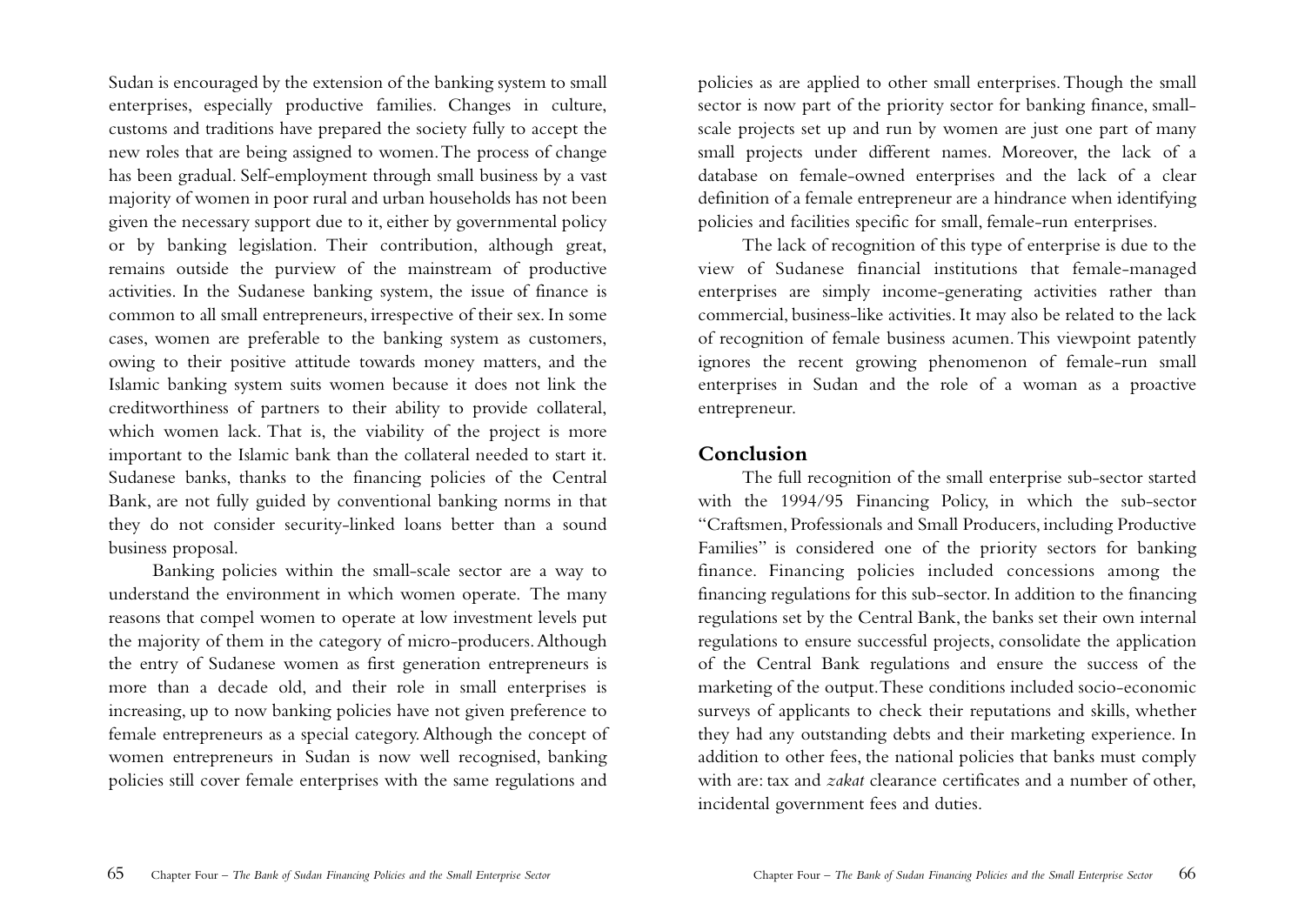The lack of recognition of female-managed small enterprises is due to the view of Sudanese financial institutions that these are only income-generating activities rather than commercial, businesslike activities. It may also relate to a lack of recognition female business acumen. This attitude ignores the recent growing phenomenon of female-managed small enterprises in Sudan and the role of women as proactive entrepreneurs.

# Chapter Five

## **FINANCING CHALLENGES OF SMALL**

## **ENTERPRISES:THE EXPERIENCE OF**

## **SUDANESE ISLAMIC BANKS**

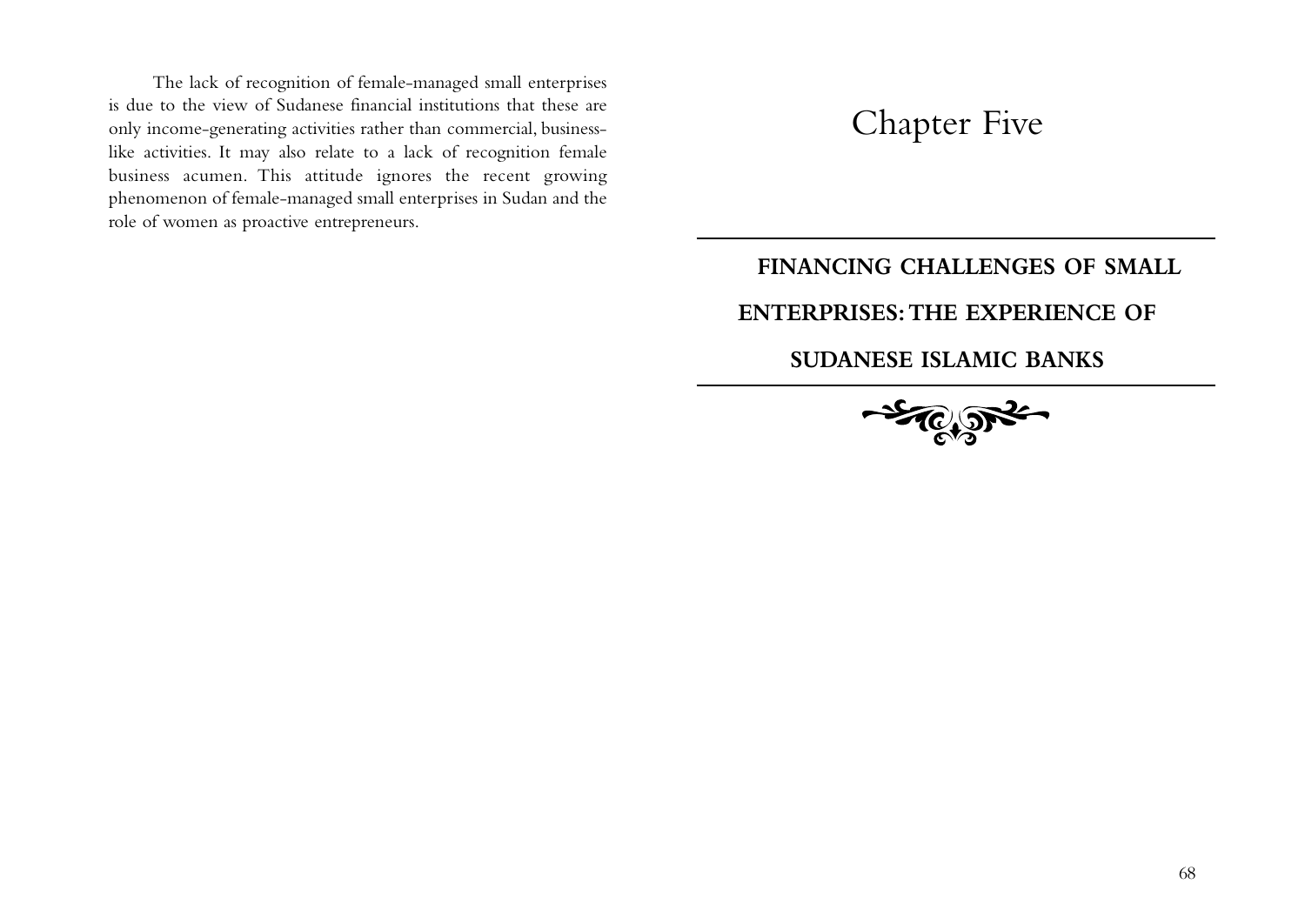*The Sudanese experience in Islamic financing has brought new conventions to the funding of the small enterprise sector and has some potential for solving its outstanding difficulties. However, before this potential can be realised, some difficulties have to be addressed. In this chapter, the experience of six selected Islamic banks in Sudan will be reviewed and modifications to the existing applications will be suggested.*

#### **The Sudanese Islamic Bank**

The Sudanese Islamic Bank (SIB) is one of a set of Islamic banks established in the early 1980s. It had a nominal capital of US\$20 million.The bank now has more than 40 branches spread all over the country, including three productive family branches (PFBs), which have been established to extend finance to small and microenterprises. While financing small and medium enterprises is a feature of all Sudanese banks, the SIB is the only bank which has established special branches catering for productive families.

## **The Productive Families Branches (PFBs)**

In its move to finance small and micro-enterprises, the SIB was the first bank in Sudan to initiate and open family- specific branches in urban residential areas to extend capital to small enterprises.The first specialised branch was opened in Omdurman in May 1992 with 12 professional (mostly graduate) staff, of whom eight were women. The organisational structure of the branch is composed of the branch manager, the executive manager, the project and family affairs section (which deals with investment, feasibility studies and project follow-up), an accounts section (to deal with current accounts and family savings deposits, in addition to computing and auditing) and the treasury section.The branch was opened in an ordinary house, without counters.A second branch of the same kind was opened in Wad Medani, a small town about 180km south of Khartoum, with 13 professional staff, of whom

eight were women. Because of the success of the initial branches, the bank opened a model branch in March 1994, to cater for the Mulazmin and Bail-al-mal districts of Omdurman, with eight professional staff, of whom six were women (including, for the first time in the history of Sudanese Islamic banking, a female manager). Although the structure and the general features of the branch have not changed, the new model branch was meant to address the major outstanding constraints on small businesses. Encouraged by its success, the bank has now decided to open four other, similar branches in other parts of the capital and rural areas.57

In financing productive families, the SIB has the following aims:

• The consolidation of the sense of social justice and solidarity (*takaful*) among the members of the society.

• Participation in investment in ways that benefit the local community.

• Promotion of banking awareness, giving help in developing the sense of saving money and encouraging citizens to operate through banking channels.

• The use of the largest possible portion of investment funds in income-generating activities.58

## **Procedures for Investment**

The procedures for investment in productive family businesses are initiated by an application from the partner giving some information about his or her project or about the intention to enter into a lending relationship with the branch, together with a specification of the financing formula. The branch begins by receiving information about the client and his experience within the field of work he wishes to borrow money for.After visiting the family, the investment and family affairs section then prepares a socio-economic survey. The most suitable mode of finance for the project is then suggested and the primary report, which usually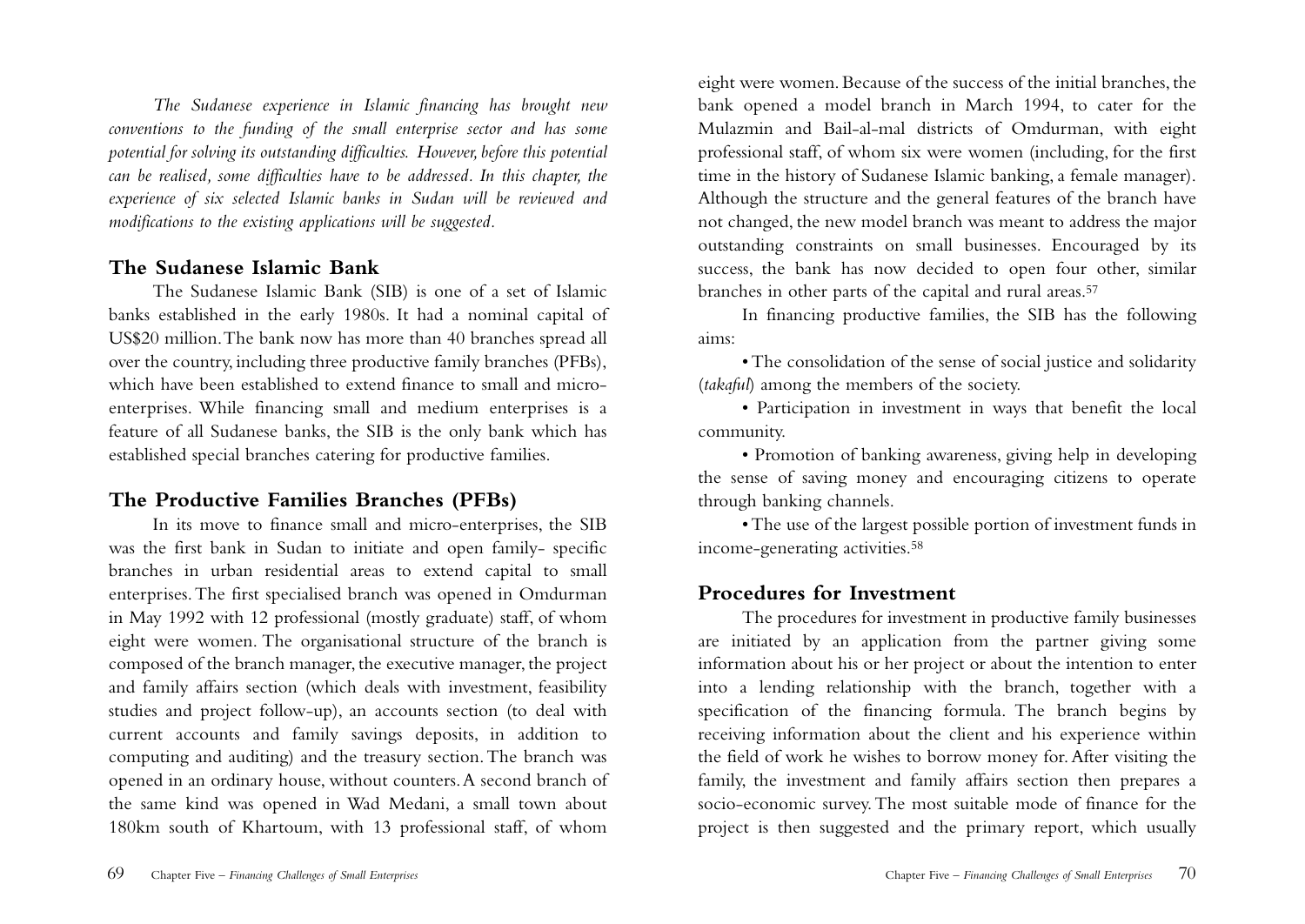includes the following, is submitted to the manager:

• The basic information about the family, including the dates of birth of household members, social status, number of children, place of residence, annual income for all members of the family, and so on.

• The applicant's past transactions with the bank (if any) and his or her reputation and experience in the proposed project (if any).

• The extent to which the application matches the credit (financing) policy of the Bank of Sudan and the investment policy of the SIB.

• The technical, economic and social feasibility of the project.

• The significance of the project as far as the branch's investment priorities are concerned.

In the case of *Musharaka*, a contract has to be signed by the bank and the partner and a partnership account is opened, showing a specification of the share of each partner.The bank makes sure that the partner's contribution is not less than the ratio specified by the central bank's financing policy to this small-scale sector (see Table 5). Guarantees usually include personal guarantees, field visits and storage of raw materials, the *Musharaka* contract and the regular deposit of sales proceeds. Drawings from the deposited fund are made in accordance with the plan agreed in the contract. Material purchases are supported by invoices and limited to the quantities and types specified in the contract. Materials purchased, according to the contract, are stored under the care of both partners and withdrawals agreed by both parties. The bank starts general supervision and follow-up of the project's operation, using its own staff.This includes both field and office-based follow-up. In the field follow-up, the staff of the investment and family affairs section maintain regular contacts with the partner to ensure that the bank is kept aware of the current operations so as to be able to take any necessary measures if things start to go seriously wrong. The partner is required to submit periodic reports showing details of the operation and should adhere

to the dates of the announcement and liquidation of the project as agreed in the contract. Sales revenue is deposited in the joint account. By the end of the period of the partnership (which is project-specific), the bank buys any remaining unsold products and sells them in showrooms which are opened in each branch for this purpose.

Before granting a *Murabaha* loan, the bank estimates the value of the assets required by the applicant to see whether or not it matches the amount of the loan required.The bank then buys these assets or raw materials and delivers them to the client, charging a margin of profit which ranges from 3 to 4 per cent per month.The contract period for the project usually ranges between one and six months. Types of guarantee in *Murabaha* financing include postdated cheques from the client or a third party. Credit information concerning the third party is obtained secretly from the bank in which he or she deals. For projects in which the client has not enough experience, a one to two months' grace period is given. At the end of the operation, the investment and family affairs section evaluates the project.

## **Deposits and Financing of Productive Families Branches**

Deposits at the three branches are in the form of current accounts and family savings accounts. Total deposits in the three branches reached 84 million Sudanese pounds by the end of December 1994. About 73 per cent of the volume of deposits is in the form of current accounts and 27 per cent is family savings accounts. There are 440 current accounts and 72 family savings accounts.59

Up to December 1994, over 500 projects (mainly women's projects) were financed by the three branches, with normal projectfinancing not exceeding 500,000 Sudanese pounds. Since their inception, the branches have invested over 40 million Sudanese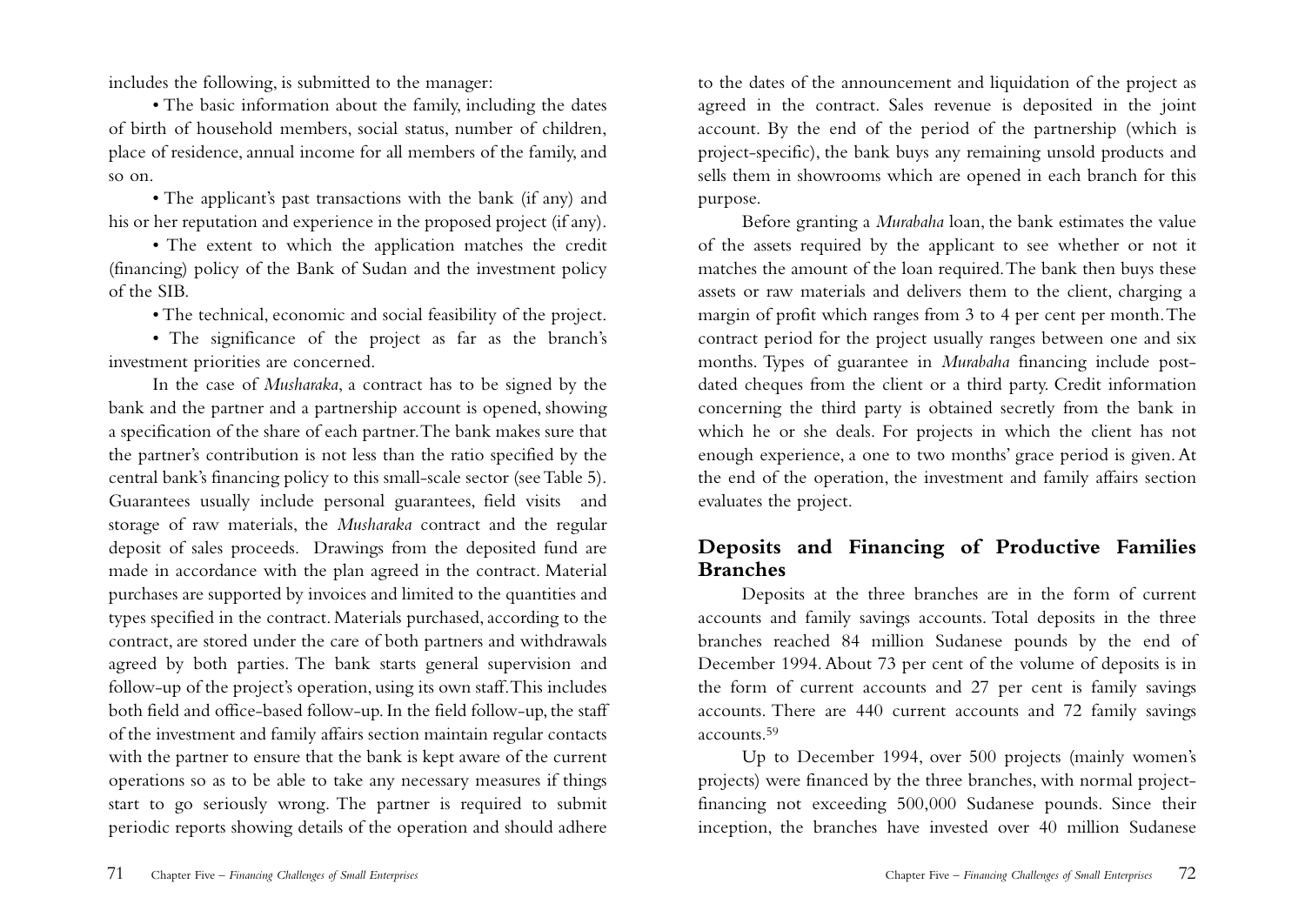pounds in family-based projects. About 17 per cent of these projects were financed through *Musharaka*, in which the bank's share is 20 per cent of the total money invested. *Mudaraba* constitutes only 6 per cent of the total finance. *Murabaha* is the most dominant financing mode in the PFBs of the SIB, comprising about 74 per cent of the total finance.At present, the bank's policy is to expand the *Musharaka* financing to a minimum 50 per cent. Most of the partners are depositors, but not all depositors are using the bank as a source of finance.

#### **Projects Financed and Business Specialisation**

Projects financed cover a wide range of small urban enterprises, such as tailoring, food processing, shoe- and soapmaking, chalk, cheese-making, goat- and poultry-keeping, petty retail trade and some informal sector activities, such as *Kisra* (flat local bread)-making. Business specialisation varies according to the geographical location of the productive families' branches, with the concentration of foodstuffs at the al-Thawra branch, sewing at the al-Girsh model branch and poultry- cow- and goat-keeping at the Wad Medani branch.

## **Establishing a Base for Non-Traditional Banking Practices**

Working with PFBs has had a special significance, because of the unique experiment in Sudan to help productive families learn to save and to diffuse banking awareness among small producers.The experience of PFBs has revealed some of the advantages of such non-traditional transactions. PFBs have had great success in reaching small producers by selecting the most suitable Islamic financing tools from *Musharaka, Murabaha* and *Mudaraba*. None of the partners who have been financed could have gained access to such funding had not the PFBs been available. Ordinary people in urban residential areas, especially women, can now get access to conveniently located

branches. They can open family saving accounts at a very low minimum amount, without paying interest, and with no formalities for withdrawals.The staff is able to help any customer who has had no previous contacts with a formal financial institution. The bank has well-qualified staff, who are prepared to administer and run small savings and lending operations.

The SIB experience in financing productive families illustrates the way in which Islamic principles of banking (namely the social role of money and the dual nature of Islamic investment) can be applied to small businesses. The basic philosophy behind the PFBs follows Islamic principles, which guide the circulation of money in the economy. In Islam, money is not the property of individuals, but belongs to the community at large. The bank interprets the word "community" to mean people in the same geographical location as the PFB bank. The PFB system is working in such a way as to mobilise deposits from a specific geographical location and lend that money to dwellers in the same district.60 This is contrary to the traditional way the banking system works, whereby it mobilises deposits from rural savers to be invested in urban areas.<sup>61</sup> This new formal banking behaviour also encourages small savings.The SIB is not forced, either by the government or by the central bank, to collect money from small savers and lend to them, even though small investments are not always guaranteed to bring healthy profits to the bank.

On the whole, the PFBs have managed to set up an institutional micro-financial savings and lending service. By opening institutionally convenient savings outlets, by creating a credit culture among small businessmen and by acting as a partner in business, the SIB shows clearly that the poor are indeed "bankable".

The SIB experience in financing productive families has also brought with it some innovations in banking on both a local and international level. This new banking convention has reformulated the bank-client relationship with regard to regulatory control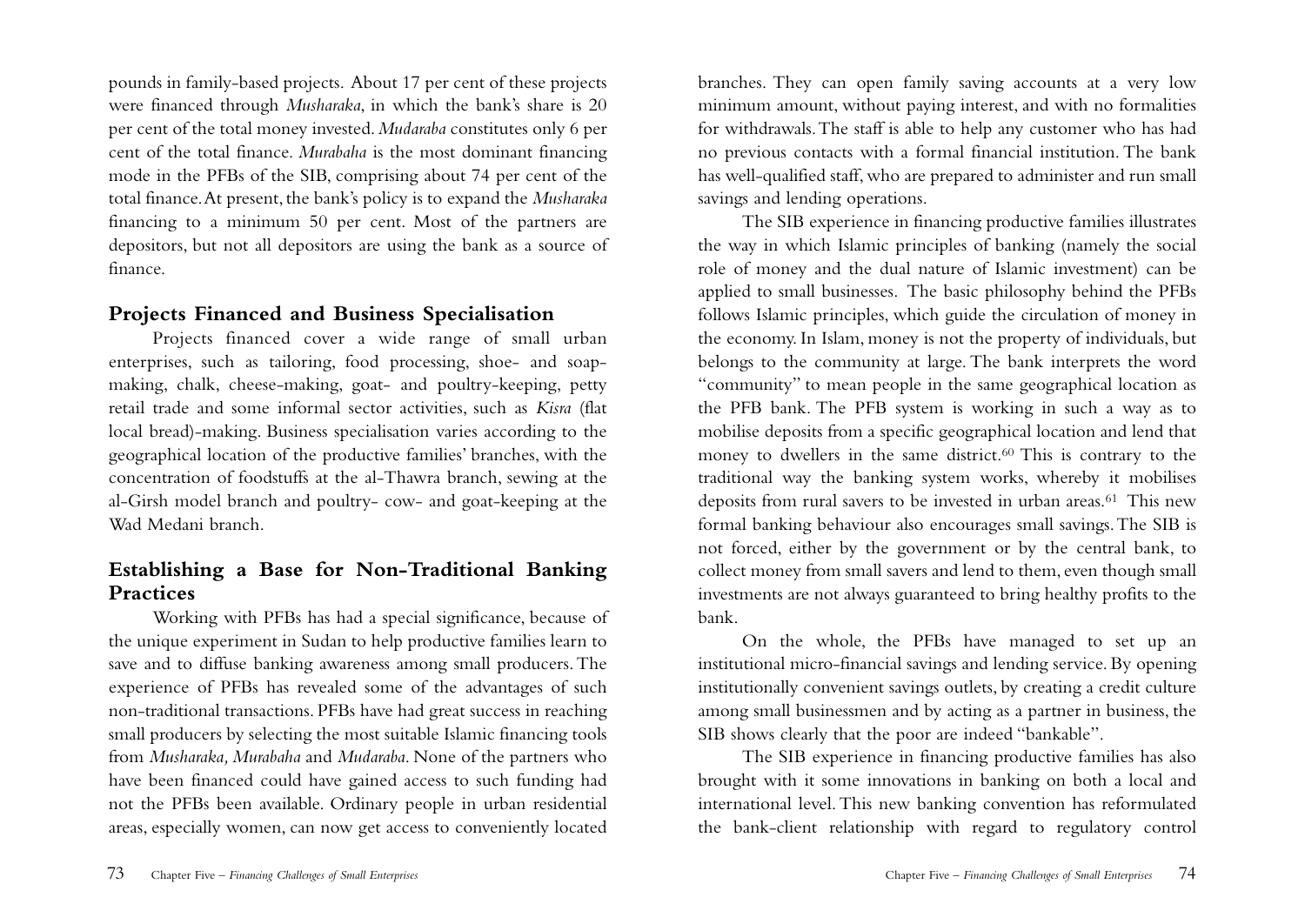(represented by the absence of counters, clients being known by name, and so on). Thanks to the nature of *Musharaka* operations, bank/partner relations are much closer and more cordial than is possible under the conventional banking system. Moreover, in *Musharaka*, <sup>62</sup> the partner gains advantages to his/her business, such as access to good quality raw materials at reasonable (sometimes official) prices and an acquaintance with how to operate a business, deal with a bank account and maintain proper business records.<sup>63</sup> The system also allows for flexibility in dealing with small investors, since the objective credibility of the applicant, known through the field survey, is more important than the ability of the client to repay his debt.Thus, no court cases have so far been incurred by using this method. The cases of failure have not been related to the nonrepayment of debts, but to social and marketing/follow-up factors.64 Instead of going to court for repayment of loans, the bank merely keeps court procedures in mind as a warning.The PFB experiment also widens the use of the branch buildings to marketing the products there and sometimes using them for production (manual looms, soap, oil mills, and so on).

## **Faisal Islamic Bank of Sudan (FIBS)**

Within small enterprises, the FIB specialises in financing craftsmen. A specialist bank for craftsmen was established at Omdurman in 1983.The aim of the branch is to "develop human capabilities and to extend financing to the financially incapable and productive section of the society".65 The branch services two objectives: the establishment of the first specialised branch, as stated in the basic policy of the FIB, and to support the craftsmen subsector.<sup>66</sup>

#### **The Volume and Conditions of Financing**

The amount of money lent to craftsmen by the branch was

2.4 million Sudanese pounds in 1993 and rose to 168 million a year later.Total financing for the whole period since the bank's inception (1983-1994), is 567 million Sudanese pounds, which comprises about 5 per cent of the total finance of the FIB.The total number of projects financed during the same period (1983-1994) is 1,400, or 12 projects per month on average.67

The only formula used by the FIB in financing craftsmen is *Murabaha,* with the margin ranging from 3 to 4 per cent per month. There are two sets of conditions specified by the bank in financing craftsmen: the basic conditions required for any kind of financing and the conditions required to put the investment operation into effect.The first set of basic conditions is:

• Opening of an applicant's account with the bank.

• Application, invoices and feasibility study.

• Identification of the applicant as a craftsman (membership of the Craftsmen and Small Enterprises Union or a vocational training certificate).

• The feasibility of the potential project and the availability of a suitable workshop or a licence from the authority concerned.

The second set of conditions represents the guarantees required by the bank.Various alternatives are acceptable, namely:

• The personal guarantee of a third, financially capable, party.

• A real estate guarantee of the value of capital equal to, or more than, the volume of financing.

• Output/raw materials storage guarantee (the client is allowed to withdraw part of his raw materials as long as he can manage to repay some of the instalments).

• A bank ownership guarantee.<sup>68</sup>

The partner is also required to insure the commodity and open an account with the bank.

## **Projects Financed**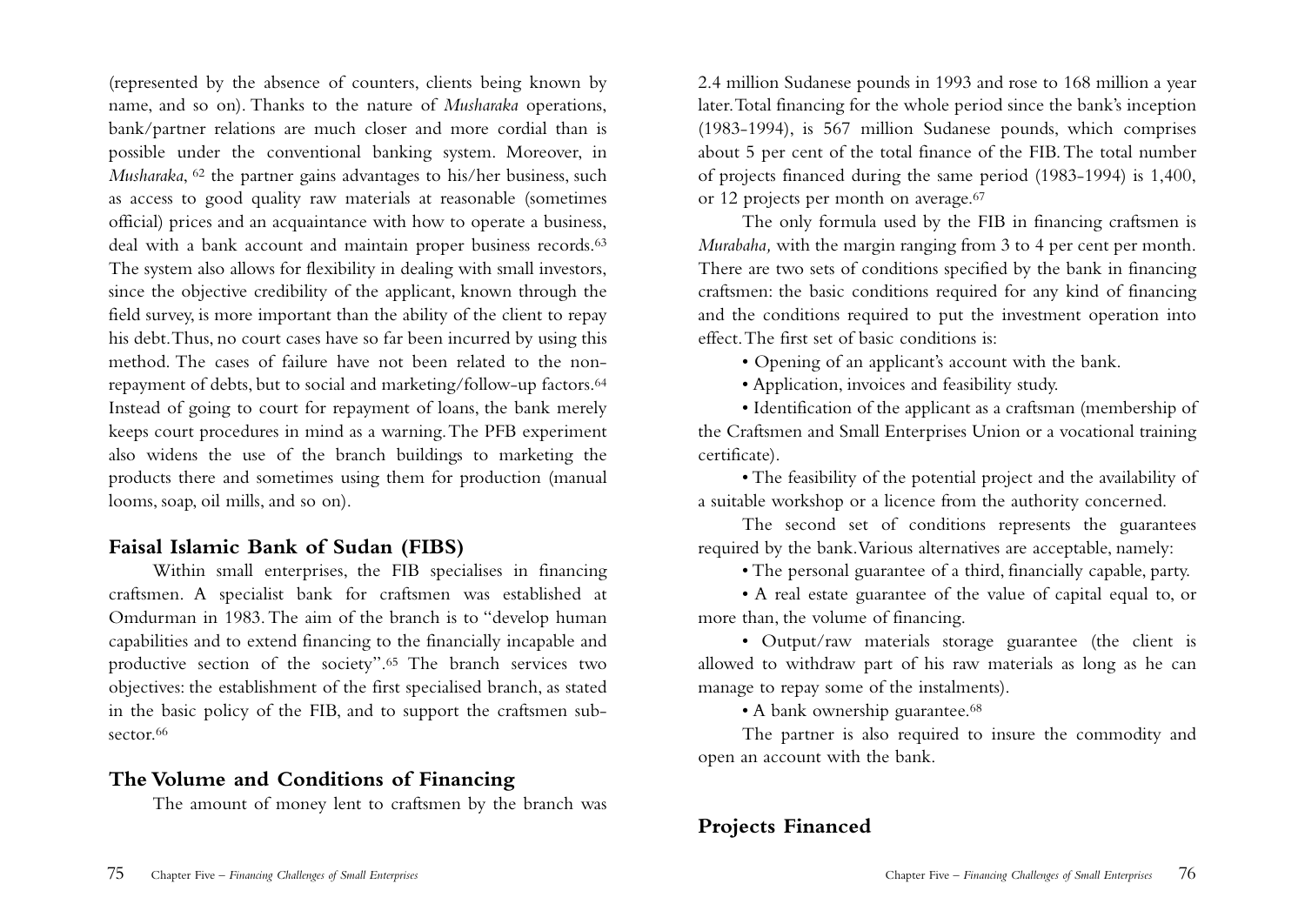On average, more than 200 projects have been financed annually between 1983-1996 by the bank.These include machinery, spare parts, various means of transport, agricultural implements and electric bakeries.69

## **Islamic Co-operative Development Bank (ICDB)**

The only formula for financing small producers (including productive families) under ICDB is *Murabaha. Murabaha* is used for loans not exceeding 400,000 Sudanese pounds and it has a duration of up to one year, with a maximum grace period of two months. Repayment is made in equal instalments, every month or every other month.The margin of *Murabaha* is 3 to 4 per cent monthly, above the minimum range identified in the financing policy of the Bank of Sudan.

## **Volume and Conditions of Finance and Types of Projects**

The ICDB finances urban craftsmen through a special fund called the "Craftsmen Support Fund", which was valued at 88 million Sudanese pounds in 1992-93 and included funding for blacksmiths, carpentry, fishing boats and oil mills. Financing productive families was estimated to cost 41 million Sudanese pounds, mainly for poultry, cows and manual looms. Small-scale projects include oil mills, tailoring, needlework, soap-making, grainmills and sweets. The bank's financing of craftsmen, productive families and small producers reached 10 per cent of total financing between 1991 and 1993.70

The guarantee policies of the bank are flexible. The bank accepts a personal guarantee from a third party through cheques, depending on the number of instalments. If the third party is not a client of the ICDB, information is obtained from the other banks with which he or she deals. Sometimes a collateral guarantee in the form of an estate mortgage is required. Other guarantees include storage of raw materials and assets. In the case of craftsmen, personal

guarantees are taken if the volume of finance is about 300,000 Sudanese pounds. For higher volumes of finance the bank jointly stores raw materials or final products or may even secure a real estate guarantee. In all cases, the bank also requires tax and zakat (alms tax) exemption certificates.

## **Nelein Industrial Development Bank Group (NIDBG)**

The basic formula for financing small enterprises, including productive families, in the NIDBG is *Murabaha.* The range for the loans is from 500,000 to 1.5 million Sudanese pounds. *Murabaha* can be extended up to 21 months, with a grace period of three months. Repayment is made by equal instalments, either monthly or quarterly. The *Murabaha* margin ranges from 3 to 4 per cent per month for the small enterprise sector, though it is higher when the amount of finance is 1.5 to 2 million Sudanese pounds. According to the bank's investment criteria, those who require advances of up to 2 million Sudanese pounds are considered classed as small producers.The bank makes a feasibility study and the small producer pays the cost.

## **Volume and Conditions of Finance**

The bank accepts personal guarantees by third parties and social funds (*zakat* and *takaful* – solidarity funds) for any amount not exceeding 1.5 million Sudanese pounds and third party guarantees for finance less than 2 million. Otherwise, the bank requires collateral guarantees, in addition to a certificate from a residence committee. Exemption from tax and *zakat* certificates is granted in the case of finance deals for less than 500,000 Sudanese pounds.The application form is simple and so are the procedures for funding. NIDBG financing of small enterprises amounted to 442 million Sudanese pounds in 1992, representing 4.4 per cent of the bank's total expenditure. In 1993, the amount reached 839 million, representing about 7 per cent of total financing.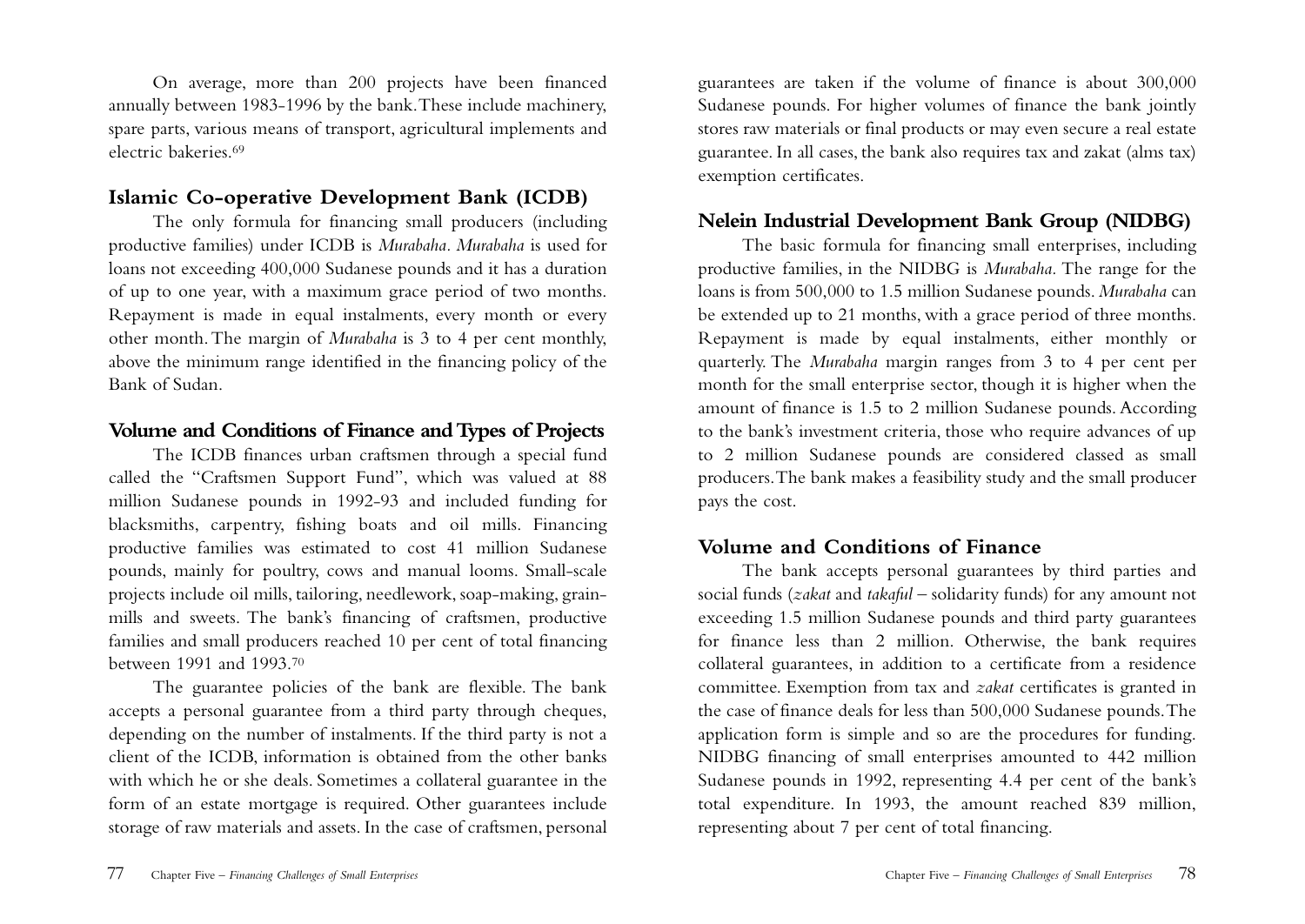## **Types of Small-Scale Projects**

NIDGB financed more than 465 projects of productive families, small enterprises and craftsmen during the period 1989 to 1992. Projects financed included food processing (cheese, yoghurt and *Kisra* (flat bread), biscuits and sweets), rural oil mills, tailoring and needlework, leatherwork, soap-making, building materials and engineering workshops, building and packing services, tyre repair workshops, etc.

## **The Agricultural Bank of Sudan (ABS)**

The ABS started to finance productive families in 1990 in agriculture and livestock, as well as providing funds for small industrial and service enterprises.The available statistics indicate that about 286,000 Sudanese pounds were used to finance productive families in 1993 and 283,000 in 1994.The number of beneficiaries for the two years was 1,066 and 881 respectively.

## **The Farmer's Bank (FB)**

In 1994, the Farmer's Bank financed 159 small enterprises. Finance to craftsmen reached 11.1 million Sudanese pounds with small enterprises accounting for 9 million. Only 27 per cent of the total finance made available was given to businesses in the capital region.This illustrates the geographical distribution of finance by the bank.71

## **The Sudanese Savings Bank (Savings and Social Development Bank, SSDB)**

The bank gives the lowest *Murabaha* profit margin of 15 per cent per annum and a grace period of up to five months. The percentage of finance to small producers out of the total finance reached 29% in 1995 (about LS 708 millions), while the *Musharaka* system accounted for 15% of the SSDB total financing.

**Evaluation of the Sudanese Banking Experience in**

## **Financing Small Enterprises**

Among the Sudanese banks described above, thw SIB is the only one that has established special small enterprise branches.The spectrum of projects financed is limited in the NIDBG, ICDB, FB, ABS, SSDB and FIB, compared with the heterogeneity of projects under the SIB. SIB has a relatively large target group covering different specialisations.Although the Sudanese banks use all modes of Islamic financing, *Murabaha* is the most commonly used method.

|              |                                                                                           | microenterprises.                                                       |                                                                          |                                                                                                                                                            |
|--------------|-------------------------------------------------------------------------------------------|-------------------------------------------------------------------------|--------------------------------------------------------------------------|------------------------------------------------------------------------------------------------------------------------------------------------------------|
| <b>Bank</b>  | <b>Target group</b>                                                                       | Major modes of<br><b>Fisherice</b>                                      | 90 of finance jout<br>of bital finance)                                  | Types of projects                                                                                                                                          |
| SHI.         | Productive<br>families, small<br>enterprises, crafts<br>and informal sector<br>artivities | Muralisher<br>20%<br>Musharaka 74%<br>Mutangha 6%<br>(1999)             | 6%                                                                       | Tailoring, shoes soap-<br>making, informal<br>sector activities.                                                                                           |
| <b>HB</b>    | Crafts syen, s syall<br>producers and<br>productive familias                              | Manuhalia: over<br>90%                                                  | 5% (average 1998 -<br>1994)                                              | Engineering<br>workshops,<br>machinery and<br>equipment transport<br>whicles and bakenes<br>and spare parts                                                |
| <b>ICDB</b>  | Small producers<br>including<br>productive<br>families, orafts                            | Mursboha and<br>musharaka                                               | 10% (annual<br>awangs 1991-1993)                                         | Othmills, newdlework,<br>tailoring, roap-<br>making, geninesills<br>and sweets                                                                             |
| <b>NIDRO</b> | Productive<br>familier, small<br>enterprises and<br>crafts                                | Manshake                                                                | 44%<br>(1992)                                                            | Food products,<br>tailonng, needlework,<br>leatherwork, soap-<br>making, building<br>materials, engineering<br>workshops, typing<br>and other services     |
| ABS          | Productive<br>familier, rmall<br>familing and other<br>small enterprises                  | Mundena<br>Mashexika and<br>Mudardu                                     | NA                                                                       | Animal ratring and<br>poultry, small flower<br>numing, small-scale<br>industries and<br>productive families<br>(foo detuff, soap-<br>making and tailoring) |
| FB           | Production<br>familier, rmall<br>producers, crafts,<br>and small farming                  |                                                                         | 5.4% (1994)<br>6.5% (up to ) una<br>1996).                               | Poultry, animal<br>rateting, coal.<br>production.<br>professional activities,<br>agricultural activities<br>and crafts                                     |
| <b>SSDB</b>  | Small producers                                                                           | 15.6%<br>Maahanaha<br>Murebeha<br>40.8%<br>Others<br>$23.6\%$<br>(1995) | 11.7%<br>(1993)<br>18.8%<br>(1994)<br>29.3%<br>(up to<br>August<br>10951 | Poultry, cows, sewing<br>machines, oil.<br>production and other<br><b>INFASOR ACUTIUS</b>                                                                  |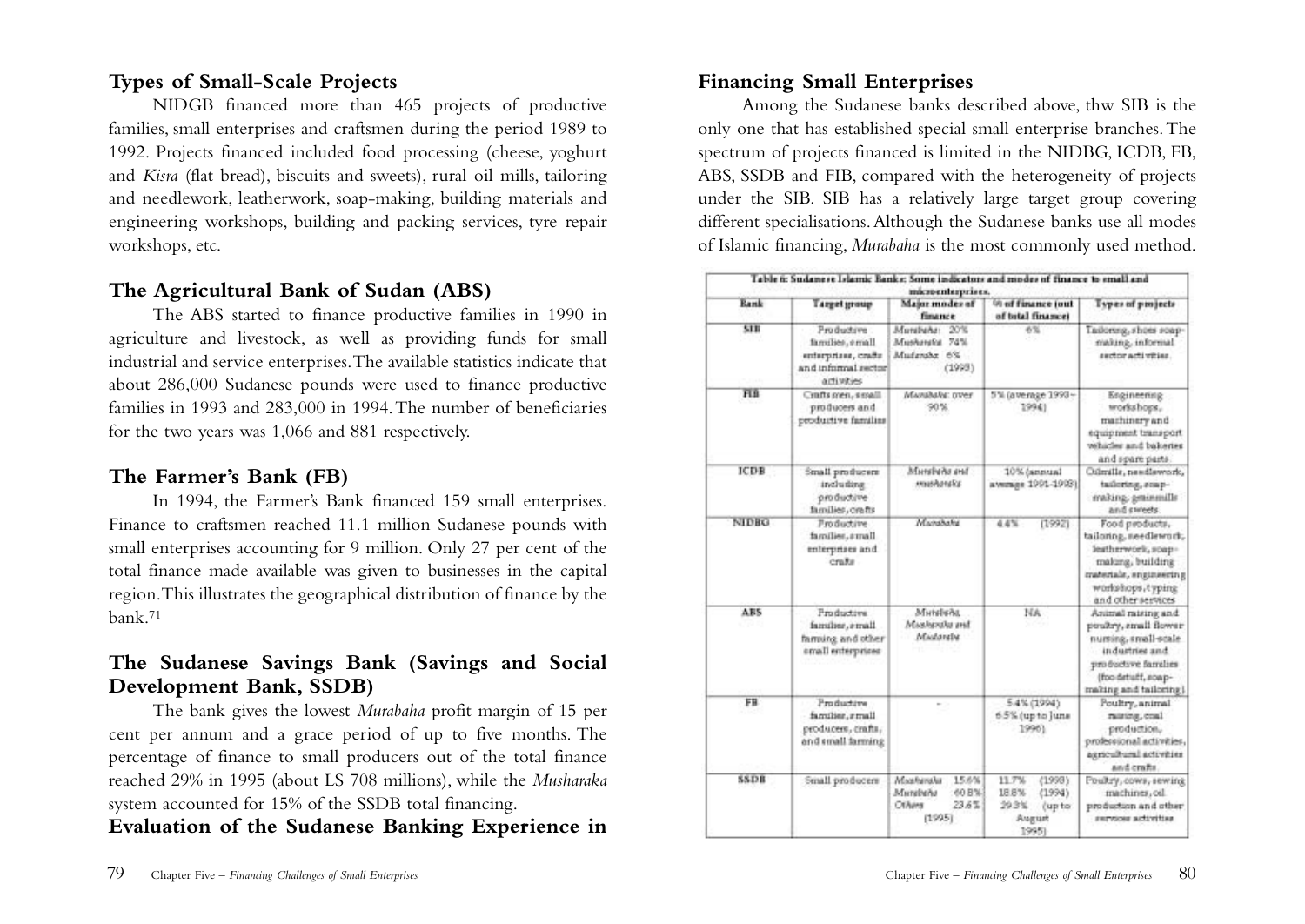Banks prefer *Murabaha* because it guarantees a given return on capital invested and the bank does not have to bother about the supervision and management of the project. In the bank's view, *Murabaha* is safe both for profit and for repayment. On the other hand, the SIB uses *Musharaka* as one of its major financing formulae, based on the belief that the Islamic system is principally one of partnership and that, in addition, *Musharaka* has the elements of convenience mentioned earlier. The following table summarises the target groups, modes, percentage of finance and types of projects of the Sudanese Islamic banks.

Although *Murabaha* is used by all banks for financing small businesses in varying degrees, its application in each bank is slightly different. The following table summarises the amount of finance, conditions, guarantees and target groups.

From Table 7 opposite, it is clear that:

• *Murabaha* is the dominant mode of finance for small and medium enterprises used within the Sudanese banking system. It has been used up to 90 per cent of the time in some banks. It is the major mode of finance for craftsmen used by the FIB. *Musharaka*, on the other hand, constitutes about 20 per cent of financing in the SIB. Other banks, however, rarely use it.72

• The *Murabaha* margin for small producers in general ranges from 3 to 4 per cent per month (36 to 48 per cent per annum), which is above the minimum margin of 15 per cent per annum required by the financing policies of the Central Bank. The repayment methods are also different from those stipulated.

• The financing policies, as we have previously mentioned, state that banks are free to obtain whatever "sufficient guarantees" they require when financing this sub-sector. They do not include or exclude any of the guarantees currently used in the banking system of Sudan. Banks resort to traditional guarantees such as personal guarantees, post- dated cheques and third-party guarantees. This happens in spite of the fact that Article 8/2/A of the Financing

| Table 7: The Marsbahs mode of finance and effects on small and microenterprises (Sudanese<br>Islamic Banks) |                                   |                                                                      |                                                                                                                                                                                                |                                                                                                                       |                                                                                                                           |                                                                                                     |
|-------------------------------------------------------------------------------------------------------------|-----------------------------------|----------------------------------------------------------------------|------------------------------------------------------------------------------------------------------------------------------------------------------------------------------------------------|-----------------------------------------------------------------------------------------------------------------------|---------------------------------------------------------------------------------------------------------------------------|-----------------------------------------------------------------------------------------------------|
| The<br>Bank                                                                                                 | Percentage<br>of total<br>finance | Amount of<br>finance                                                 | Conditions                                                                                                                                                                                     | Guazantee                                                                                                             | Repayment<br>methods                                                                                                      | <b>Target group</b>                                                                                 |
| SIB                                                                                                         | 74%                               | Less or equal to<br>500 thousands<br>Sudanese<br>pounds              | $3 - 4$<br>percent  Post<br>monthly<br>Минголы<br>margin. Up to other third with<br>e.<br>months party.<br>Murebbehs<br>period                                                                 | the client of sometimes                                                                                               | dated Equal<br>checks from instalments,<br>373.00<br>period.<br>Repayment<br>every month.                                 | Productive<br>families, small<br>enterprises,<br>craftz<br>and<br>informal<br>rector<br>activities. |
| FIB                                                                                                         | 100%                              | Not defined                                                          | $3 - 4$<br>monthly<br>Murebohs. Up<br>to.<br>Murebeha<br>period.                                                                                                                               | percent Personal<br>guarantee,<br>bank.<br>one-year ownership<br>guarantee or period.<br>real<br>estate<br>guarantee. | Equal<br>instalments<br>every month,<br>without grace                                                                     | Craftsmen.                                                                                          |
| <b>ICDB</b>                                                                                                 | 100%                              | Less or equal to 3-4<br>400 thousands monthly<br>Sudanese<br>pounds. | Murabaha. Up Post-dated<br>one-year checks.<br>to.<br>Murebeha<br>period.                                                                                                                      | percent Personal<br>guarantee.<br>Social fund period,<br>guarantee.                                                   | Equal<br>instalments,<br>with<br>$1 - 3$<br>month's grace<br>and<br>repayment<br>every<br>month.<br>two<br>œ<br>months.   | Small<br>producers and<br>craftsmen.                                                                |
| NIDBG                                                                                                       | 100%                              | Between<br>and<br>thousands and margin<br>up to<br>thousands.        | 500 15<br>1500 Murebeha<br>2000 amount up to guarantee<br>1500<br>thousands.<br>25% Mandyha 1500<br>margin<br>amount more Collateral<br>than 1500, but guarantee<br>less than 2000. for amount | % Personal<br>and<br>for fund<br>amount and<br>for.<br>less<br>for thousands.<br>exceeding<br>1500<br>thousands.      | Equal<br>social instalments,<br>with 3 months<br>grace period, productive<br>than  repayment<br>every<br>three<br>months. | Small<br>enterprirer<br>and<br>families.                                                            |
| ABS                                                                                                         | Not<br>available                  | 321 thousands<br>(average<br>finance 1994)                           |                                                                                                                                                                                                |                                                                                                                       |                                                                                                                           | Small<br>esterprises,<br>productive<br>familier and<br>ceafts.                                      |
| FB                                                                                                          | Not<br>available                  | 400 thousands                                                        |                                                                                                                                                                                                |                                                                                                                       |                                                                                                                           | Productive<br>families,<br>crafts.<br>professionals,<br>and<br>small<br>industries.                 |
| <b>SSDB</b>                                                                                                 | Nat<br>available                  |                                                                      | 15% Murebahn<br>margin, with<br>grace period<br>up to five<br>manths.                                                                                                                          |                                                                                                                       |                                                                                                                           | Small<br>industries,<br>productive<br>families, and<br>retail trade.                                |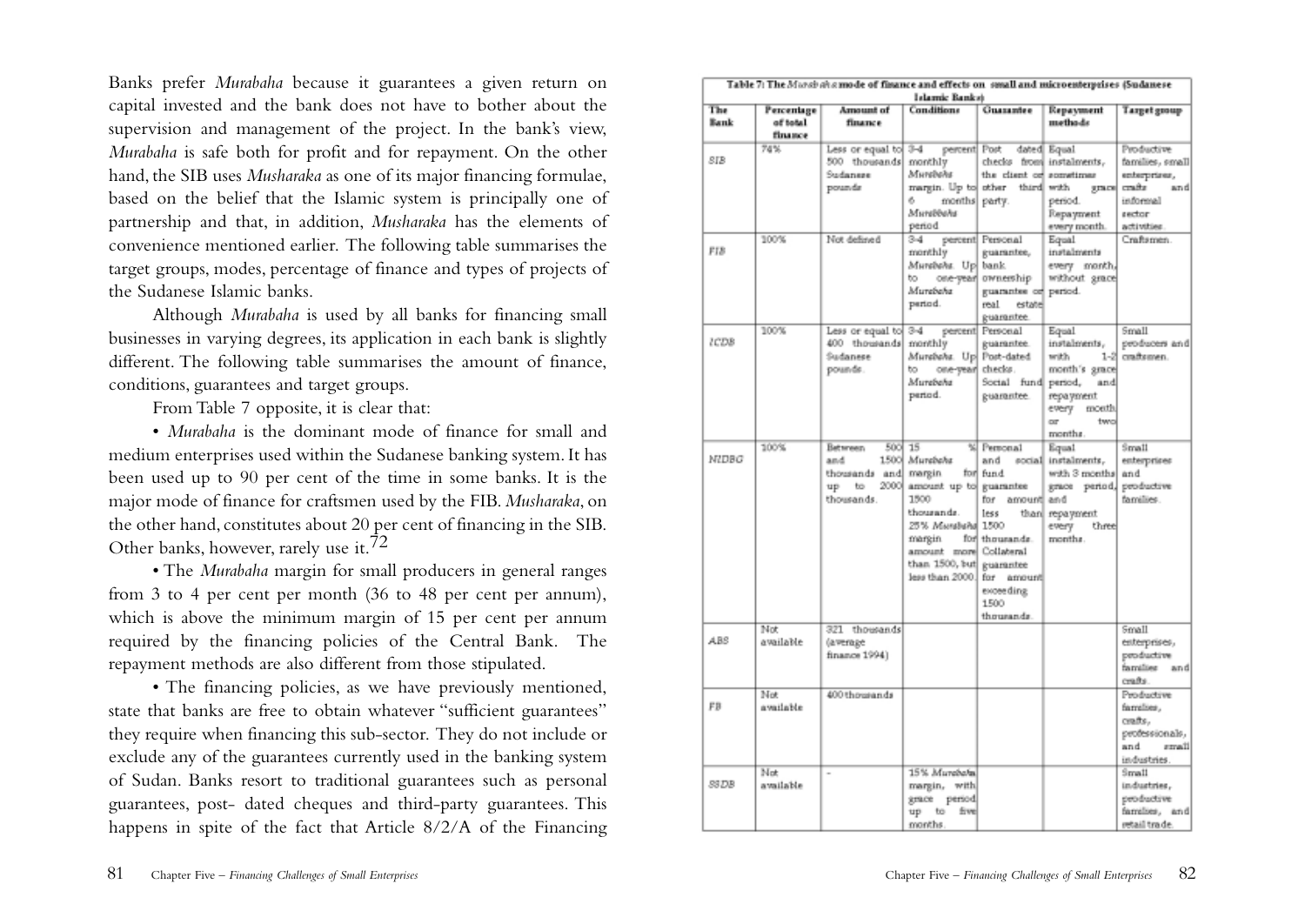Regulations 72 refers to the possibility of evaluation of machinery and equipment as a way of ensuring a guarantee. The lack of specialised institutions to evaluate machinery and equipment in Sudan may be hindering the application of this kind of guarantee.<sup>74</sup>

• Apart from the NIDBG, all the other banks require loans repaid in equal instalments,75 but a grace period of one to three months is granted.The repayment method of the NIDBG is easier than that of other banks because the repayment period can be extended for up to 12 months.

• There are variations in the total volume of finance made to small and micro-enterprises by Sudanese banks, but similarities in the volume of finance per project.

• The target group "small producers" is separated by banks into different categories, such as productive families, craftsmen, the informal sector and so on, without there being a clear definition for each category. Each bank specialises in one or two sub-sectors.

There are no separate rules and procedures for financing female-owned enterprises, despite the growing phenomenon of women entrepreneurs.76

We now move on to look at the major constraints in the application of Islamic finances and how to overcome them.

#### **Applications Constraints and Suggested Modifications**

First, let us note the fact that the details of Islamic banking formulae we use today are not written in the *Qu'ran* or *Hadith*, but originated in the ideas and judgements of the Islamic jurists in the Middle Ages, who based their conclusions on general principles indicated in the *Qur'an* and *Hadith.* These scholars worked out general guidelines as to how Islamic economic principles should work in practice.The development of these guidelines depended on successive judgements made according to the times and circumstances prevailing when they were originally made. Muslim

schools of thought arose which differed on the details related to applications, but agreed on the Quranic principles. Islamic banks of today have taken these views as a basis on which to build the system of financing that we use today, for Islamic banks have to be built on solid intellectual foundations. For the Islamic system to gain more ground and acceptability internationally, economists and other experts are confronted with devising techniques of financing which are not only practical to operate, but in accordance with strict Islamic principles. Here I suggest some possible modifications of applications, based on my experience with the operations of Sudanese Islamic banks.

The application of Islamic partnerships has singled out the high costs of the following up, and the monitoring, of projects as a major problem.77 To reduce the administrative burden, branches have been created to serve limited geographical areas located around the businesses they service.78 A third party to follow up and share a certain percentage in the total profit is also recommended.79 Group collateral, which can serve the dual function of reducing the administrative costs and act as a security against fraud and misuse of funds, is recommended 80. A group leader, in collaboration with the bank's staff, should undertake the monitoring obligations.

Another problem, which has been noticed, is deciding on a fair management share for the partner. In principle, the determination of the management share is made by a mutual agreement between the bank and the partner. In practice, it is usually in the range of 20 to 30 per cent of the total expected profit.This flat rate may be unfair either to the bank or to the partner, as the management effort required varies between different projects. Here a more operational and fair method of calculating profit shares is required. One suggested method is the Residual Approach (RA) to calculating the management share of the total profit by deducting share profits from total expected profits and then dividing them by the total expected profit.<sup>81</sup> To have the management profit as a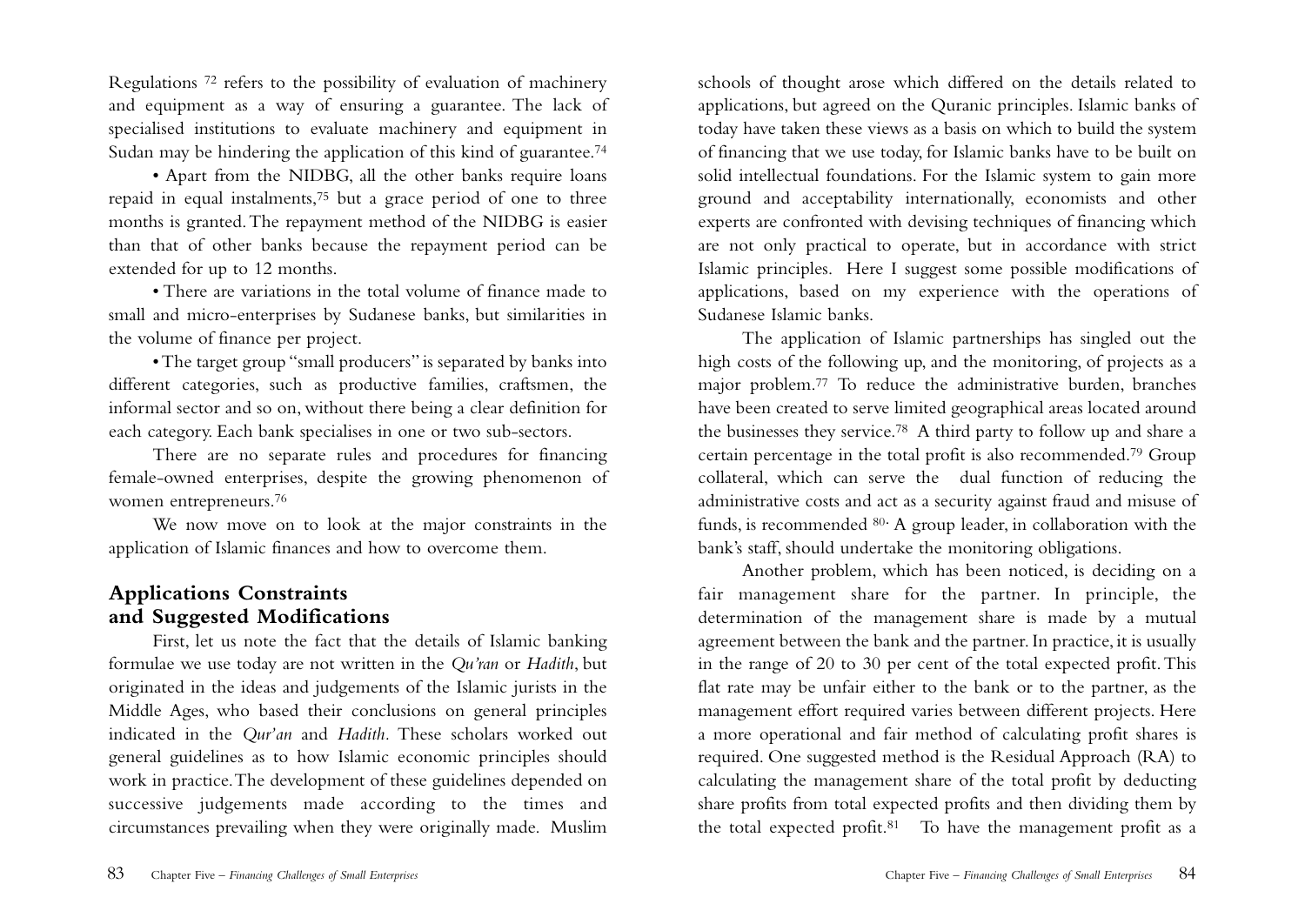residual requires knowledge of the rate of return on the capital invested in previous similar projects, i.e., the rate of return on each unit of capital. By multiplying the volume of capital invested by the rate of return on each unit of capital, we get a share profit.82 Additional incentives to the partner can be granted, thereby allowing the bank to determine the maximum rate of return on the total capital used in the project, above which the bank will be ready to sacrifice any additional profit to the partner. In the current situation, the partner sometimes gets this incentive through an increased management share over and above the limit determined by the contract. The modification outlined above is more operational and easier to calculate.

Alternatively, we can use the "Imputed Market Share Approach" (IMSA). Here the value of the management efforts can be evaluated at the prevailing local market price and then divided by the total expected profit. To illustrate the approach, if Vm is the market value of the management effort, and  $\pi$ e is expected profit, then IMSA gives a management share in profit of  $(Vm/\pi e)$  100%. A weighing system can be used for factors such as qualifications, experience, and volume of capital, sensitivity of the project and additional incentives for the management.

Evaluating the fixed assets in diminishing (self-liquidating) *Musharaka* also needs a modification. Banks do not usually revalue the asset at different times during the repayment period. Inflation is not taken into account, and hence, diminishing *Musharaka* is to the disadvantage of the bank. Revaluation of the assets should be undertaken and the volume of payment can be considered as a ratio of the value at the time of payment. For full payment of the value of the asset, the addition of these ratios must equal unity. If r1, r2, r3, r4, etc., are payments in periods 1, 2, 3, 4, etc., respectively, and v1, v2, v3, v4, and so on are values of the asset in each payment period respectively, then, at the time of full payment,  $r1/v1+$  $r2/v2+r3/v3+r4/v4+...=1$ . Adjustment of the partners' shares has

to be modified each period in accordance with the changes that may have occurred after each part-payment.

Compared to *Musharaka, Murabaha* has few constraints — that is one reason why bankers favour it. One of the major problems in *Murabaha* is when the client, with the help of the staff, does not use the money for the intended purchase of raw materials or fixed assets. This is called "fictitious *Murabaha*".Although the Bank of Sudan has strict laws against the use of fictitious *Murabaha*, it still sometimes happens.83

A *Mudaraba* contract requires a great deal of confidence between the two parties and that is why it is very rarely used. Despite the determination of a form of restricted *Mudaraba,* as one means of finance for small enterprises, having been made by the Bank of Sudan, it is not frequently used.

## **Conclusion**

Despite the subtle differences in the application and use of financing formulae, many Sudanese banks have managed to employ Islamic modes of finance to fund small enterprises. Here we have illustrated these approaches to financing small and micro-enterprises with reference to the SIB, ICDB, FIB,ABS, FB, SSDB and NIDBG banks. The most interesting of these is the experience of the SIB, which has established a basis for financing small and microenterprises from specialised branches, mainly using profit-and-lossfinancing formulae, without the need for collateral guarantees and with no cases of default.

So far, some expectations in small enterprise financing have been fulfilled, though some difficult questions still need to be answered. One of the major constraints is the lack of a unified definition of small and micro-enterprises with specified socioeconomic characteristics. The lack of national policies specially designed and intended for small and micro-enterprises has created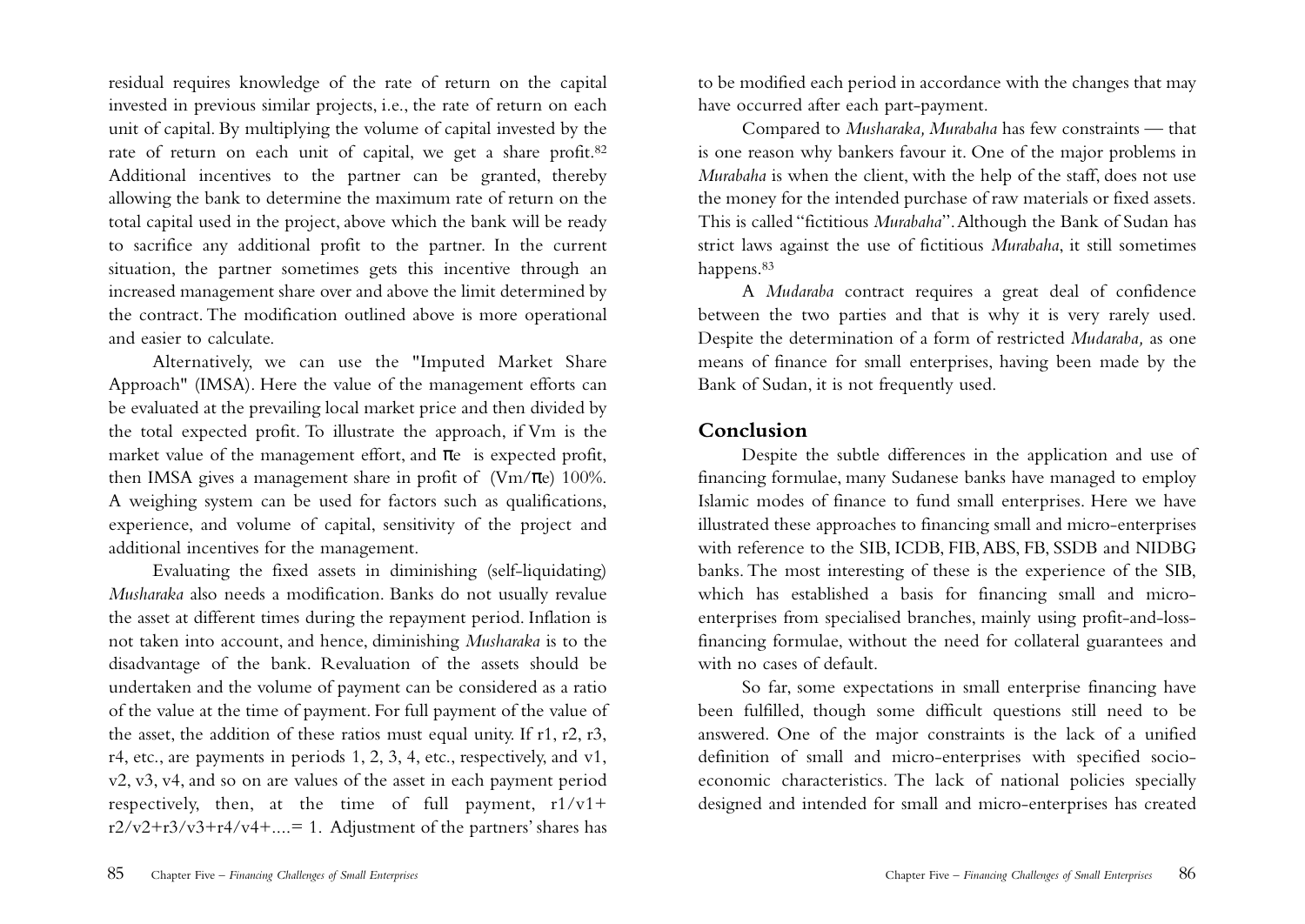other constraints. Although the financing policies specify the small enterprise sector as being one of the priority sectors for banking and finance, other constraints, such as tax and *zakat* clearance certificates pose problems to this target group.

Chapter Six

## **BANKING FINANCE TO SMALL AND**

## **MICRO-ENTERPRISES IN THE SUDAN**

## **AND POVERTY ALLEVATION**

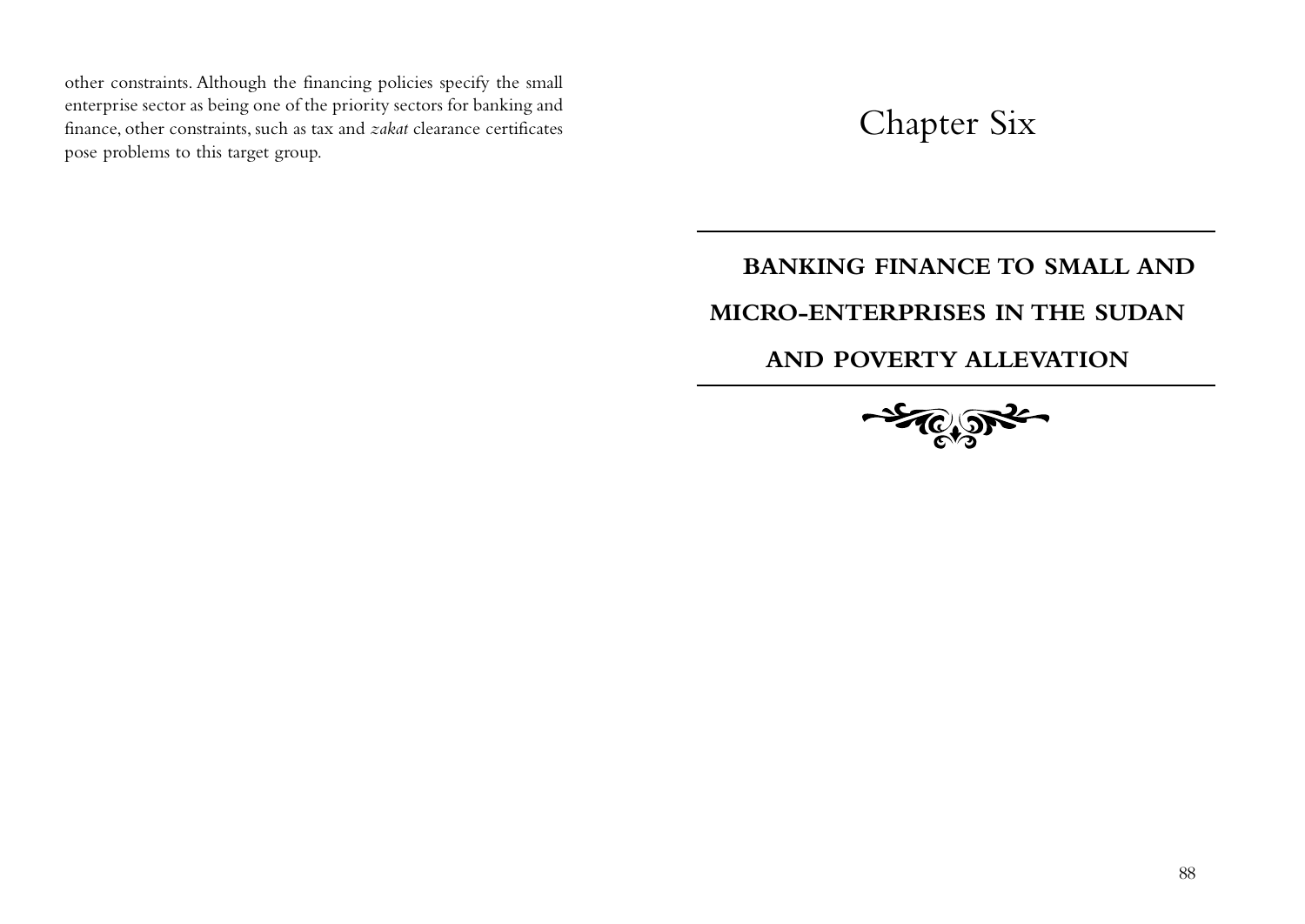## **Poverty Alleviation and the Islamic Principle of Financing**

Poverty alleviation through grassroots productive families (small family businesses) in Sudan is currently receiving considerable attention from banks, the government and NGOs alike.

The principle of Islamic finance is based on the belief that all wealth belongs to *Allah* (God) and individual owners are trustees of that money. Moreover, private investment in Islam is dualistic in nature, i.e., is for the benefit of the investor and the community at the same time. There are many principles which tend to guide investment in the Islamic world. One of these principles is the use of money and investment to provide basic necessities to society as a whole. Also, these principles determine some rules concerning priorities and avenues for investment and its mechanisms. These principles for the Islamic circulation of money and investment determine the basic objectives of an integrated Islamic financial institution.84 Small enterprises usually provide the basic necessities of life and so extending finance to them can help to alleviate poverty and achieve the dualistic characteristics of Islamic finance mentioned above.

## **The Concept of Poverty and the Volume of Poverty in Sudan**

Poverty, in its broad definition, refers to a lack of income and the necessary means of production to attain a "decent" standard of living. But researchers are concerned with the "absolute poverty" concept, i.e., the amount of basic consumer goods required, in addition to other expenditure on health, education, housing, etc., to survive. Sudanese measurements of the absolute poverty line are 3,947 and 203,818 Sudanese pounds in 1990 and 1996 respectively.85 The "relative poverty" concept, on the other hand, measures the poverty of individuals, families and other groups, who have no access to the minimum acceptable requirements in their

society.The Sudanese *Zakat* Fund estimated the relative poverty line to be 271,000 Sudanese pounds per month in 1996.The Supreme Committee for Wages puts the minimum wage in 1996 in the range of 148,750 Sudanese pounds per month.The official inflation rate in 1995/96 was 130 per cent, whereas the average increase in the minimum wage rate was only 30 per cent.The Head Count Index (the number of poor people living under the poverty line) showed that poverty exceeds 90 per cent and between 1990 and 1996, the number of poor increased by 2.5 per cent annually.86 If this is the case, then it will be impractical, if not completely impossible, to target poor income groups. It is more practical to seek to improve the performance of the economy through a change in macroeconomic policies.

In order to see the effects of bank-lending to small enterprises upon poverty alleviation, let us concentrate for a moment on the distinction between absolute poverty and relative poverty. Absolute poverty (the inability to meet basic needs, subsistence needs, in the prevailing socio-economic circumstances) can be a result of sickness, old age or a continuous increase in prices. Relative poverty, on the other hand, is related to income inequality or is a result of a malfunctioning supply-and-demand mechanism.87 Relative poverty increases as a result of increases in the cost of living and the reduction of real income as a result of negative economic policies.

## **Banking Finance and Relative Poverty Alleviation**

There is no doubt that poverty in Sudan is wide, to the extent that incomes cover only a fraction of the cost of living as a result of relatively low incomes or the inequality of income distribution and the continuous rise in the prices of goods and services.The degree of poverty in Sudan has been measured to be 82.7 per cent and 83.1 per cent for rural and urban populations respectively.88 The question arises as to what the Sudanese Islamic banking system of finance to small enterprises can offer to mitigate this poverty.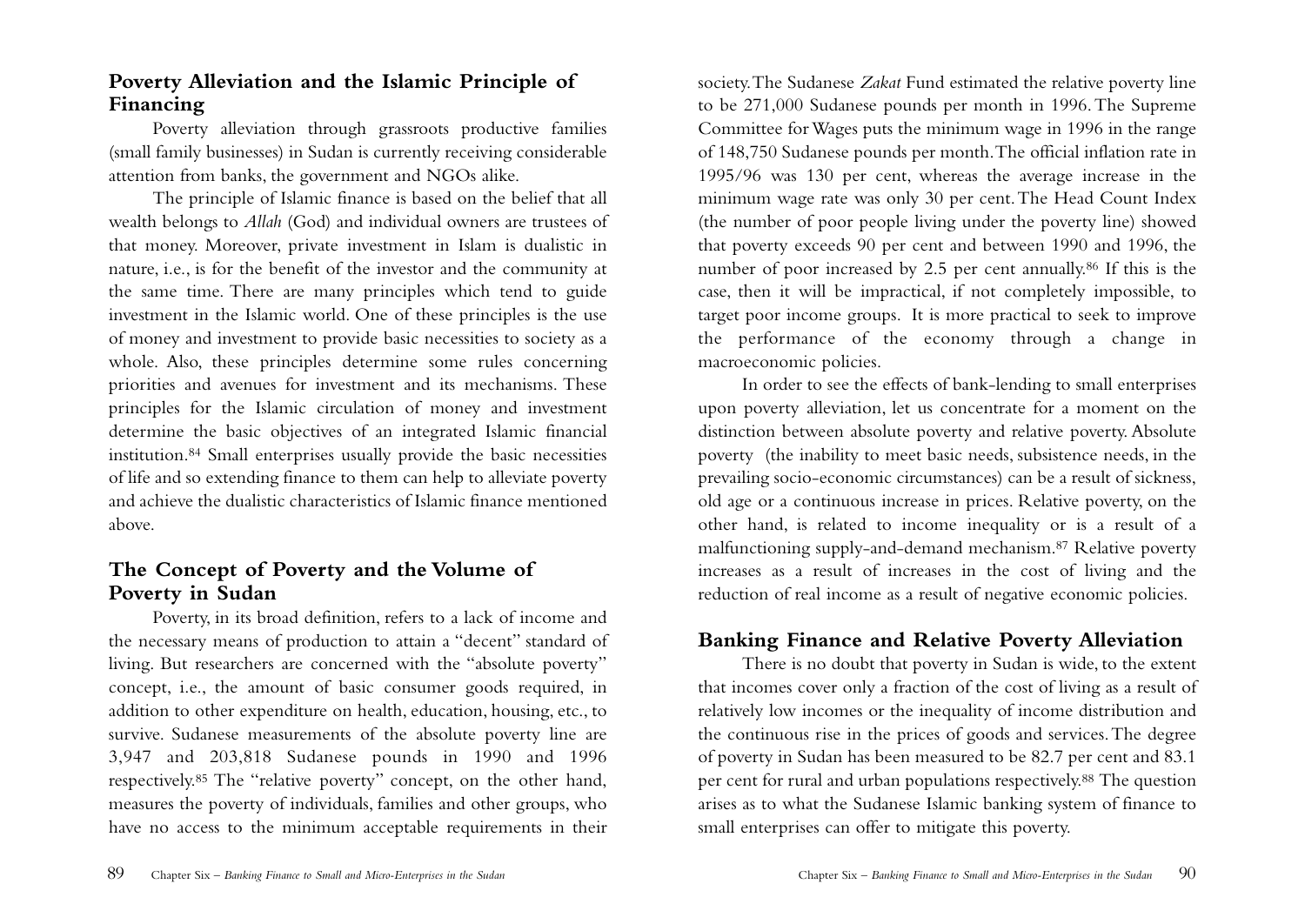According to available statistics, the combined lending to combined deposits of the banking system is 40 per cent. The combined deposits are 400 billion Sudanese pounds, so the total lending is 160 billion.At a maximum, the banking system allocated only 6 per cent of this to craftsmen, professionals and small producers, including productive families, i.e., 9.6 billion Sudanese pounds. The per capita loan is calculated at 600 Sudanese pounds and the total operations are 3,200 per year. That is to say, the beneficiaries are 3,200 small enterprises per year out of a total population of 16 million classified as being below the poverty line. At this rate, we would need 50 years to relieve the current total number of people under the poverty line.

From the analysis above, it can be seen that a considerable effort is needed from the financing agencies to increase funding to small enterprises enough to alleviate poverty. But national policies and the internal policies of commercial banks are defeating this. There must be an environment more conducive to the application of the central bank's policies through specialised branches or through the creation of a suitable mechanism to reduce the cost of lending, increase profitability and enhance the volume of lending.

Sudanese banking finance to small enterprises cannot be considered effective for poverty mitigation if we take into consideration the following characteristics of the Sudanese banking system:

• Demand deposits constitute over 70 per cent of total deposits. Demand deposits in Sudan are characterised by a high degree of instability.

• Branches are unequally distributed between urban and rural districts, being concentrated in commercial towns and urban areas.<sup>89</sup> Khartoum and the central states share almost 50 per cent of the total number of banks in the country.90

• There is a concentration of investment in the most organised sections, with high profitability being in the modern sector. An analysis of sectoral lending in 1993 shows that about 74 per cent of the combined total lending of commercial banks was directed towards modern agriculture, industry and exports. Small producers shared only 6 per cent of the total lending.<sup>91</sup>

• The financial resources of the banking system are weak, giving banks a relatively low lending capacity. The actual lending capacity in 1993 was only 46 per cent of the total lending. This figure compares badly with the 1980 figure of 88 per cent.92 The ratio of financial resources to the GDP did not exceed 12 per cent and total banking assets to the GDP were only 17 per cent in 1992, while total deposits to the money supply were 20 per cent at the very most.

The adaptation of the Sudanese banking system to the requirements of the Basil Committee require the banking system to look at internal problems rather than external ones, including their role in alleviating poverty.

In Sudan, the mitigation of poverty through small enterprise finance targeted only the level of income, although real income experienced a continuous decline as a result of the increased cost of living. The minimum cost of living per day increased from 71 Sudanese pounds in 1992 to  $2,440$  in 1996  $93$  — the minimum cost of living increased eight times each year during the above period.As a result, it is essential to look at policies to mitigate the impact of the liberalisation of prices, rather than to seek strategies to increase incomes through small enterprise finance.

The Sudanese experience of financing small enterprises has proved to be ineffective as a mechanism to alleviate absolute poverty. The small number of failed projects are those whose owners are unable to meet their basic needs.We argue that if there is a role to be played by the Sudanese banking system, it should be among those who are characterised as being in the relative poverty region those who work in the private and public sectors.

The Sudanese experience was, and is still, capable of offering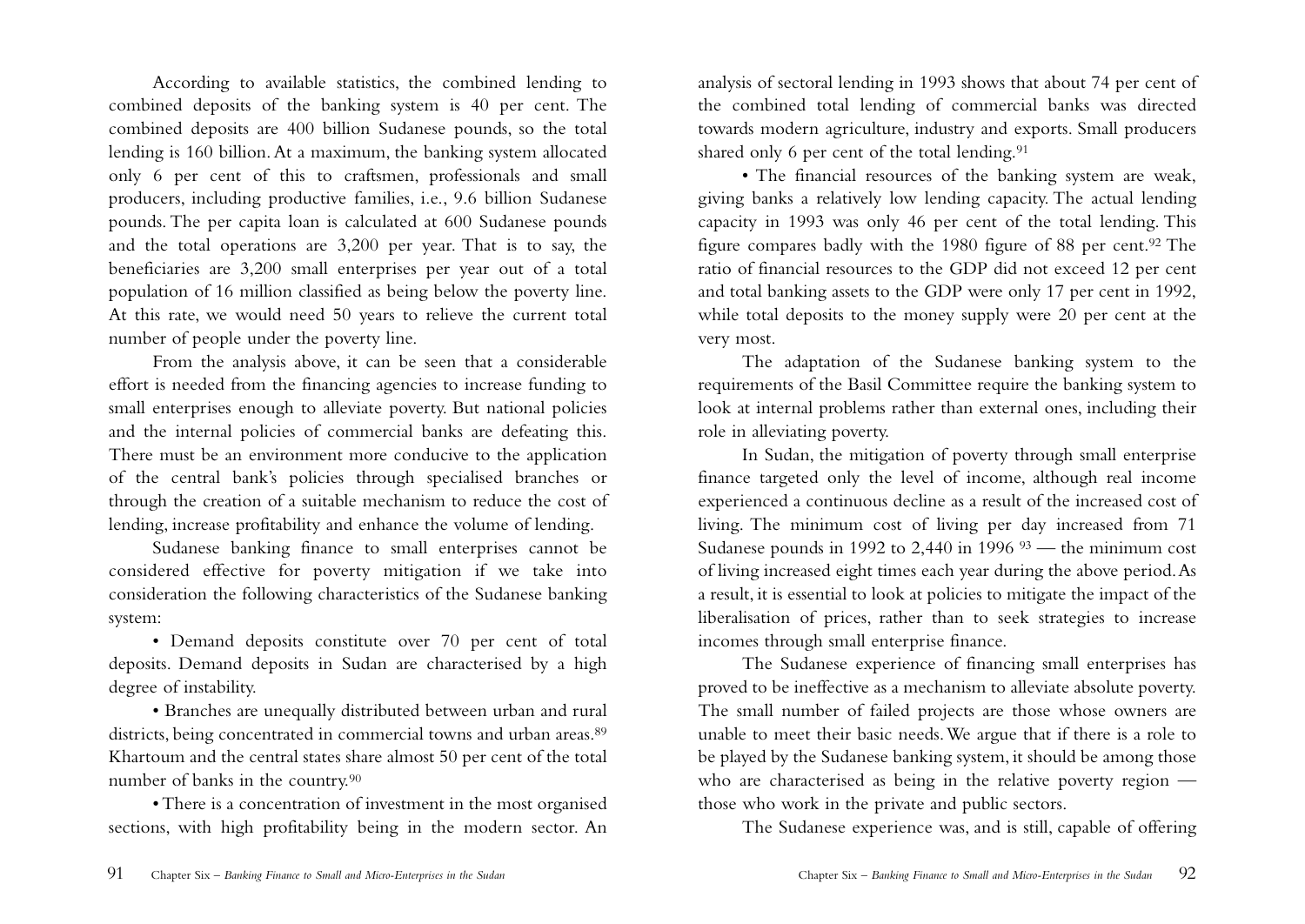some lessons for small enterprise financing, and to mitigate some of the constraints raised in the literature of small enterprises financing, namely:94

• The extension of financing via geographically scattered branches designed to extend credit to small enterprises has helped a great deal to reduce the cost of administering credit to small enterprises.

• The small enterprises financed were characterised by a high rate of return on the investment.

• Those who are characterised by relative poverty are capable of meeting their banking financial and repayment requirements.

• The innovative approach to guarantees proved effective and traditional guarantees do not lead to an enhanced rate of repayment.

#### **Conclusion**

Although the financing policies of the Bank of Sudan have been aimed at achieving a fair distribution of income and wealth, it is clear that this cannot be achieved through the banking system. In spite of the concessions granted to small producers, and as a result of the internal policies of the banking system and internal and external constraints, the banking and finance extended to small enterprises did not act as a mechanism to mitigate poverty in Sudan.Yet the Sudanese experience was, and still is, capable of offering some lessons for small enterprise financing. What lessons we can learn from this experience is the subject of the following chapter.

## Chapter Seven

## **ISLAMIC FINANCING TO SMALL**

## **AND MICRO-ENTERPRISES: LESSONS**

## **FROM THE EXPERIENCE**

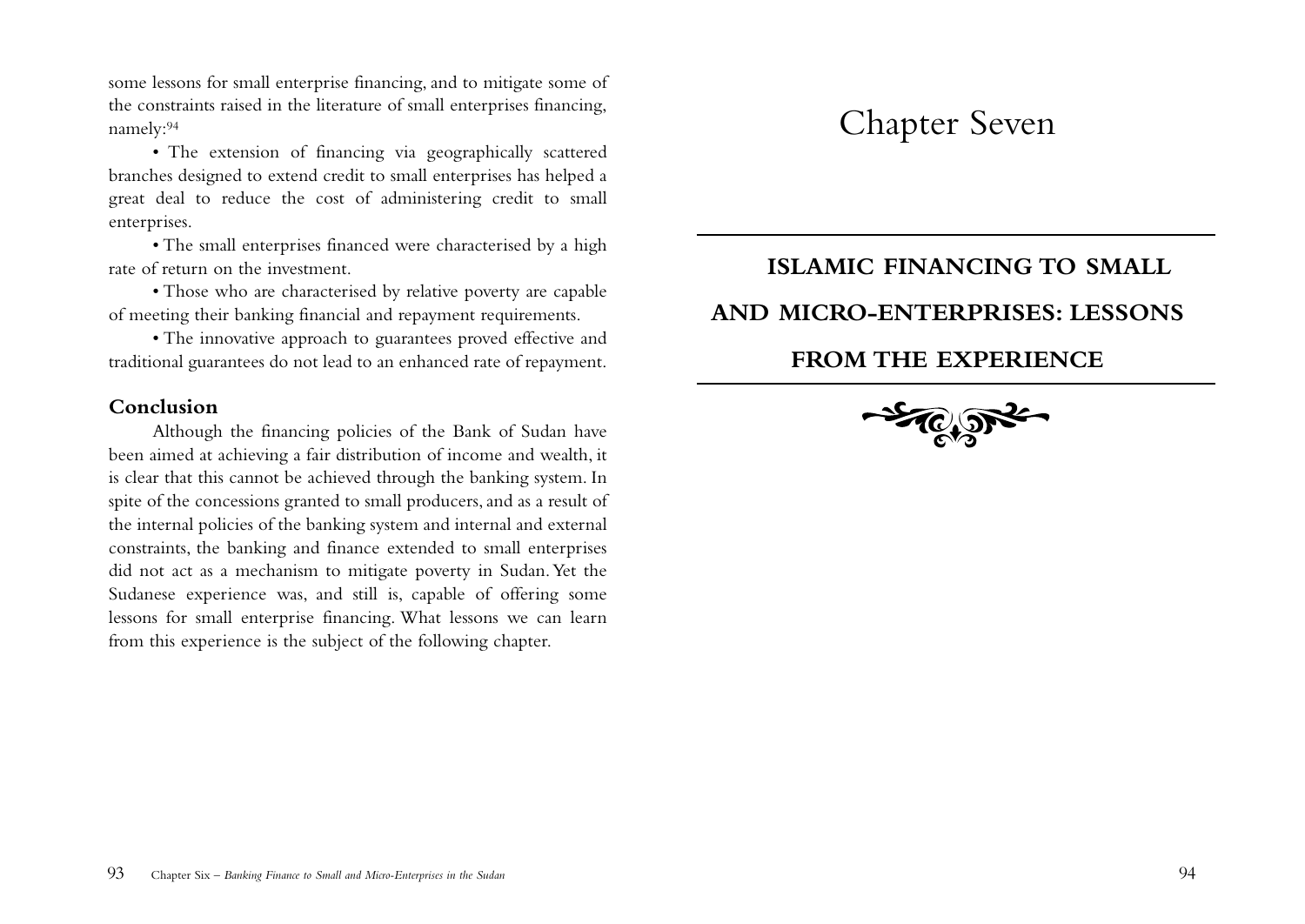In his prominent work on Islamic partnership financing for small and micro-enterprises, Malcolm Harper (1997) argued that "there is a wide range of methodologies through which [*institutional*] finance can be delivered to the owners of [*small businesses and micro*- ] enterprises, and recovered in a way that is profitable for the financing institution".95 Although these methodologies, he added, managed to avoid most of the outstanding problems of micro-enterprise finance, they were not free from other constraints. One, if the enterprise fails, loss of livelihood occurs and small businessmen are burdened with debt. Moreover, when inflation is high, loans are inevitably decapitalised in real terms, even if there are high recovery rates and coverage of operating costs.96The conclusion is that profitand-loss-sharing formulae are known to avoid these two constraints. On another occasion, Harper asked the logical question that "even if the whole system of partnership financing, with or without its religious implications, cannot be applied, are there some aspects of the system which can be used to overcome one or other of the problems of inflation and the 'double burden' of loss?"97 There seems to be an advantage that Islamic partnerships can offer to small enterprise financing. Despite this partnership potential, no formula has yet received wide acceptance.

It has already been established that Islamic partnership finance has indeed some potential for micro-enterprises, but some outstanding problems have to be solved if it is to be widely adopted.98 Here we argue that only these modifications of the Islamic mode of finance are required for the formulae to suit the fixed-interest financial institutions.Thus it cannot be said that profitand-loss-sharing arrangements and mark-up techniques can only be understood and applied in the context of Islamic banking and are thus irrelevant to interest banking. More specifically, if profit-andloss-sharing is taken as one form of venture capital, rather than as an ideological concept, it will possibly have a great deal of universal

application, especially as a supplement to interest-based financing to small enterprises.

## **Can Profit-and-Loss-Sharing Formulae be Extended to an Interest-Based Banking System?**

In Sudan, the call for Islamic partnership financing for small producers was made more than 15 years before the Islamisation of the banking system. In his study of craftsmen, Mohammed Hashim Awad (1975) offered many recommendations for the development of this sector, among which is a fund (to be developed into a bank) to extend soft credit to craftsmen based *on a profit-and-loss-sharing formula*. 99 This recommendation is vital to the analysis here, as it envisages that profit-and-loss-sharing formulae, of any sort, can be applied to interest-based banking without the need to change the structure of the bank. Before showing that this is true, let us concentrate for a moment on the main features of the conventional partnership and show the differences (if any) between the conventional and *Musharaka* partnership.100

Traditional partnerships can be defined as "two or more persons who join together with a view to gaining profit".101 Partnership contracts include how profits and losses are to be shared; how much capital each partner is to contribute to the business; whether any interest is to be given on the capital contributed and, if so, at what rate; whether any partner is entitled to a salary or a commission; and the restrictions on drawings and procedures to be followed in the case of the death or retirement of a partner. The main features of conventional partnership are:

• Contributions may be in the form of cash or other property or goodwill. The capital account includes the amount of each partner's original contribution and any additional amounts subsequently contributed to the business.

• Profits and losses are allocated through either a fixed percentage allocation or according to the partners' contributions of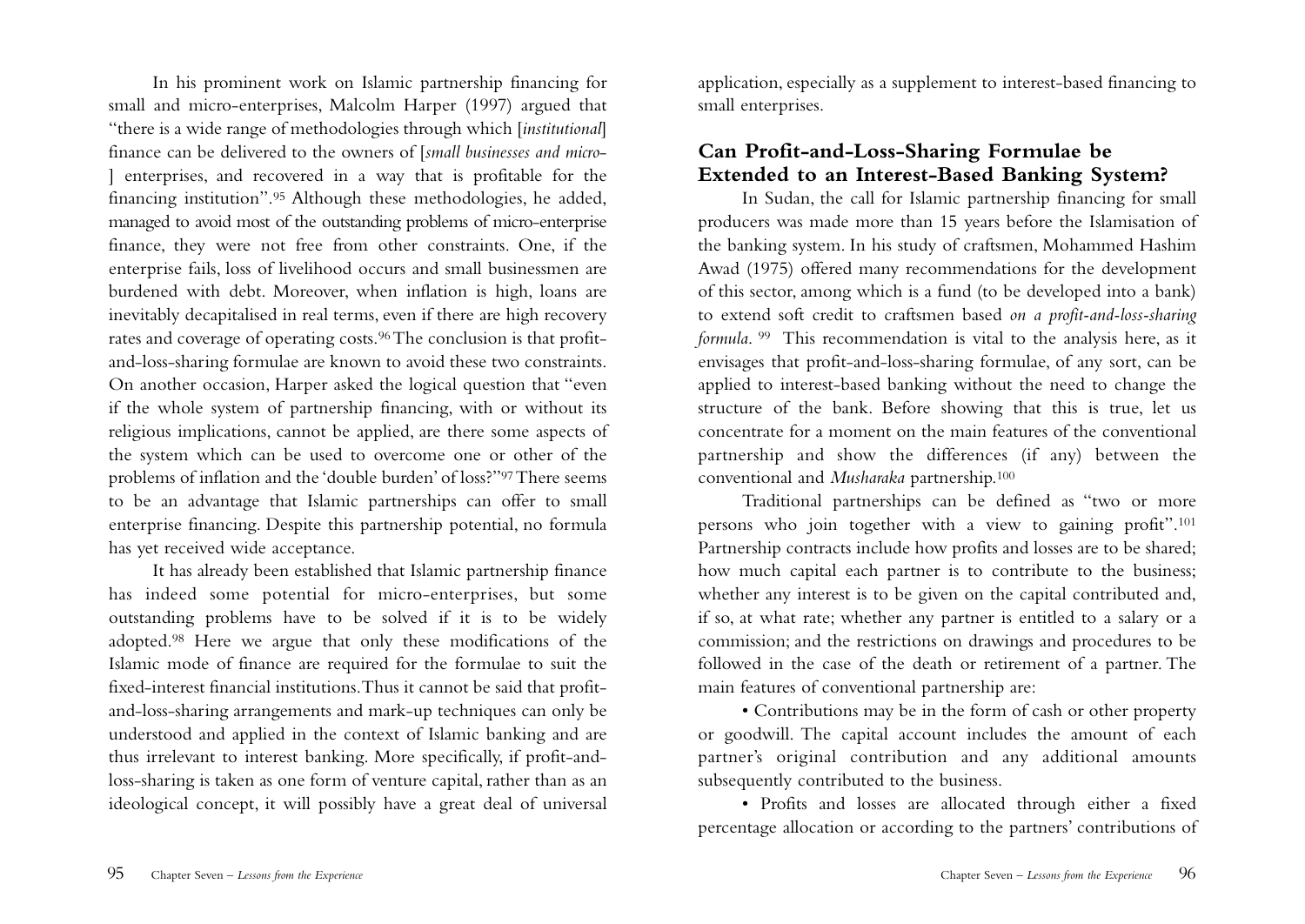services and capital to the business or in proportion to capital balances (at the beginning or the end of the accounting period or average capital balance).102

• In conventional partnerships, the net income for the period is allocated amongst the partners, leaving the project in operation. Withdrawals (for personal use) and additions to capital are allowed.

• Except in special circumstances, the dates of commencement and liquidation of the venture are unknown in advance and hence not recorded in the contract.

Given these characteristics of conventional partnerships, we now go on to see the difference between them and a *Musharaka.*

• Conventional partnerships are not always specified for a limited period; *Musharaka* ends with the end of the business cycle. The dissolution of the Islamic partnership is on the expiration of the time fixed in the agreement for the length of the partnership.The commencement and liquidation dates of the *Musharaka* venture are known in advance and recorded in the contract.

• Although the profit and loss of conventional partnerships can be distributed in two ways, *Musharaka* profit and loss allocation is only made in accordance with the partners' contributions of capital and services.

• Although withdrawals from a partnership fund are possible, since it is a long-term agreement, withdrawals from a *Musharaka* are not common, since it is a short-term agreement.

• Unlike conventional partnerships, *Musharaka* contributions are fixed by the contract and no additional amount is subsequently contributed to the business.This fixed original contribution makes a *Musharaka* a limited partnership for a limited duration.

• In a *Musharaka,* the distribution of profit is made once, at the time of liquidation, whereas in conventional partnerships, the net income is distributed periodically among the partners while the project is still in operation.

• Conventional partnerships are made between equal partners,

|                              |                                                                                                     | Table & Major characteristics of conventional partnership and Muster-size                                                                                                                                                                                                                                                                                                                                      |                                                                                                                                                                                                                                                                                                                                                                                                                                          |                                                                                                                                                                     |                                                                                                                                                                                                                                                                                             |
|------------------------------|-----------------------------------------------------------------------------------------------------|----------------------------------------------------------------------------------------------------------------------------------------------------------------------------------------------------------------------------------------------------------------------------------------------------------------------------------------------------------------------------------------------------------------|------------------------------------------------------------------------------------------------------------------------------------------------------------------------------------------------------------------------------------------------------------------------------------------------------------------------------------------------------------------------------------------------------------------------------------------|---------------------------------------------------------------------------------------------------------------------------------------------------------------------|---------------------------------------------------------------------------------------------------------------------------------------------------------------------------------------------------------------------------------------------------------------------------------------------|
| Type of<br>partnership       | Type of<br>Agreement                                                                                | Fores and<br>chassiteristics<br>uť<br>contributions                                                                                                                                                                                                                                                                                                                                                            | Paulin<br>allocation                                                                                                                                                                                                                                                                                                                                                                                                                     | Liquida tion<br>iLengths of<br>the kits of the<br>agreements                                                                                                        | Francist<br>a gate alette e of the<br>parliers,<br>authorities and<br>obligations, and<br>esserible af<br>anvete                                                                                                                                                                            |
| Conventional<br>partnerslidp | Long-term<br><b>DISTRATIVE</b><br>agentment                                                         | 1. Capital,<br><b>Brasnia</b> )<br>peoperty<br>an E/or<br>good widt<br>2 With trawal<br>andaddasan<br>to capital<br>torichetion in<br>dlowed                                                                                                                                                                                                                                                                   | 1. Either<br>fixed<br>perceillage<br>a Rocelson or<br>according to<br>partnar's<br>contribution<br>of capital<br>and overages<br>orin<br>proportion to<br>capital<br>balance<br>2.346<br>avenue of the<br>business is<br>allocated<br>putplically<br>navirag the<br>peopot is.<br>spiration.<br>2. Partners<br>marbe<br>entriled to<br>salary or<br>convisioning                                                                         | 1 Unknown<br>and act<br>recorded to<br>the contract<br>-(WER stop)<br>when one of<br>the partners<br>date or when<br>the partners<br><b>KEPIN 10</b><br>ducentures) | I. Conventional<br>partsarzhip is<br>tercally undertaken<br>between equals.<br>2. Fleatmate di<br>and hority and<br>ablasticat.                                                                                                                                                             |
| Mississaka                   | 1 Lankted<br><b>International</b><br>agreement.<br>with<br>Himtler<br>nights as it.<br>laubilities. | T. Fenancial<br>dapital, labour<br>and financial<br>vehit of anni.<br>depreciation.<br>Contributions<br>art in writing<br>proportions<br>and one<br>partner may<br>sat consistent<br>fasterial<br>captud.<br>Witstaweal<br>and additional<br>to capital.in<br>rick allowed<br>during the<br>lifetime of the<br>costnut.<br>except by<br>restual<br>respect. The<br>contract will<br>be changed<br>actordingly. | 1. Profit<br>alisoates<br>according to<br>partners'<br>contribution.<br>with protition<br>lors sharing<br>miss agreed<br>in a Dience<br>and cannot<br>be altered<br>during the<br>iste of the<br>contract.<br>2. Froth<br>allocation is<br>stade when<br>the project<br><b>Arashes</b> No.<br>padner in<br>entitled to a<br>aslary or<br>004949084338.<br>T. Allocation<br>is made for<br>financial<br>medalivation<br>and<br>meragerent | 1. For specific<br>ineath of time<br>ka own in<br>bits massive<br>recorded in<br>the contract                                                                       | 1. Partnerstop is<br>andertakes.<br>between financially<br>unnqual parties<br>2. Restatate di<br>hony:thorkey<br>offized tens<br>3. Ownership of the<br>aretty can be<br>passed to a partner<br>after a tyste matically<br>paying ratios of the<br>assets (Diministra)<br>Monherwite only). |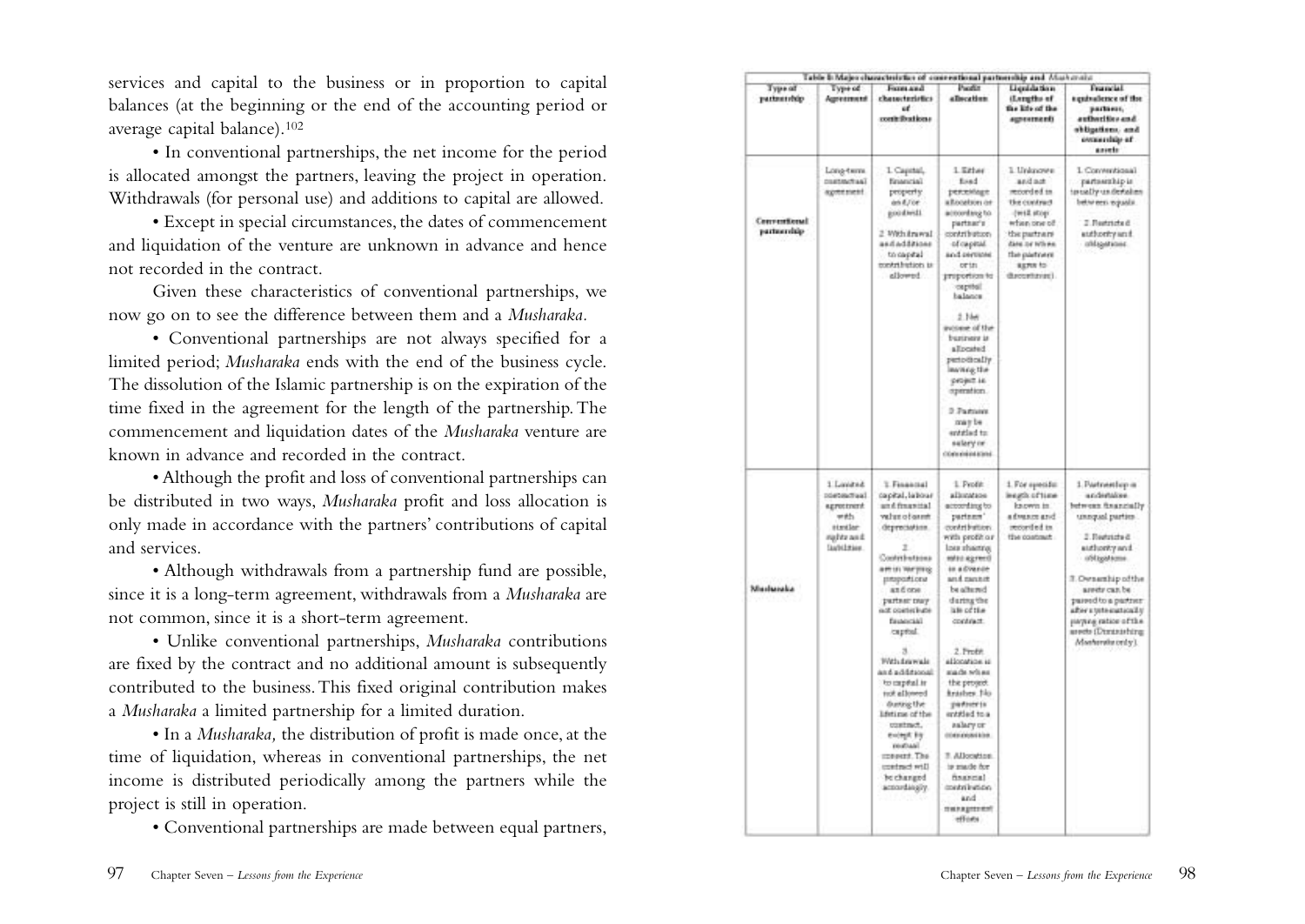whereas a *Musharaka* can be between a small businessman and a big bank; hence it is a simplified form of venture capital.

The following table illustrates the major characteristics of conventional partnerships and the *Musharaka*.

Modern partnerships can be classified into three groups, partnerships, limited companies and co-operative societies, all influenced by business practice and controlled by statutory government rules:. They resemble *Musharaka,* with restricted authority and obligations, in which there is a limited liability — this means that the shareholders cannot be held liable for more than the amount of capital they have invested.

In fact, the Islamic partnership mode of finance is just a simplified, short-term, fixed contribution conventional partnership. Since the Islamic system, guided by its principle of profit-and-losssharing as opposed to fixed interest, has managed to modify the conventional partnership for financing small enterprises, why can't the interest-based banking system design some sort of partnership, based on its conventional one, to extend finance to small enterprises? *Musharaka,* or any kind of partnership, cannot easily be rejected on economic grounds. The principal difference between interest and non-interest financial institutions is that a fixed or predetermined return on financial transactions (interest rate), instead of an uncertain rate of return (profit share), is forbidden in Islamic banking. Instead of paying a fixed return and bearing the full risk of investing the borrowed money, small entrepreneurs would naturally prefer to share the risk with the bank.This basic difference between interestbased and interest-free banking systems makes no other difference to the application of any sort of partnership arrangement. So, as a supplement to interest-based financing, conventional banks should be able find a way to extend credit to small and medium-size enterprises.

## **The Murabaha Mode of Financing and the Interest-Based Banking System**

Unlike *Musharaka* and *Mudaraba*, Islamic *Murabaha* does not work on a profit-and-loss mechanism, but rather the bank assumes the capacity of the classical financial intermediary.The use of Islamic *Murabaha* as a credit vehicle is not to be confused with interest-based lending. It requires that the bank buy, and then sell, to the client for money, a commodity that he has asked for in connection with his business, so that the operation is not a mere exchange of money for money. There is a risk for the bank in terms of time spent on the execution of the plan, and the risk between purchase and resale, since the customer is free to change his mind and not to accept the commodities bought for him under *Murabaha*. This risk taken by the bank justifies a profit. It avoids lending money but it is close to the Western concept and would be easy to adopt. It is not far removed from the case where a commodity offered for sale on credit fetches a higher price than when it was originally offered for cash.

*Murabaha* enables small and micro-enterprises to finance purchases of raw materials and/or fixed assets with deferred payments.

## **Incorporation of Profit-and-Loss-Sharing Arrangements and Mark-Up Techniques in the Interest-Based Banking System**

In order to incorporate the profit-and-loss-sharing formula and mark-up technique into the existing banking framework, two issues need to be looked at:

• The way to incorporate partnership and mark-up systems into the existing banking framework.

• *Musharaka, Murabaha* and *Murabaha* should be free from application constraints.

The second issue was dealt with in Chapter Four. As for the first part, using profit-and-loss-sharing arrangements will provide an inclination to conventional banks to fund medium and small-sized projects. There remains the need to find a suitable structure. First,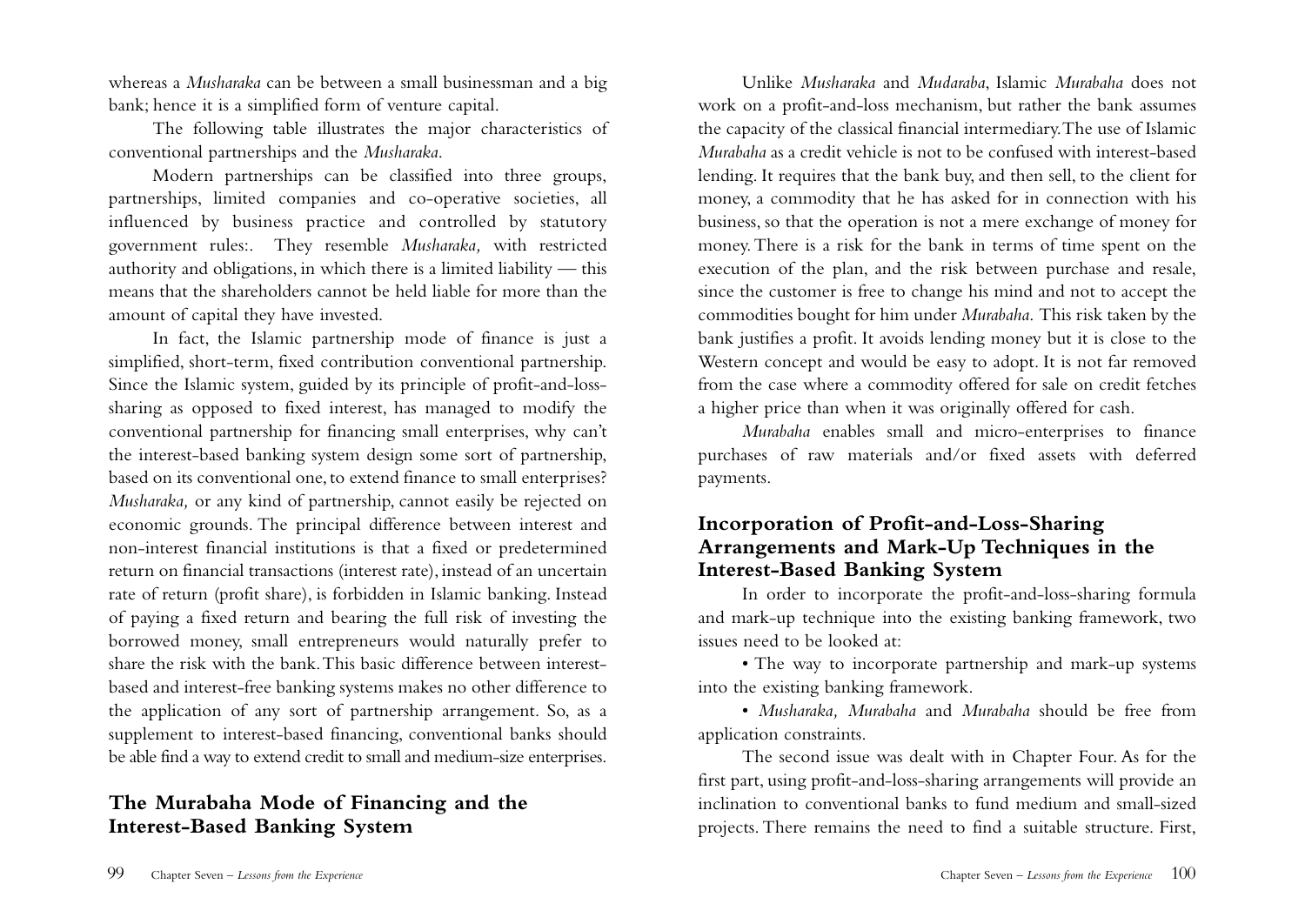there is no need to restructure existing banks. They could open separate branches for financing small and micro-enterprises through profit-and-loss-sharing formulae and mark-up techniques or, if this is not practical at first, separate sections, called "counters" or "windows" could be set up in existing branches and be used as pilot projects. In this way, there would be no initial costs. If the pilot project were successful, then a separate specialised branch or branches could be established to use profit-and-loss or mark-up systems.

#### **Conclusion**

The central question in this chapter is not whether Islamic finance is *halal,* but the advantages that profit-and-loss-sharing arrangements, under whatever name, can provide which interestbased methods cannot.

Islamic modes of finance have fulfilled some expectations in small and micro-enterprise financing, though some difficulties which have faced the practical application of the profit-and-losssharing system remain to be addressed. In this chapter, we concluded, among other things, that the Islamic system of finance for small and micro-enterprises has shown some potential in overcoming the outstanding difficulties with regard to microfinancing world-wide. Although the application of the Sudanese Islamic system to small and micro-enterprises is not without application constraints, it is clear that the way in which it operates can be modified and used as a supplement to Western financial methods.

## **CONCLUSION AND POLICY RECOMMENDATIONS**

Comparing the Western medieval economy and the Islamic system of banking, Taylor and Evans concluded that both systems prohibit usury, but permit a return from partnership, provided that the partner making the investment genuinely shares the risk. They wrote, "the closeness of the two systems [the Western medieval economy and the Islamic system] is great and there is some evidence of common origins. Contemporary Western thought, however, has apparently removed itself far from its own tradition — hence the gap between Western and Islamic banking systems"103. Harper concluded that "the Islamic prohibition of fixed- interest lending, *which is also reflected in the Jewish and Christian traditions*, has led to the evolution of a number of financial innovations from which everyone can learn".104 In addition, Kindleberger has recently proposed reforms to reduce banking risks. One of the causes of many bank failures, he observes, is the payment of interest, irrespective of whether the bank is doing well or not. One of the reforms he suggests is the elimination of a guaranteed fixed-interest rate.105

Two important observations need to be stressed here:

• Practice, sometimes, deviates from principles and if this happens, it might not always be rational, and it does not affect the validity and usefulness of the original principles.

• Islamic banks and interest-based banks should not view each other as competitors. They can learn from each other, within religious boundaries, for the mutual benefit of their clients, including small entrepreneurs.The profit-and-loss-sharing formulae constitute good opportunities for co-operation between Western interest-based banking systems and Islamic financial institutions.

The gap between Islamic and non-Islamic financial institutions is not as wide as many people tend to think.The very roots of the fundamental principles are not different. In this context,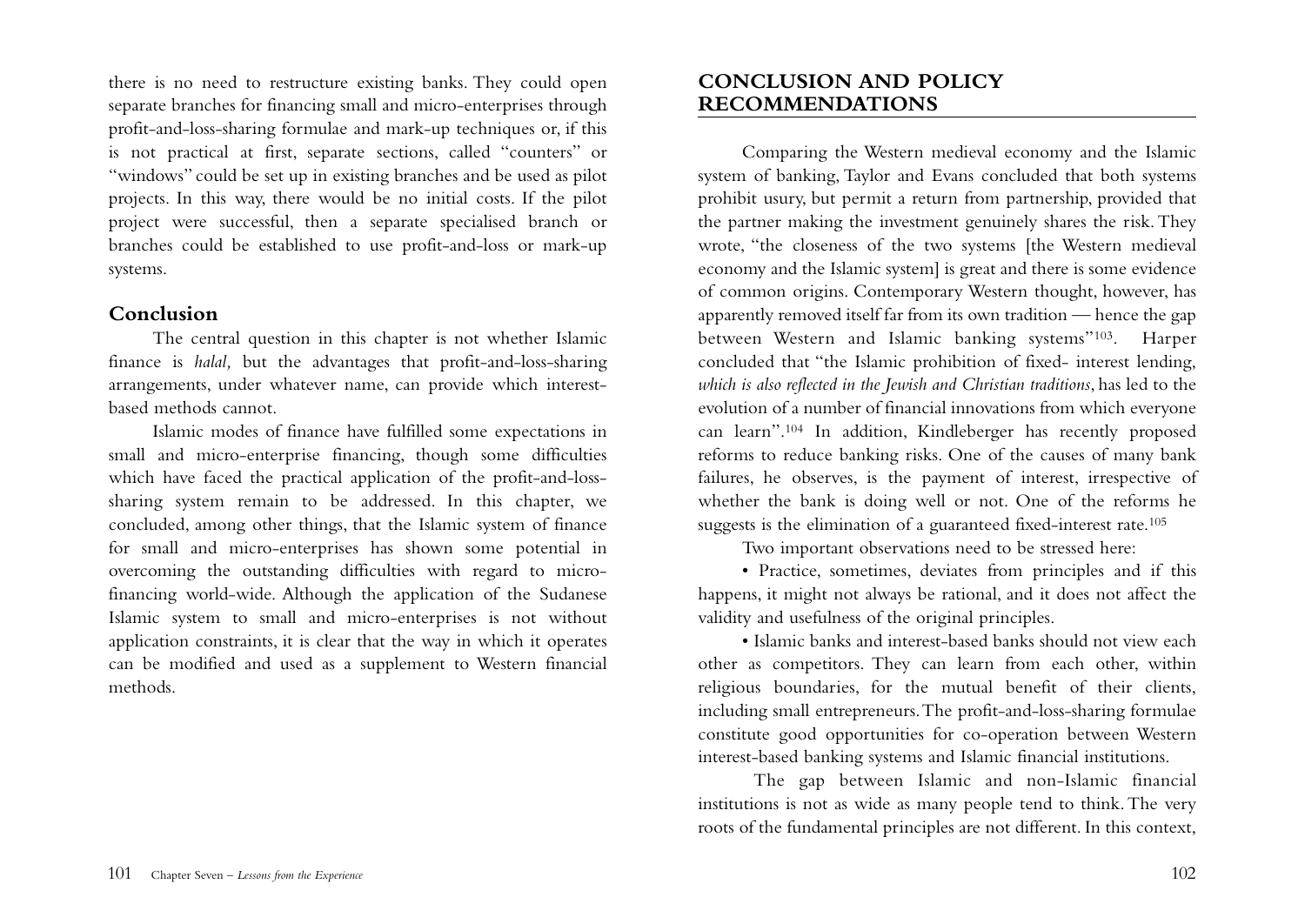it should not cause concern if we attempt to use a profit-sharing formula as a supplement to interest-based lending in the conventional banking system. In this book, I have argued that the Islamic system of finance, based on profit-and-loss-sharing, cannot be understood to apply to Islamic banking only, and thus irrelevant to interest-based banking. Even if profit-and-loss-sharing formulae are taken as a form of venture capital, rather than an ideological concept, they will possibly have a great deal of universal application, especially as a supplement to interest-based financing of small enterprises. Instead of paying a fixed return and thus bearing the full risk of investing the borrowed money, small entrepreneurs would have peace of mind from being able to share the risks with the bank. From the point of view of the bank, the rate of return on profit-andloss-sharing has usually proved to be higher than the rate of interest. Even the technique which requires that goods be sold to the entrepreneur for money, instead of a mere exchange of money for money, as in conventional lending, has some advantages to small entrepreneurs that could be investigated.

These approaches to banking, although matching the Islamic financing system, are not traditionally associated with Islam. Conventional banking systems can adopt any form of partnership finance to small and micro-enterprises, as a form of a genuine business-based relationship rather than a relationship based on security, as long as bank-client mistrust is removed.106 In contrast, the Western interest- based financial system has an in-built bias towards lending only to big, secure businesses, which pose less risk, as opposed to providing venture capital to small businesses.This bias can be largely overcome by using profit-and-loss-sharing formulae instead of providing credit insurance or guarantee schemes, linking formal and non-formal financial institutions, setting aside a specific portion of commercial bank loan portfolios for the exclusive use of small and micro-enterprises, or even providing concessional credit for small and micro-enterprises.

What we suggest here is a system for financing small and micro-enterprises with readily available collateral and for banks to participate in the risk as long as the project is viable and operational profitability a likelihood.Where this is the case, good and profitable projects might not need to be turned down because of a lack of collateral at inception, provided that they are financed on a profitand-loss-sharing basis. In this procedure, both sides are keen on making the operation a success and so the profits are likely to prove to be much higher than normal commercial profits. It is also a suitable method of funding for small entrepreneurs who own little and have only their skills and efforts to share.

The application of Islamic financing formulae to small and micro-enterprises, as we have discovered, has not been without its problems. One reason for this is that Islamic banks have been created from scratch, with no past relevant experience in profit-and-losssharing to learn from.As we have shown, many problems remain to be resolved. A great deal of research is needed into the application of Islamic formulae if it is to become more widespread and successful.

The application of profit-and-loss-sharing formulae within the conventional banking system can be made through "counters" or "windows". Perhaps it does not sound too odd to suggest that specialised branches be set up to run on a profit-and-loss-basis or on a mark-up basis. Some conventional banks in the USA, Europe and Southeast Asia have already set up units dealing with Islamic instruments within their organisations. Theirs is an experience which conventional banks can learn from.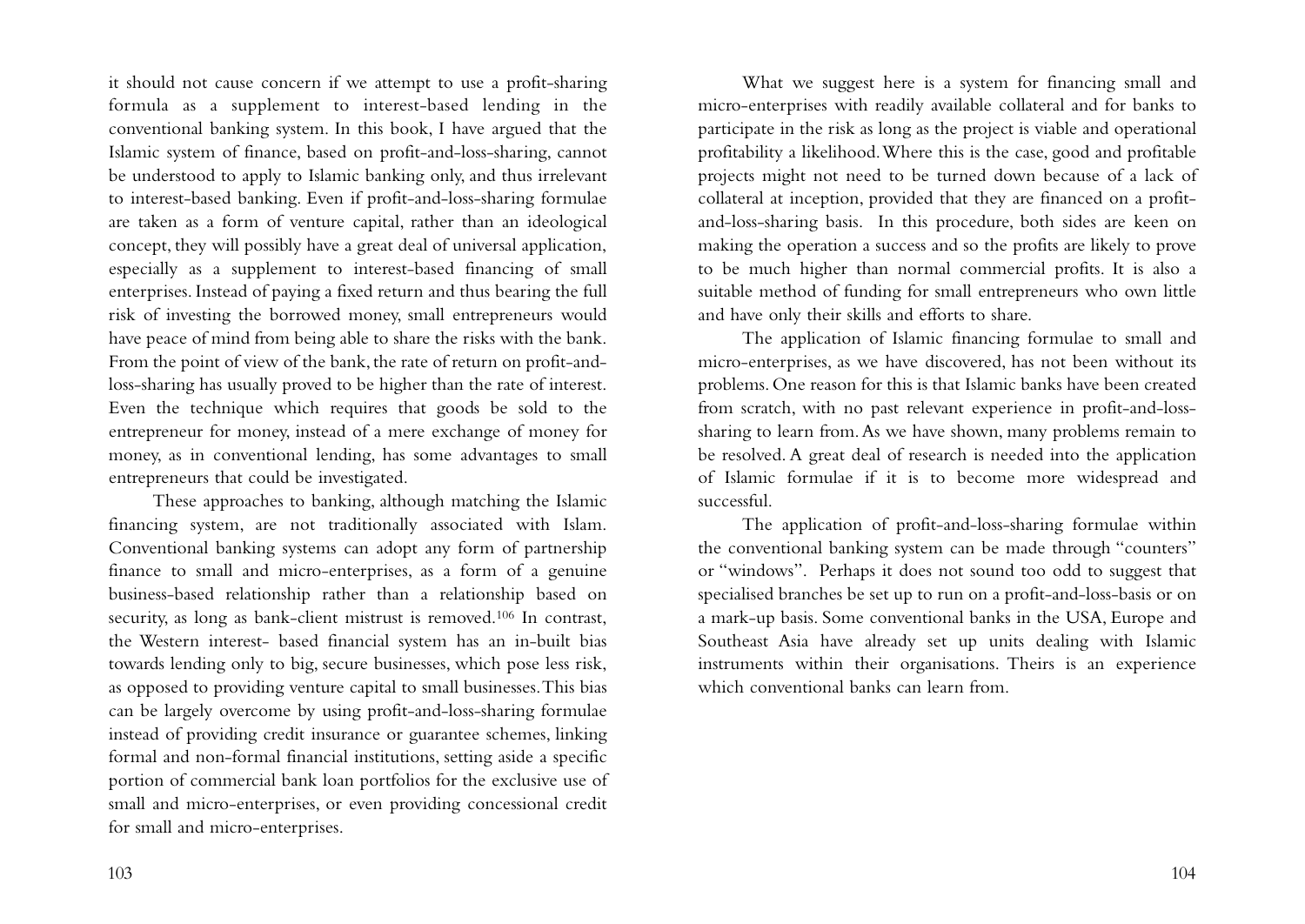1 Yousif Tarik, 1996, 'Islamic banking financial development and growth', Forum,Vol. 3, No. 3, September (*emphasis added*).

2 Helmsing A.H.J. and Kolstee,T. 1993, Small enterprises and the changing policies, structural adjustment, financial policy and assistance programs in Africa (eds.), Intermediate Technology Publications, p. 6, (*emphasis added*).

3 Yousif,Tarik , 1996, op. cit.

4 Among others, see Anderson, 1992 'Small industry in developing countries: A discussion of issues', World Development, Vol. 10, No. 11, Schmitz, 1982, 'Growth constraints on small-scale manufacturing in developing countries: A Critical review', World Development,Vol. 10, No. 6, pp. 429-450.

5 Harper, Malcolm, 1984, Small business in the third world: Guidelines for practical assistance, IT publication, p. 45.

6 One example of a guarantee scheme is the Double Credit Guarantee Scheme (DCGS) assisted by Friedrich Ebert Foundation (FES) and the Small Enterprises Finance Company (SEFCO) in Kenya, which is meant to introduce craftsmen to the banking system. SEFCO, in collaboration with FES, provides additional financial security to commercial banks through a fixed deposit reserve held at the commercial bank (for more details see, FES, 1990, Handbook for Credit Guarantee Associations in Kenya, FES, Nairobi, Kenya.

7 Liedholm C. and Mead D. 'Small-scale industries in Sub-Saharan Africa: Empirical evidence and strategic implications", (unpublished).

8 Harper, Malcolm, 1984, op. cit. p. 52.

9 Harper, Malcolm, 1984, ibid. p. 50.

10 Anderson, 1882, op. cit.,

11 Thomas, J.J, 1995, 'Replicating the Grameen Bank– the Latin American Experience', Small Enterprise Development, Vol. 6, No. 2.

12 See, for example,Thomas, J.J, 1995, ibid. p. 17.

13 See, for example, Schmitz, Herbert, 1982, op. cit.

14 This statement is also true for Sudanese Islamic banks (See Chapter Three, Section 3.2).

15 Ibrahim, Badr-El-Din, 1992, 'An investigation into the operation of the World Bank structural adjustment programs in Sub-Saharan African, with special reference to Sudan', Unpublished Ph.D. thesis, University of Manchester, UK, Chapter 4' Crafts and small-scale industries in the context of structural adjustment', p. 198.

16 *Feddan* is an area measurement which equals to 1.038 acres or 0.42 hectares.

17 Bank of Sudan,Annual Report, 1988, p. 119.

18 Ibrahim, Badr-El-Din, op. cit. 1992.

19 Department of Statistics, 1994, 'Handicrafts Industrial Survey', 1970-71, Khartoum, Sudan.

20 Ibrahim, Badr-El-Din, 1988, 'An evaluation of empirical studies on handicrafts and small-scale industrial activities in Sudan', Sudan Economy Research Group, (SERG), Discussion Papers, No. 17, University of Bremen, Germany, 1988.

21 For more details see Ibrahim, Badr-El-Din, ibid. 1988, p. 13.

22 International Labor Organization, ILO, 1976, 'Employment, incomes and equity: A comprehensive strategy of increasing productive employment in Kenya', ILO Geneva.

23 ILO, 'Employment and Equity: A comprehensive strategy for Sudan, 1976, ILO, Geneva. More detailed documentation about the use of the concept of 'informal sector' in Sudan is illustrated in Ibrahim, Badr-El-Din, 1996, 'The informal sector in Sudan: Concept, historical background, and reasons for promotion", a paper presented to the workshop on 'Women in the informal sector', Women co-ordination Unit, Ministry of Social Planning,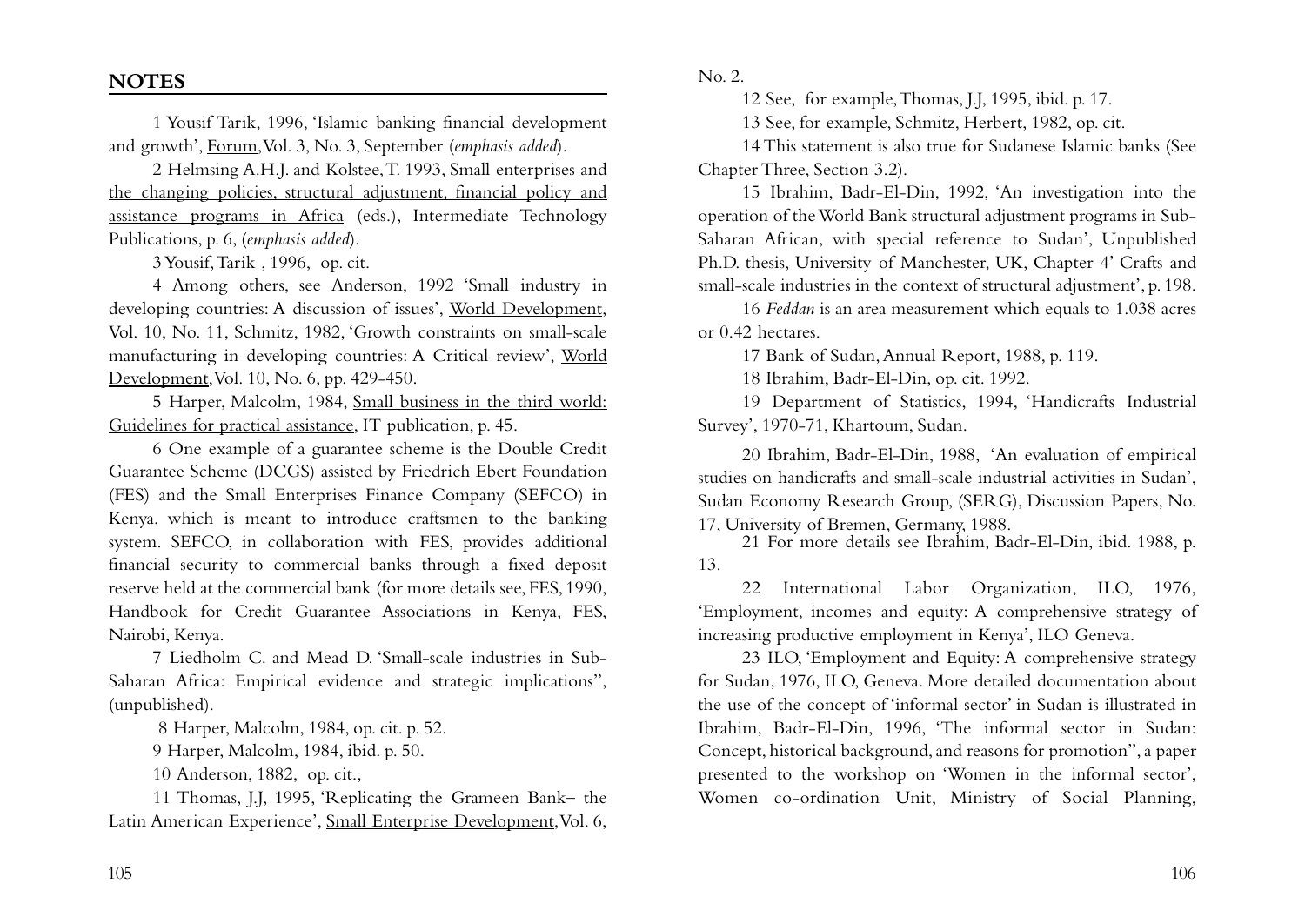Khartoum, Sudan,April.

24 Ibrahim, Badr-El-Din, 1996, 'Traditional Saving/Lending Practices and the Experience of some Non-Governmental Organizations in Sudan', (in Arabic), al-Mugtasid, No. 17, September 1996,Tadamon Islamic Bank, Khartoum, Sudan.

25 Ibrahim, Badr-El-Din, 1994, 'Financing constraints of productive families' projects and the new financing policy of 1994/95' al-Sudan al-Hadeith, daily newspaper, 11 August, Khartoum, Sudan.

26 Ibrahim, Badr-El-Din, 1995,'A socio-economic survey of families: Mulazmin and Bait al-Mal, Omdurman", Sudanese Islamic Bank, Khartoum, Sudan, in Arabic; Badr-El-Din Ibrahim, 'Constraints in financing productive families projects and the financing policy of 1994/95", al-Sudan al-Hadieth , daily newspaper, 11 August 1994.

27 Faisal Islamic Bank adds the number of employment of not more than 25 workers to this definition.

28 Al-Tigani Said, Sayed Abbas and Ibrahim, Badr-El-Din, 1995, "Financing small and medium enterprises: The Sudanese Experience', Presented to the workshop on 'Financing Small and Medium Enterprises in the Arab World', Union of Arab Banks and Nelien Industrial Development Bank Group (NIDBG), 19 –21 December.

29 Safa, El-Agib, 1995, 'The Experience of traditional saving groups and *El Kifaya* Bank in financing poor women', in Harper, Malcolm, 1997, Partnership financing for small enterprises: Some lessons from Islamic credit systems, IT publication, pp. 24-29.

30 For more description of Islamic modes of finance see Chapter Three.

31 Ibrahim, Badr-El-Din, 1996, 'Traditional Saving/lending programs..', op. cit.

32 Janssen, Resi, 1995, 'The experience with women's credit unions in Gedaref ', DUGAP, (unpublished).

33 Nourain, Asim, 1997, 'ACCORD *Musharaka* credit in Sudan', in Harper, Malcolm, 1997, op. cit., pp. 30-34, op. cit.

34 Ibrahim, Badr-El-Din, 1996, 'Micro-credit and small producers, with emphasis on Area Development Scheme (ADS)', a paper presented to FES Khartoum, Sudan.

35 UNIDO, 1986, 'Technical report, Industrial Survey of the Sudan", UNIDO,Vienna.

36 Ibrahim, Badr-El-Din, 1994,'A branch analysis to small and medium enterprises development and research in LDCs, with special emphasis on Darfur State (Sudan),'World Associations for Small and Medium Enterprises (WASME), 7th international conference on small and Medium Enterprises (SMEs), Addis Ababa, Ethiopia, March.

37 ILO, 1976, op. cit.

38 ILO, 1986,'Employment and economic reform:Towards a strategy for the Sudan', a report to the ILO/JASPA Mission to the Sudan, ILO, Geneva.

39 Faiza, Idris and al-Amin al-Faki, 1993,'The contribution of women in the informal sector to GDP ', in Arabic, (unpublished).

40 For more analysis of the banking policies and financing towards productive families see Chapter Four and Five.

41 Islamic banks also resort to other modes of finance on a deferred payment base (*Bai'muajjal*), leasing (*Ijara*), and pre-paid purchase of goods (*Bai'Salam*) to name a few.These and other modes of finance are not used in the Sudanese banking system, or when used, are not applied to small and microenterprises.

42 Al Harran, Saad, 1993, Islamic Finance: Partnership Financing, Pelanduck Publications, and Malaysia. p. 74; Sudanese Islamic Bank, undated, "Partnership in Islamic Financing – Theory and practice", Sudanese Islamic Bank Publications, Khartoum, Sudan.

43 Abdalla, Ahmed Ali, 1997, Islamic modes of finance: Origins, principles, and legal rules, al-Musrafi, No. 13, Bank of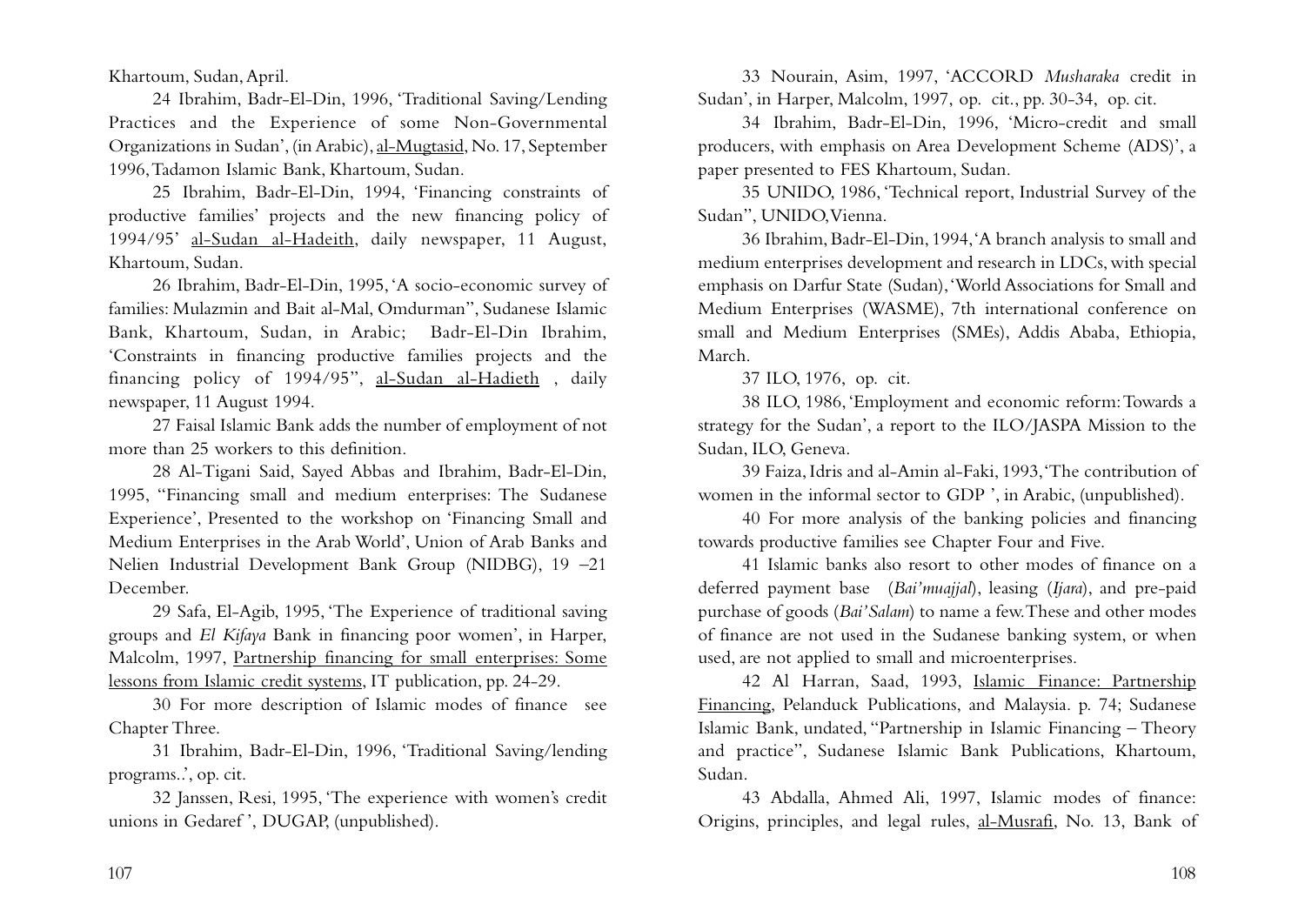Sudan, December, pp. 1-11.

44 Source: Ibrahim, Badr-El-Din, 1997, p. 4, 'Financing challenges for small enterprises – The experience of Sudanese Islamic Banks', pp. 3-11 in Harper, Malcolm, 1997, op cit. 1997.

45 Abdulla, Mustafa Gamal-El-Din, 1997, "Partnership financing for small enterprises – problems and suggested improvements", in Harper, 1997, (ed.), p. 58.

46 Ibrahim, Badr-El-Din, 1997, op. cit.

47 Ibrahim, Badr-El-Din, 1997, Ibid.

48 Mohsin Khan and Abbas Mirakhor, 1986,'The framework and practice of Islamic banking', Finance and Development, September, p. 34.

49 Awad, Mohammed Hashim, 1994, 'Islamic financing for small-scale enterprises', Industry and Development, No. 1, Nelien Industrial development Bank Group (NIDBG), Khartoum; Khalifa, Mohammed Osman and Al-Shazali, Salah Eddin, 1988, "The experience of Sudanese Islamic Bank in the *Musharka* financing", Sudanese Islamic Bank, Khartoum, Sudan.

50 Awad, Mohammed Hashim, ibid., 1994, p. 3.

51 Bank of Sudan, Financing Policy, 1991, Bank of Sudan, Khartoum.

52 To suit the purpose of the Islamic profit and loss sharing system, the credit policy was changed to a financing policy. The Islamic system does not provide credit, but finance production. Moreover, the basic functioning of the central bank in which there is full Islamization of the banking system is the same as a conventional bank, but the mechanism is different.

53 See, for example, Bank of Sudan Financing policy, 1997, Bank of Sudan, Khartoum.

54 Bank of Sudan, Financing Policy, 1990, p. 3, Bank of Sudan, Khartoum.

55 The *Mudaraba* is said to be restricted where the owner of the capital restricts the freedom of the *Mudarib* in the ways in which

he or she invests the capital (e.g. carrying out business in a specific geographical area, or dealing with a specific commodity or commodities). The restricted *Mudaraba* is useful for closer monitoring and supervising by the capital owner (Abdalla, Ahmed Ali, 1997, op. cit. p. 11).

56 Order No. 20/95, Bank of Sudan, Khartoum.

57 Ibrahim, Badr-El-Din, 1997, op. cit.

58 Ibrahim, Badr-El-Din, Khalifa Mohammed Osman and al-Khalifa, Mahmoud, 1994,'The role of the Sudanese Islamic Bank in rural development', presented to the seminar on the role of finance in the creation of suitable development, Arab Organization of Agricultural Development and the Union of Arab Banks, Khartoum, (in Arabic).

59 Ibrahim, Badr-El-Din, 1995,'A report on the performance of Productive Family Branches', SIB, Khartoum, Sudan (in Arabic).

60 The idea behind Productive Families' Branches is similar to the idea of a social or ethical bank, which viewed that at least 'some financial institutions need to be kept small and should be designed to serve particular communities and investment policies', The Economists, Dec. 25th 1993, January 7th , 1994, p. 105).

61 Among others, Harper, Malcolm, 1998, Profit for the poor: Cases in Micro-Finance, Oxford & IBH publishing Co., New Delhi, observed that commercial banks have 'traditionally mobilized lowcost deposits from poorer people, and particularly from rural areas, and have lent the money to urban dewellers who are better off and have more access to investment opportunities', p. 20.

62 In *Murabaha* the client also gets the advantage of obtaining good quality raw materials at reasonable prices, through the bank's review of invoices.

63 al-Bhasri, M. and Adam, Nawal, 1997, 'Examples of partnership financing for microenterprises – the case of Sudanese Islamic Bank', p 18, in Harper, Malcolm, 1979, op. cit.

64 According to al-Bhasri, M and Adam Nawal, 1997, ibid.,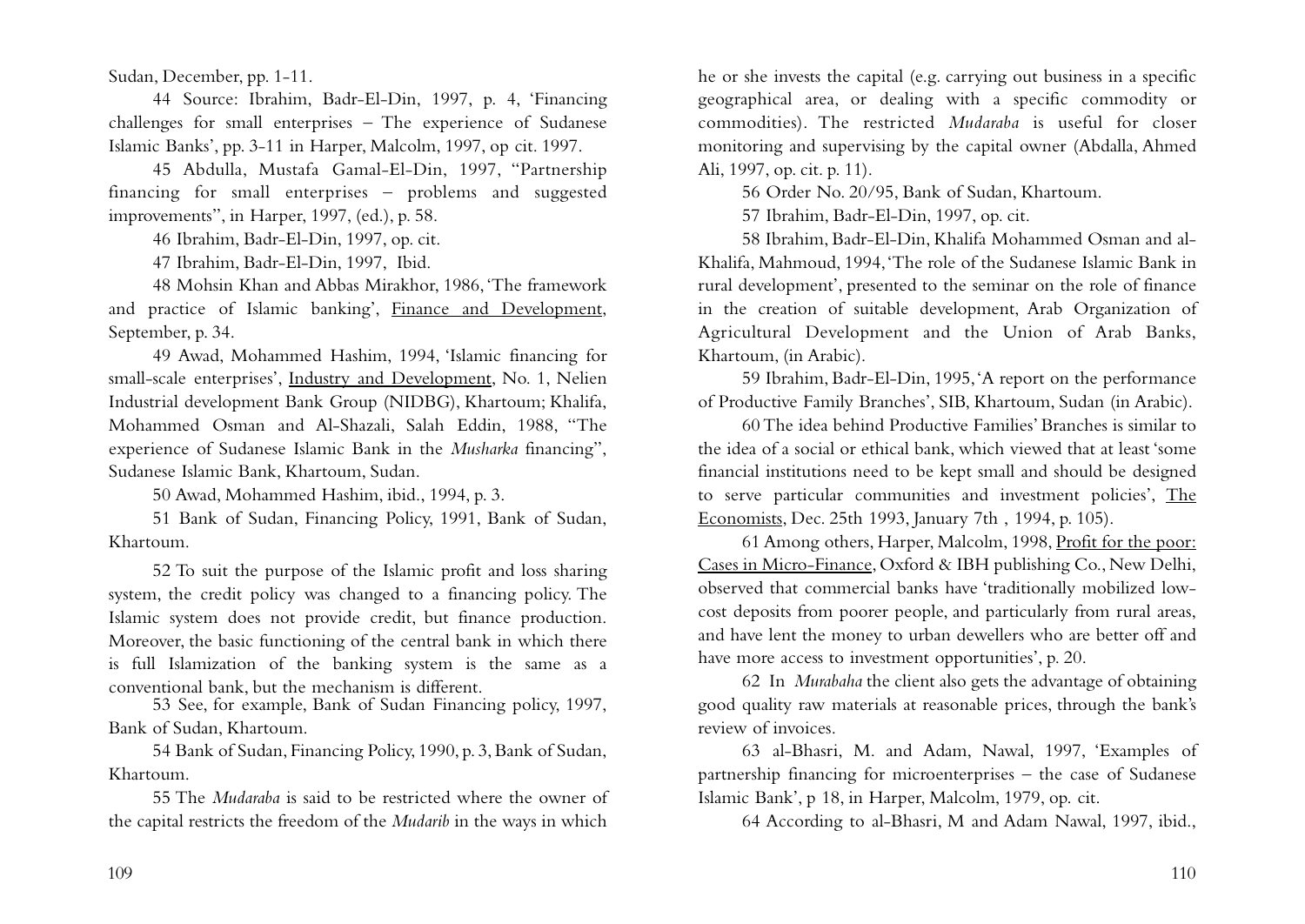the failure cases examined in Wad Medani Productive Family branch are related more to factors beyond the control of the bank and the partner, such as social factors (divorce, movement of the wife with her husband away from the work place), and in some cases factors such as lack of marketing, inadequate follow-up and supervision by the bank.

65 Miro,Abdel Radi et al, 1986,'The economics of craftsmen and the role of the craftsmen branch of Faisal Islamic Bank", The Center for Research and Statistics, FIB, Khartoum, in Arabic.

66 Miro,Abdel Radi et al, 1996, ibid. p. 57.

67 FIB, internal files.

68 This guarantee is used when the bank finances a means of transport, in which case the vehicle is registered as a property of the bank until the time when the partner has paid all the installments. In the case of financing raw materials, the bank usually supplies only part of the raw materials to the partner, depending on the partner payment of installments.

69 Miro,Abdel Radi et al, 1996, op. cit., p. 60.

70 Friedrich Ebert Stiftung, 1995, 'Craftsmen: Current situation and future prospects', p. 71, FES, Khartoum, Sudan.

71 Tigani Said et al, 1995, op. cit., p 24.

72 This result is not only confined to the Sudanese Islamic banking system. Islamic banks have shown strong preference for modes of finance, which are less risky, namely the 'mark-up' device. According to Yousif,Tarik, 1996, op. cit.'The evidence indicates that the majority of Islamic banks do not uphold the fundamental principles of profit-and-loss sharing; instead, the bulk of their financing takes on a debt-like character similar to that in conventional financing'.

73 Order No. 20/95, Bank of Sudan, Khartoum.

74 NIDBG attempted to establish a 'Small Enterprise guarantee Fund' to be financed by banks and other financiers of small enterprises and donations (NIDBG, Small Enterprises

Guarantee Fund, NIDGB, Khartoum).

75 Islamic banks have not tried progressive or regressive repayment of the *Murabaha* installments. We feel that progressive installments are the most suitable of small producers, owing to their weak financial capabilities at the starting of the project, and, in most cases, due to marketing difficulties it takes time before they can realize proceeds from sales.

76 Although the banking system in Sudan is not directly concerned with women small and microenterprises, but the percentage of finance is estimated to be  $0.9 - 2.7$  per cent of the total finance of the banking system, almost 50 per cent of finance to small and microenterprises is allocated to women enterprises (Mahmoud, Mohammed al-Tayeb, 1995,'Experience of the banking system in financing women small enterprises' a paper presented to the Workshop on 'Women Small Enterprises: Management, Finance and Marketing, Sudan Academy of Management Science, 1995 (in Arabic).

77 Ibrahim, Badr-El-Din, 1997, op. cit., Harper, Malcolm, 1997, op cit.; Harper, Malcolm, 1994, '*Musharaka* (partnership) financing: an approach to venture capital for microenterprises', Small Enterprise Development, Vol. 5, No. 4, December.

78 See Ibrahim, Badr-El-Din, 1997, op. cit.

79 See, for example, Ibrahim, 1997, op. cit., p. 10.

80 Abdullah, Mustafa Gamal El-Din, 1997, op. cit., p. 60.

81 Ibrahim, Badr-El-Din, 1995,"Methods in determining the share of management in the Islamic *Musharaka* mode of financing", Industry and Development, Nielien Industrial Development Bank Group (NIDB), Khartoum, Sudan, No. 3, pp. 29-31.

82 To illustrate the RA in calculating the management share let us denote management profit by  $\pi p$ , and expected profit by  $\pi e$ . Let K denotes capital investment, and rk denotes the rate of returns on capital, then  $\pi m = [(\pi e) - (K) \cdot (rk)] / \pi e$ . Alternatively,  $\pi m = 1$ - $[(K).(rk)/\pi e].$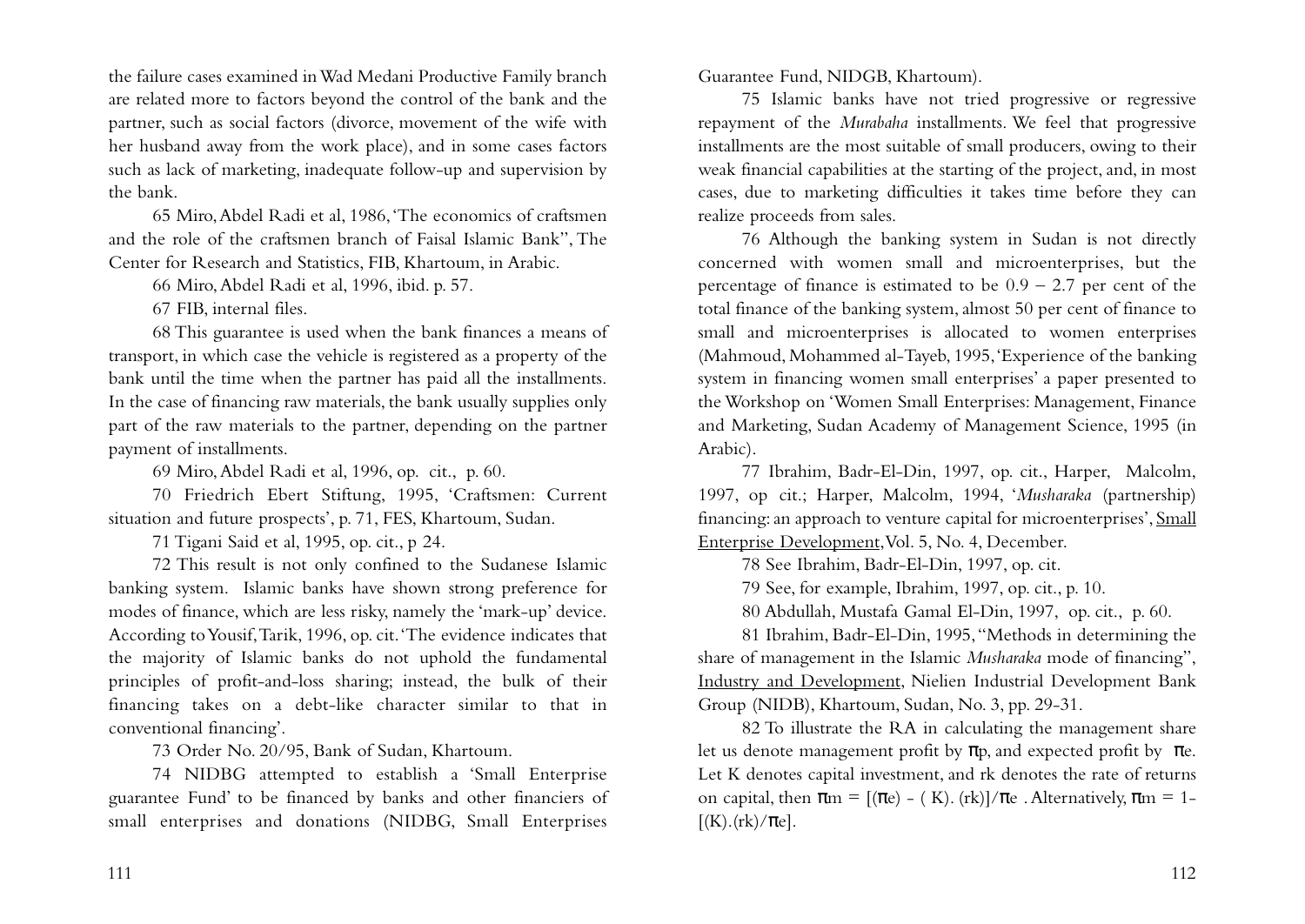83 See Chapter Four.

84 Mohammed Osman Khalifa and Ibrahim, Badr-El-Din, 1993,'Islamic Banks in Sudan: Interest- Free Banking or Integrated Financial Establishments', Presented to the Conference on Islamization of Knowledge, February 1993, Khartoum, Sudan.

85 Nour,Tahir, Mohammed (1996),'Poverty in Sudan and the role of Saving and Social Development Bank', unpublished paper.

86 Seminar on poverty study, June 1997, Ministry of Social Planning and the UNDP.

87 Absolute poverty in Islam is the concern of *Zakat*. But the possibility of using the banking system as an avenue for Zakat is possible, Ibrahim, Badr-El-Din, 1997, 'A view on how to Exploit *Zakat* Fund in the Saving and Social Development Bank to Finance Small Enterprises' (in Arabic)', al-Masrafi Magazine, No. 11, June, Bank of Sudan, Khartoum.

88 Nour,Tahir Mohammed (1996), op. cit., (Unpublished).

89 For more details on the Sudanese banking concentration, see, Ibrahim, Badr-El-Din, 1992,'Some aspects of Islamic banking in least developed Arab countries (LDACs): Reflections on the Faisal Islamic Bank, Sudan', pp. 216 – 28, in Kunibert Raffer and M.A. Mohammed Salih (ed.), The least developed and the oil-rich Arab countries: dependence, interdependence or patronage? Macmillan Press, London.

90 Bank of Sudan Annual Report, 1993, Bank of Sudan, Khartoum.

91 Al-Tigani Said et al, 1995, op. cit., p. 18.

92 Al-Tigani Said et al, 1995, op. cit., p. 15.

93 Nour,Tahir Mohammed, 1996, op. cit., p 16.

94 Ibrahim, Badr-El-Din A., 1996,'Banking Finance to Small Producers and the Crisis of Poverty: Revisited', High Institute of Banking Studies Seminar Series, No. 16, September 1996, Khartoum, Sudan, in Arabic.

95 Harper, Malcolm (ed.), 1997, op. cit., p. 1 (*emphasis added*).

96 Harper, Malcolm, 1997, (ed.), ibid. p.1.

97 Harper, Malcolm, op. cit., 1998, p. 68.

98 See different contributions in Harper, Malcolm, (ed.) op. cit., 1997.

99 Awad, Mohammed Hashim, op. cit., 1975,'Craftsmen: An economic study', Socialist Union Publication, Khartoum, Sudan (*emphasis added*).

100 For more detail alalysis about the difference between Musharka and conventional partnership see Ibrahim, Badr-El-Din 1999 Can Musharaka financing of SMEs be applied to the interestbased banking system?, Small Enterprise Development Journal, Intermediate Technology Publications, London, United Kingdom, Vol. 10, No. 3, September, pp. 38-43.

101 Castle, E. and Owens, N. 1994, Principles of accounting, 9th edition, Pitman Publisher, England, p. 236.

102 Davidson, Sidney et al, 1995, Fundamentals of accounting, 5th edition, Dryden Press, U.S.A. p. 517.

103 Taylor, T and Evans, J, 1987, 'Islamic banking and the prohibition of usury in western economic thought', National Westminster Bank Quarterly Review, November, p. 26, (*emphasis added*).

104 Harper, Malcolm, op. cit. 1997, p.64, (*emphasis added*).

105 Quoted in Darrat A. and Suliman M. 1990, 'Islamic banking: An outline of some conceptual and empirical aspects', Saving and Development, No. 2, xiv.

106 It is perhaps not out of imagination that locally–based NGOs which provide community-based financial services to small enterprise in Sudan, have shifted to the *Musharaka* and *Murabaha* modes of finance, because they feel that it is the only way to sustain their programs in the face of continued inflation in Sudan. See Chapter Two and Harper, Malcolm, 1994, op. cit., p. 35.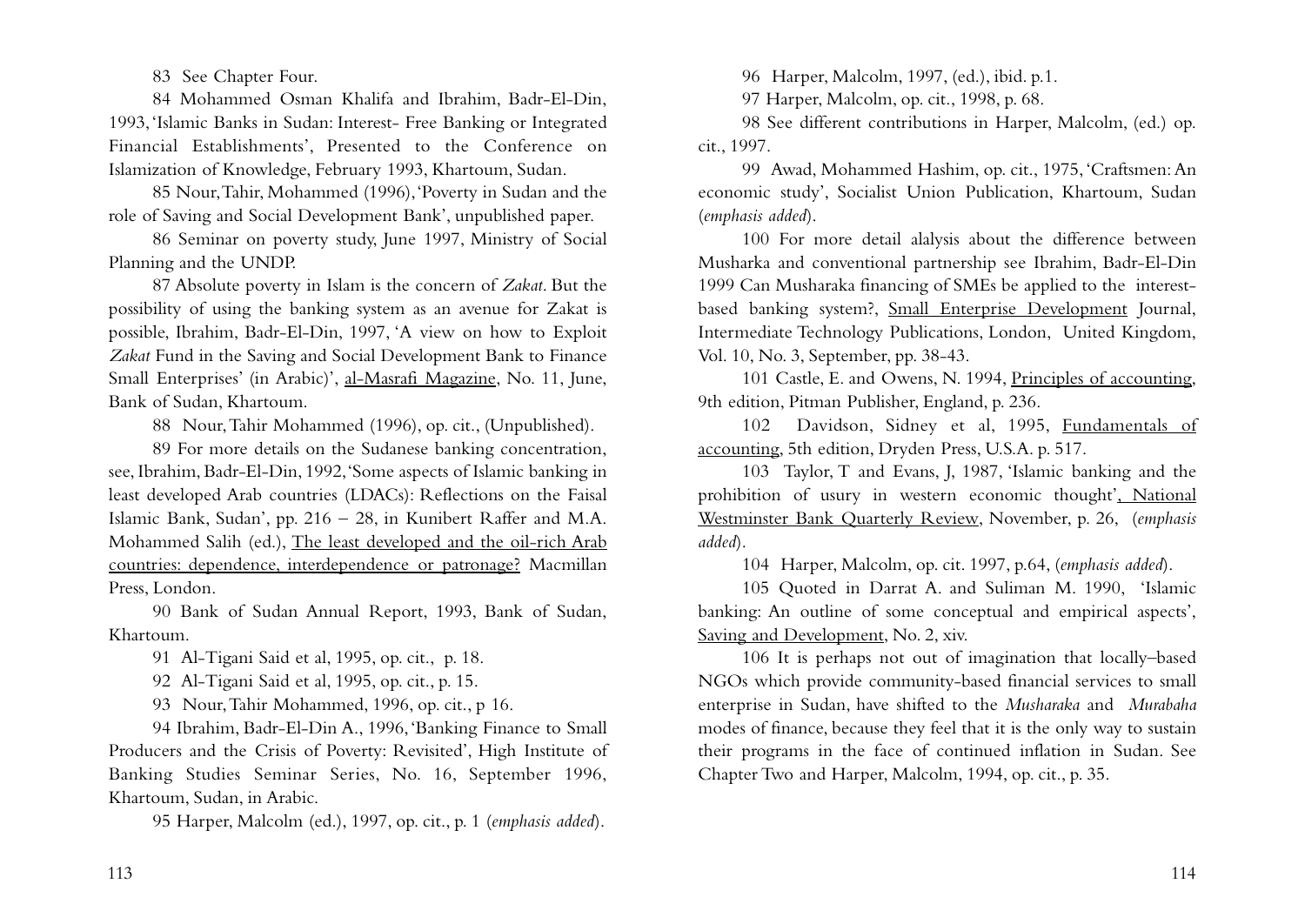#### **INDEX**

Bank of Sudan, 6, 8, 21, 32, 56-59, 63, 71, 75, 77, 86, 93, 106, 109, 110, 111, 113. Financing policy (of the Bank of Sudan), 32, 50, 59-61, 63, 66, 71, 77, 107, 109. Crafts, 10, 21, 27, 30, 33, 37, 40, 42, 59, 106. Craftsmen, 6, 33, 40, 42, 59, 60, 61, 63, 66, 75-77, 79, 81, 83, 91, 96, 105, 111, 114. Collateral guarantee, 21, 53, 55, 77, 78, 86. Concessional rate (s), 19, 20, 53. Conventional banking system, 75, 103, 104. Credit, 18-23, 35-37, 41, 42, 45, 51, 58, 61, 71, 72, 74, 93, 96, 99, 100, 103, 105, 107-109. Credit facilities, 18, 20, 21. Credit insurance, 19, 22, 103. Creditworthiness, 20, 52-54, 65. Small Credit, 23, 36, 42. Subsidized credit programmes, 18, 19, 23. Formal financial institutions, 22, 23, 103. Grace period, 36, 37, 52, 72, 77-79, 83. Guarantee, 19, 21-23, 35-37, 41, 53, 55, 58, 59, 60, 71, 72, 74, 76- 78, 81, 83, 86, 93, 102, 103, 105, 111, 112. Imputed Market Share Approach, 10, 85. Income Generating Activities, 10, 27, 27, 31, 35, 41, 42, 66, 67, 70. Informal sector, 8, 10, 21, 31, 39, 40, 73, 83, 106, 108. Interest-based banking system, 96, 99, 100, 102, 114.